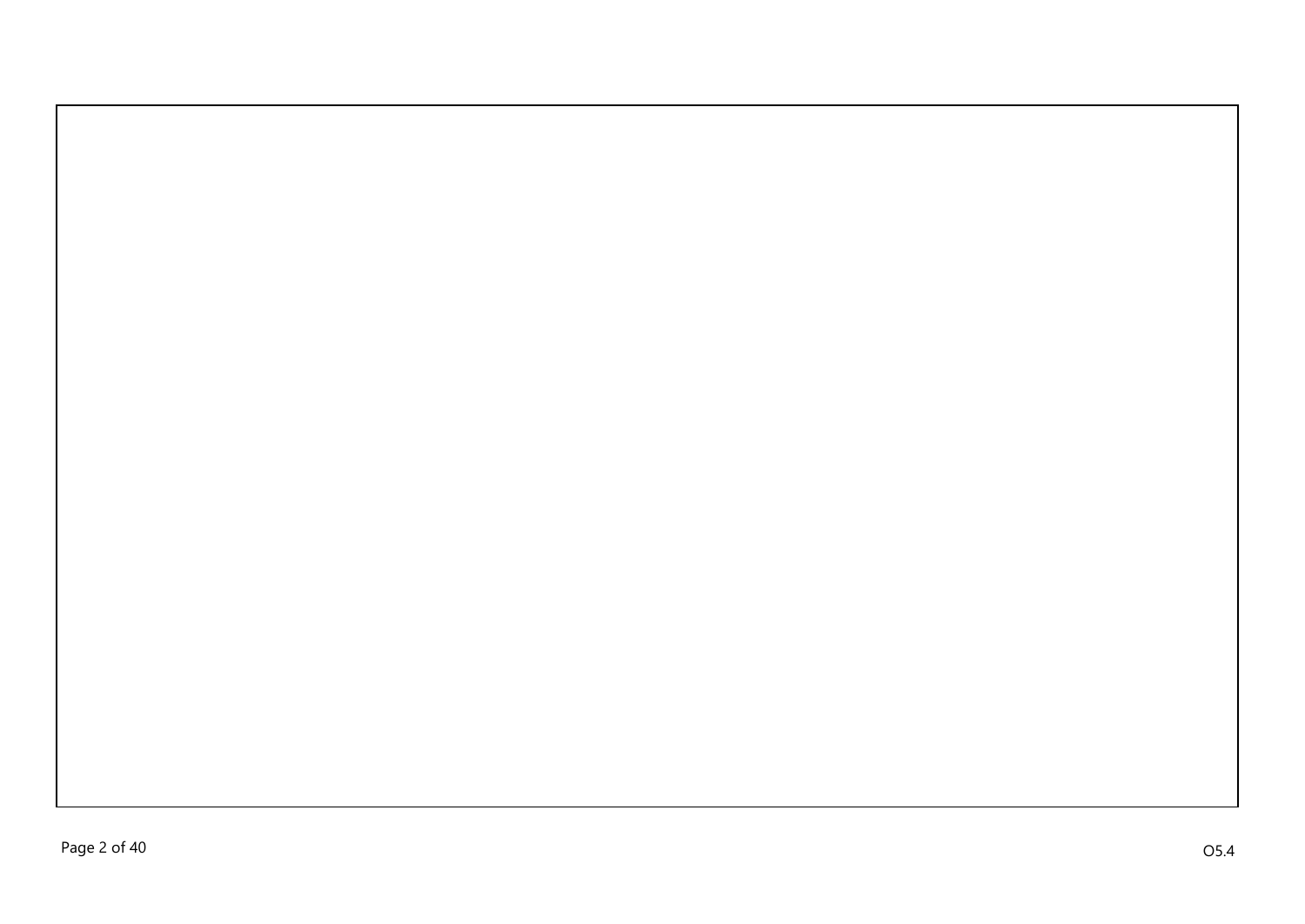| #               | Island | House Name            | Name                     | Sex       | National ID | ، ه ، ره<br>مربح برگ                                   | ىئرىتر                                                                                                                                                                                                                                |
|-----------------|--------|-----------------------|--------------------------|-----------|-------------|--------------------------------------------------------|---------------------------------------------------------------------------------------------------------------------------------------------------------------------------------------------------------------------------------------|
| L. Gan          |        |                       |                          |           |             |                                                        |                                                                                                                                                                                                                                       |
|                 | L. Gan | Mathimaradhoo. Twins  | Abdhul Sattar Gasim      | M         | A026536     | و و بردو ه مره ه                                       | رە دە بەھ دە بەر                                                                                                                                                                                                                      |
| 2               | L. Gan | Mathimaradhoo. Twins  | Fathimath Suha           | F         | A315508     | كالمردد والمراكب                                       | و و ده در د                                                                                                                                                                                                                           |
| $\vert$ 3       | L. Gan | Thundi. Aabaadhu Hiya | Abdul Azeez Abdul Samad  | M         | A114242     | وسع مقصر برگ                                           | ן 2000 - 2000 מידי 2000 מידי 2000 מידי 2000 מידי 2000 מידי 2000 מידי 2000 מידי 2000 מידי 2000 מידי 2000 מידי 2<br>משמע <i>בחלי</i> 2000 מידי 2000 מידי 2000 מידי 2000 מידי 2000 מידי 2000 מידי 2000 מידי 2000 מידי 2000 מידי 2000 מיד |
| $\overline{4}$  | L. Gan | Thundi. Aabaadhu Hiya | Hassan Shafeeq           | M         | A130486     | ە سو، ئەھ <i>ترى</i> رى <i>گە</i>                      | پرسەش سەرپىقى                                                                                                                                                                                                                         |
| $\overline{5}$  | L. Gan | Thundi. Aabaadhu Hiya | Fathimath Raziyya        | F         | A134691     | ە سوم ئەھ <i>ەر ب</i>                                  | و دو پرېده و                                                                                                                                                                                                                          |
| $\vert 6 \vert$ | L. Gan | Thundi. Aabaadhu Hiya | Mohamed Mujahid          | M         | A311640     | ە ئىس مۇھەر بىر<br>م                                   | ورەرو وۇرى                                                                                                                                                                                                                            |
| 7               | L. Gan | Thundi. Aabaadhu Hiya | Aminath Muslima          | F         | A311641     | ه سرو به اړه تر سر                                     | ړ ده د وگروگر                                                                                                                                                                                                                         |
| $\overline{8}$  | L. Gan | Thundi. Aahama        | Ismail Naseer            | M         | A092953     | په سو <sub>يند</sub> کريمهٔ                            | أرسادة ويحر الترسوير                                                                                                                                                                                                                  |
| $ 9\rangle$     | L. Gan | Thundi. Aahama        | Hussain Naais            | M         | A229459     | په سو <sub>يند</sub> کريمهٔ                            | جر شهر شمر شمیر شهر                                                                                                                                                                                                                   |
| $ 10\rangle$    | L. Gan | Thundi. Aahama        | Ahmed Nabeel Ismail      | M         | A251785     | قوسع بمرمجر بحر                                        | رورد شھو مصوّرو                                                                                                                                                                                                                       |
| 11              | L. Gan | Thundi. Aahama        | Haleemath Naaisaa        | F.        | A252032     | ە ئەسىغ ئەر <i>گە</i> ئە                               | بَيْرِدَةُ مُتَّهِبٌ                                                                                                                                                                                                                  |
| 12              | L. Gan | Thundi. Abadhah Ufaa  | Abdul Gadir Abdul Rahman | M         | A134810     | ج <sub>ە</sub> س <sub>ىغ</sub> ، ئەھ <i>ەترىكى قرق</i> | ر ه وه پر د م ر و وه ر ه پره ه<br>پره ترڅنځ ترجر مده تر پر جرجر                                                                                                                                                                       |
| 13              | L. Gan | Thundi. Abadhah Ufaa  | Hawwa Zahira             | F         | A134845     | ە ئىرو . ئەھەر ئەرمىقى كەرگە                           | يەھ تىم يىلى                                                                                                                                                                                                                          |
| 14              | L. Gan | Thundi. Abadhah Ufaa  | Said Abdul Gadir         | ${\sf M}$ | A310460     | وسع مصر مردم المروش                                    | گەر ئەھەر ئۇر                                                                                                                                                                                                                         |
| 15              | L. Gan | Thundi. Alhifashuige  | Ali Waheed               | M         | A048196     | ق <sub>ە</sub> سوم ئ <i>ەر ئەر ئە</i> ر                | أرشح أحديثه                                                                                                                                                                                                                           |
| 16              | L. Gan | Thundi. Alhifashuige  | Mariyam Rasheeda         | F         | A134520     | ە ئىسىن ئەس <i>رىق شەرى</i>                            | رەرە برشونگر                                                                                                                                                                                                                          |
| 17              | L. Gan | Thundi. Alhifashuige  | Mohamed Zahir            | M         | A155604     | مۇسى <i>ي مەرىخ ترە</i> بج                             | ورەرو ئەرو                                                                                                                                                                                                                            |
| 18              | L. Gan | Thundi. Alhifashuige  | Aminath Zahidha          | F         | A251055     | ق <sub>ە</sub> سوم ئ <i>ەر ئەر ئە</i> ر                | أرمح سنكر بمحمي ترتثر                                                                                                                                                                                                                 |
| 19              | L. Gan | Thundi. Alhifashuige  | Fathimath Hamdhoona      | F         | A251062     | ق <sub>ە</sub> سوم ئ <i>ەر ئەر ئە</i> ر                | أقرار و بره دور به                                                                                                                                                                                                                    |
| 20              | L. Gan | Thundi. Ali Hiya      | Ahmed Samir              | M         | A112440     | قوسع مجر مريرةً                                        | رەرو ئور                                                                                                                                                                                                                              |
| 21              | L. Gan | Thundi. Ali Hiya      | Shaheema Mohamed         | F         | A134956     | ە ئەسىيە بە ئەبەر ئ <sup>ى</sup> ر                     | شَرِرَة ويهودو                                                                                                                                                                                                                        |
| 22              | L. Gan | Thundi. Ali Hiya      | Hassan Samir             | M         | A151348     | پھرسو مستقبہ کر کر ہے<br>  پھرسو مستقب <sup>ر</sup>    | پرستانلا ستہویز                                                                                                                                                                                                                       |
| 23              | L. Gan | Thundi. Ali Nooru     | Ahmed Mauroof Ali        | M         | A052251     | محسن أنه معرضه<br>                                     | גפגב גבדם בב                                                                                                                                                                                                                          |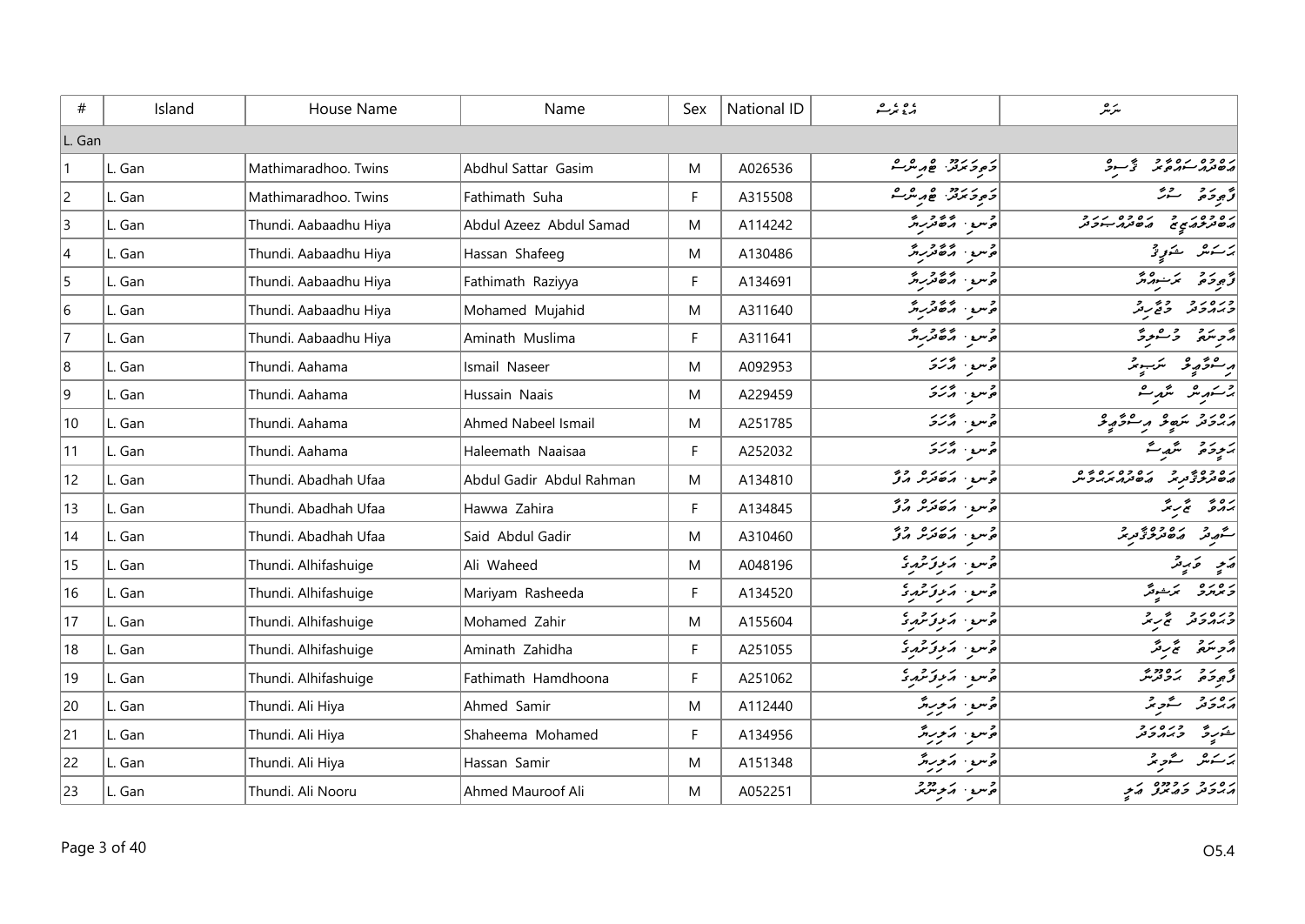| 24           | L. Gan | Thundi. Ali Nooru    | Maurifaa Mauroof Ali | F           | A250801 | پرسويہ <b>رکمبر</b> پر د                      | أورميوق ومامرو مايح                    |
|--------------|--------|----------------------|----------------------|-------------|---------|-----------------------------------------------|----------------------------------------|
| 25           | L. Gan | Thundi. Ali Nooru    | Aishath Siyara       | F           | A255060 | وسع مرتبة المعرضة                             | وأرشكو ستركز                           |
| 26           | L. Gan | Thundi. Amaazu       | Yoosuf Adam Fulhu    | M           | A024107 | همسوم أرمح ح                                  | دو وه په دره و و<br>درسونې د مرحزنو ل  |
| 27           | L. Gan | Thundi. Amaazu       | Hawwa Najumaa        | F           | A134573 | مۇسىي ئەمۇمج                                  | رە پە<br>پەدى<br>سرچ پچ                |
| 28           | L. Gan | Thundi. Amaazu       | Ali Abdulla          | M           | A134590 | مۇسىي ئەڭ ج                                   | قدمة قائدة                             |
| 29           | L. Gan | Thundi. Amaazu       | Fathimath Dheema     | $\mathsf F$ | A256541 | په سوي مرکز مح<br>  په سوي مرکز مح            | وَّجِرَةٍ مِرِدًّ                      |
| 30           | L. Gan | Thundi. Amsa Palace  | Abdulla Saeed        | M           | A010069 | <sub>جەسى</sub> بەر ئەبۇرىئە                  | برە قراللە سەھەتمە                     |
| 31           | L. Gan | Thundi. Amsa Palace  | Saifulla Saeed       | M           | A374887 | <sub>قرىس م</sub> ەر ئەر ئۇنۇر ئە             | سَمرُ تَاللّه سَمَيِتْرٌ               |
| 32           | L. Gan | Thundi. Anbareege    | Fathimath Muna       | F           | A112473 | ۋسو · ئەنگەھىرد                               | وٌجودَ حَمَدٌ                          |
| 33           | L. Gan | Thundi. Anbareege    | Aminath Yoosuf       | F           | A134521 |                                               | ړه شه ده ده وه                         |
| 34           | L. Gan | Thundi. Anbareege    | Amjad Haroon         | M           | A134524 | ج <sub>اسع</sub> سرائع مر <sub>ئ</sub>        | ג ס ג כ כ כ כ<br>ג כ ב ב ג י ג י ג י י |
| 35           | L. Gan | Thundi. Anbareege    | Imran Haroon         | M           | A134526 | توسع مرکز میری                                | ە ئەترىپ ئەردە                         |
| 36           | L. Gan | Thundi. Araairu      | Ali Haisal           | M           | A256545 | ئۇسىز · ئەئىرىتىر                             | ړې د برخه                              |
| 37           | L. Gan | Thundi. Aroma        | Nasruddeen Ali       | M           | A079587 | محسوم معرفة                                   |                                        |
| 38           | L. Gan | Thundi. Aroma        | Aminath Ratheeba     | F.          | A134977 | و سو به دره د                                 |                                        |
| 39           | L. Gan | Thundi. Aroma        | Fathimath Lamees     | F           | A311702 | اړسو پر مورخ                                  | وتجودهم تخرجا                          |
| $ 40\rangle$ | L. Gan | Thundi. Aroma        | Ali Sameen           | M           | A311703 | په سوي د مرگه مخ                              | أصمي الهمي يتمر                        |
| 41           | L. Gan | Thundi. Asseyri Hiya | Mohamed Shareef      | M           | A053153 | <br>  <sub>جوسوی</sub> پروت <sub>مربر</sub> ر | ورەرو شىرو                             |
| 42           | L. Gan | Thundi. Asseyri Hiya | Aminath Sidhuna      | F           | A076182 | ح <sub>ە</sub> سمى سىمبەر مەسىرىيەتلەر<br> -  | ومحر سور المعرور                       |
| $ 43\rangle$ | L. Gan | Thundi. Asseyri Hiya | Aishath Sama         | F           | A251106 | ج سع <i>محمد المقدر ال</i> م                  | ۇرمىشى كۆ                              |
| 44           | L. Gan | Thundi. Asseyri Hiya | Mariyam Saanee       | $\mathsf F$ | A251110 | ه سو به ده عد سر<br>مسو به در سور             | أرەرە ئۇس                              |
| 45           | L. Gan | Thundi. Asseyri Hiya | Ahmed Iyaad          | M           | A251112 | ە سوم ئەرەبىي بەر<br>مەسوم ئەرەبىي            | גם גב הייב<br>הגבה היתה                |
| 46           | L. Gan | Thundi. Asseyri Hiya | Hussain Saaidh       | M           | A251115 | <br>  هوسوية مردر عصور در                     | 2سكەر مىش سىتىر يىشر                   |
| 47           | L. Gan | Thundi. Asseyri Hiya | Hawwa Shuha          | F           | A347263 | ەسى <sub>ن</sub> مەھسىرىد                     | برە ئەرمى                              |
| 48           | L. Gan | Thundi. Autumn       | Ahmed Hamdhan        | M           | A134945 | محسوم موصح                                    | رەرد رەپرىر                            |
| 49           | L. Gan | Thundi. Autumn       | Asiya Moosa          | F           | A134946 | محسوم من من                                   | وحسور وحرث                             |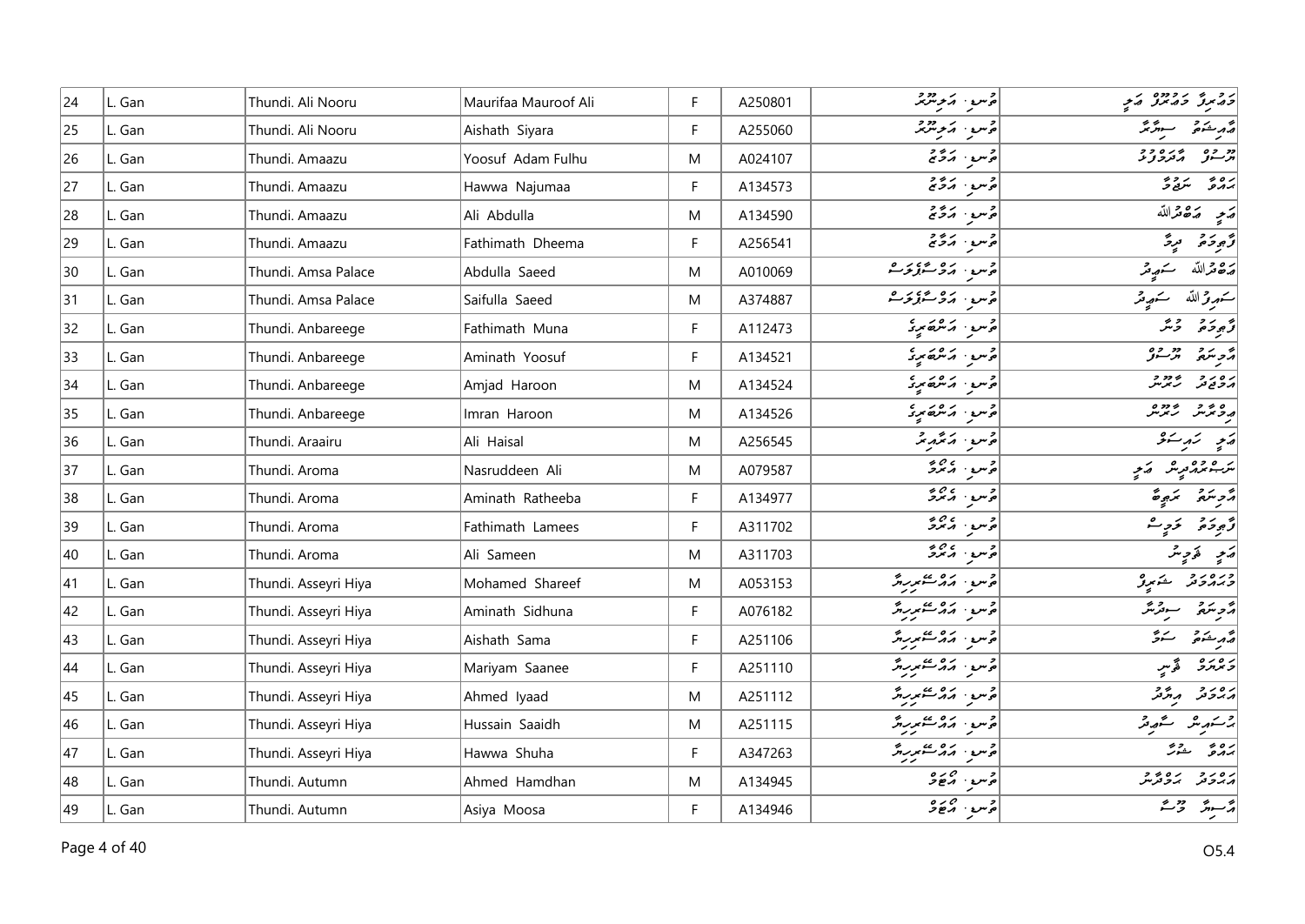| 50 | L. Gan | Thundi. Autumn          | Abdulla Ahmed    | M  | A134957 | د سو مي ده و                                                                                                                                                                                                                                                                                                                   | ەھىراللە<br>برورد                                                   |
|----|--------|-------------------------|------------------|----|---------|--------------------------------------------------------------------------------------------------------------------------------------------------------------------------------------------------------------------------------------------------------------------------------------------------------------------------------|---------------------------------------------------------------------|
| 51 | L. Gan | Thundi. Autumn          | Fathimath Ibaa   | F  | A286402 | ج <sub>و</sub> سو به مرغو د                                                                                                                                                                                                                                                                                                    | و مرد د<br>دە                                                       |
| 52 | L. Gan | Thundi. Autumn          | Aminath Ibthisam | F  | A311570 | جسع من من حاجز                                                                                                                                                                                                                                                                                                                 | ېر چې گړي.<br>أرمز ترة                                              |
| 53 | L. Gan | Thundi. Avaalee 2       | Naeema Mohamed   | F. | A134902 | $2$ جي سو په مُرتَوح $2$                                                                                                                                                                                                                                                                                                       | و ر ه ر د<br>تر پر ژ تر<br>سَمِيرةَ                                 |
| 54 | L. Gan | Thundi. Aveyla          | Hawwa Ahmed Didi | F  | A049296 | مسموسي من                                                                                                                                                                                                                                                                                                                      | ره د برور د<br> بروژ    مربروترترتر                                 |
| 55 | L. Gan | Thundi. Award           | Hawwa Yoosuf     | F  | A134518 | په سويد وه ده                                                                                                                                                                                                                                                                                                                  | برەپچ<br>در وه<br>در سور                                            |
| 56 | L. Gan | Thundi. Award           | Adam Naseer      | M  | A134697 | ج <sub>سع: 199ء<br/>  موسع: 199</sub>                                                                                                                                                                                                                                                                                          | أأروه الكرسومر                                                      |
| 57 | L. Gan | Thundi. Award           | Fathimath Nasra  | F  | A253213 | جسع مقبره ع                                                                                                                                                                                                                                                                                                                    | قرجوخا مترسفانه                                                     |
| 58 | L. Gan | Thundi. Award           | Irushaam Adam    | M  | A253219 | محسن مهمو                                                                                                                                                                                                                                                                                                                      | د پرشتو د بره                                                       |
| 59 | L. Gan | Thundi. Award           | Mariyam Noora    | F. | A253221 | په سوي وگړه<br>  په سوي وگړه                                                                                                                                                                                                                                                                                                   | ويوبره<br>يتوجر                                                     |
| 60 | L. Gan | Thundi. Baabul Avaaly   | Ahmed Rizaa      | M  | A134989 | وس م وه رو<br>  وس م ص <i>حه و و</i>                                                                                                                                                                                                                                                                                           | رەرە برگ                                                            |
| 61 | L. Gan | Thundi. Baabul Avaaly   | Mariyam Naseema  | F  | A141244 | $\left  \begin{array}{cc} \mathcal{E}_{\mathcal{A}} & \mathcal{E}_{\mathcal{A}} & \mathcal{E}_{\mathcal{A}} \\ \mathcal{E}_{\mathcal{A}} & \mathcal{E}_{\mathcal{A}} & \mathcal{E}_{\mathcal{A}} \end{array} \right $                                                                                                          | ى بەرە سەربەد                                                       |
| 62 | L. Gan | Thundi. Baabul Avaaly   | Aishath Sausa    | F  | A156357 | وسع مقصورة محمد المستخدم من                                                                                                                                                                                                                                                                                                    | ۇرشۇ سەرقى                                                          |
| 63 | L. Gan | Thundi. Bahaaree Manzil | Moosa Rasheed    | M  | A134740 | م <sub>و</sub> سو <sub>`</sub> ھَرَّسٍ حَسَّرِ مُحَمَّدٍ حَر                                                                                                                                                                                                                                                                   | رومے کرمنے وگر                                                      |
| 64 | L. Gan | Thundi. Bahaaree Manzil | Hussain Rasheed  | M  | A134741 | ەئىب ئ <i>ەشىرەكتىب</i> ۇ                                                                                                                                                                                                                                                                                                      | رحم مكر مكان المحر والمحر                                           |
| 65 | L. Gan | Thundi. Bahaaree Manzil | Hassan Rasheed   | M  | A134743 | ج <sub>وسع-</sub> ئەرمىرىكىمى ئى                                                                                                                                                                                                                                                                                               | ىز سىكىشى ئىر ئىسىدىلى<br>ئاسىكىنىش ئىر ئىسىدىلى                    |
| 66 | L. Gan | Thundi. Bahaaree Manzil | Abdulla Rasheed  | M  | A134744 | ج <sub>ە</sub> سمى ئ <i>ەشىرىخ</i> شىرىخە                                                                                                                                                                                                                                                                                      | أرة قرالله تمرشونر                                                  |
| 67 | L. Gan | Thundi. Bahaaree Manzil | Athifa Mohamed   | F. | A134745 | ەسىن <i>ھەتىرە</i> ئىي ۋ                                                                                                                                                                                                                                                                                                       | ג' כגוברב                                                           |
| 68 | L. Gan | Thundi. Bahaaree Manzil | Asima Mohamed    | F. | A134746 | قوسو بە ئەسپ <sub>ى</sub> ر ئىسى ئى                                                                                                                                                                                                                                                                                            | رمج سبزقر<br>و ره ر د<br>تر پر ژوئر                                 |
| 69 | L. Gan | Thundi. Bahaaree Manzil | Ali Rasheed      | M  | A134786 | قوسو بە ئەسپەر ئىسى ئى                                                                                                                                                                                                                                                                                                         | أركمني المركب وتر                                                   |
| 70 | L. Gan | Thundi. Bahaaree Manzil | Mohamed Ali      | M  | A134792 | ج <sub>ەسمى</sub> ھ <i>رتىر ج</i> ەشھوقە                                                                                                                                                                                                                                                                                       | ورەرو كې                                                            |
| 71 | L. Gan | Thundi. Bahaaree Manzil | Ahmed Rasheed    | M  | A134960 | ەئىب ئ <i>ەشىرەكتىب</i> ۇ                                                                                                                                                                                                                                                                                                      | پره پر پر پر په په                                                  |
| 72 | L. Gan | Thundi. Bahaaree Manzil | Ibrahim Rasheed  | M  | A134961 | مۇسو <sub>:</sub> <i>ھَڏىپرىڭرى</i> رى                                                                                                                                                                                                                                                                                         | رە ئۇرۇ بۇيدۇر                                                      |
| 73 | L. Gan | Thundi. Baraboamaage    | Siyara Ismail    | F  | A134769 |                                                                                                                                                                                                                                                                                                                                | سور پر مرکز پر د                                                    |
| 74 | L. Gan | Thundi. Baraboamaage    | Ismail Hassan    | M  | A134791 | $\begin{vmatrix} 1 & 0 & 0 & 0 \\ 0 & 0 & 0 & 0 \\ 0 & 0 & 0 & 0 \\ 0 & 0 & 0 & 0 \\ 0 & 0 & 0 & 0 \\ 0 & 0 & 0 & 0 \\ 0 & 0 & 0 & 0 \\ 0 & 0 & 0 & 0 \\ 0 & 0 & 0 & 0 \\ 0 & 0 & 0 & 0 \\ 0 & 0 & 0 & 0 \\ 0 & 0 & 0 & 0 & 0 \\ 0 & 0 & 0 & 0 & 0 \\ 0 & 0 & 0 & 0 & 0 \\ 0 & 0 & 0 & 0 & 0 & 0 \\ 0 & 0 & 0 & 0 & 0 & 0 \\ $ | ر جۇرپۇ بايكىر                                                      |
| 75 | L. Gan | Thundi. Baraboamaage    | Rasheeda Ahmed   | F. | A310125 |                                                                                                                                                                                                                                                                                                                                | ا پر شوند اور در در در در در است.<br>انتر شوند اور در در در در است. |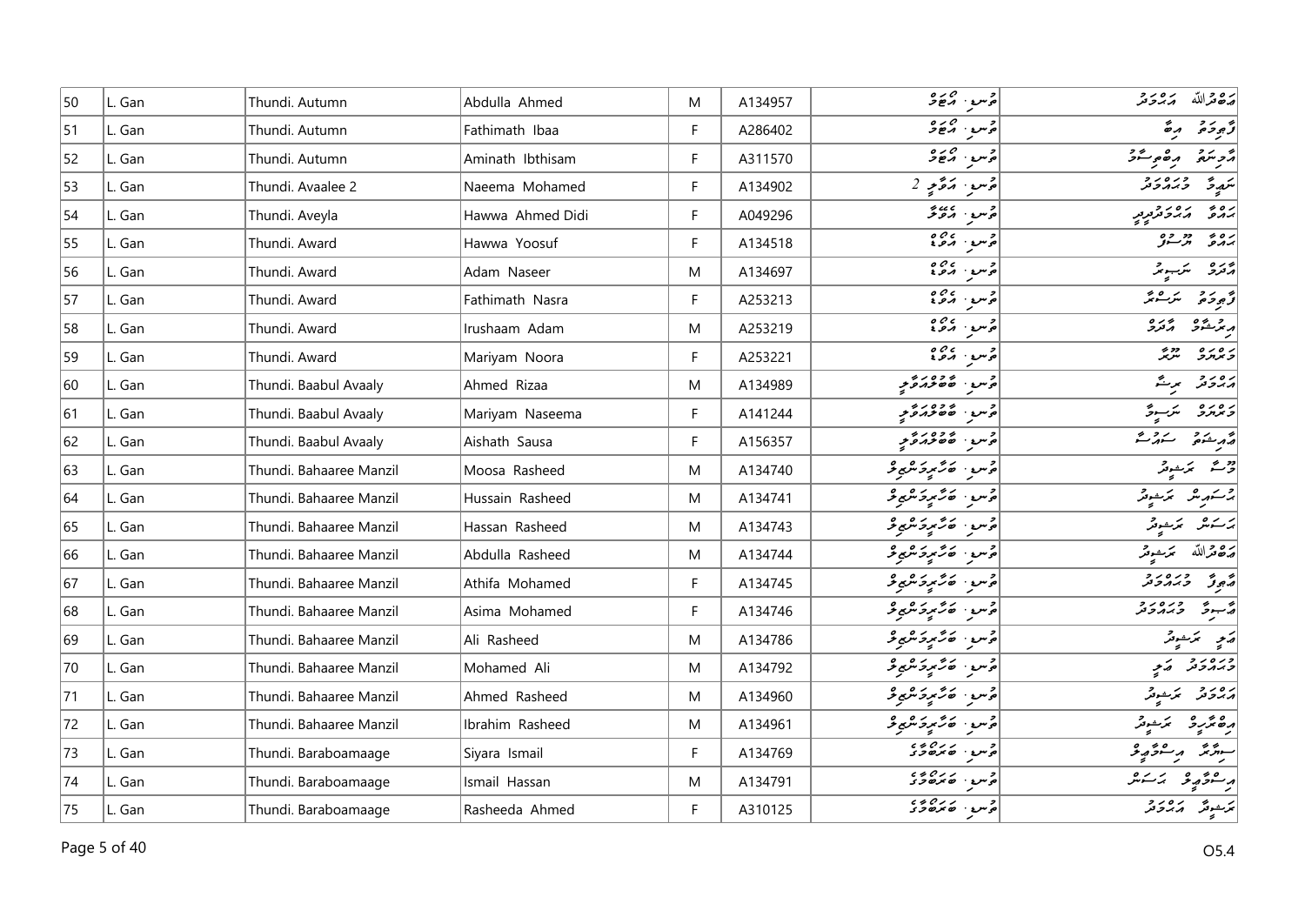| 76  | L. Gan | Thundi. Baraboamaage | Sofoora Ismail   | $\mathsf F$ | A310131 | $rac{1}{550000}$                                                                   | يبۇتۇ بەستۇپە                    |
|-----|--------|----------------------|------------------|-------------|---------|------------------------------------------------------------------------------------|----------------------------------|
| 77  | L. Gan | Thundi. Baraboamaage | Naseera Ismail   | F           | A310142 |                                                                                    | يرسوند و مؤديد                   |
| 78  | L. Gan | Thundi. Baraboamaage | Hassan Nawwar    | M           | A310148 | $\begin{vmatrix} 1 & 1 & 1 \\ 1 & 1 & 1 \\ 1 & 1 & 1 \end{vmatrix}$                | يُرَ سَمَّسْ سَهْرُونُو          |
| 79  | L. Gan | Thundi. Binhima      | Easa Yoosuf      | M           | A139374 | می سرویہ    ص <i>رگرد</i> ک                                                        | اپریشہ میں <i>ج</i> وی کا منصو   |
| 80  | L. Gan | Thundi. Bloom        | Hussain Haneef   | M           | A099186 | مسمع معدده<br>  مسمو معرض                                                          | يزخير شريدي                      |
| 81  | L. Gan | Thundi. Bloom        | Abdulla Azham    | M           | A125354 | د سو ۱۰ وروه<br>  موسو ۱۰ هنرم                                                     | ەسى ئەر<br>برە تراللە            |
| 82  | L. Gan | Thundi. Bloom        | Aminath Nazima   | F           | A134725 | ج <sub>امع</sub> موجود<br>  جو سع مسجود                                            | أروبته تتنود                     |
| 83  | L. Gan | Thundi. Bloom        | Aishath Shizuna  | F           | A134964 | و سو . ه دوه<br>موسو . ه دو                                                        | أقهر مشكرة كالمستشر ومشر         |
| 84  | L. Gan | Thundi. Bloom        | Mariyam Gasim    | F           | A165637 | محمد ويوه                                                                          | دەرە ئۆسۈ                        |
| 85  | L. Gan | Thundi. Bloom        | Fathimath Hamna  | F           | A309776 | په سو مستوفر<br>  په سو مستوفر                                                     | أوجوحتم بروش                     |
| 86  | L. Gan | Thundi. Bloom        | Mohamed Niburaas | M           | A309795 | جسع معزو                                                                           | وره دو مده محمد                  |
| 87  | L. Gan | Thundi. Bloom        | Fathimath Dhunya | $\mathsf F$ | A309796 | جسع معدده<br>  جسع معر                                                             | و ه پر<br>ترس<br>قرم تر د        |
| 88  | L. Gan | Thundi. Cactus       | Farshana Ali     | F           | A134858 | ئۆسىق ئىتمۇھ                                                                       | ۇيرشقىترا كەير                   |
| 89  | L. Gan | Thundi. Cactus       | Mariyam Haneefa  | $\mathsf F$ | A134988 | ئ <sub>ەسمى</sub> ئەھم ئە                                                          | دەرە بەيدۇ                       |
| 90  | L. Gan | Thundi. Cactus       | Husna Moosa      | F           | A310917 | $2.202 \cdot 10^{-2}$                                                              | بران مرد مع المحمد المحمد        |
| 91  | L. Gan | Thundi. Cactus       | Ahmed Mashood    | M           | A310925 | $ z\rangle$ ۇسو، ئىز قا                                                            | ره رو در ۱۶۶۵<br>مربروتر و شورتر |
| 92  | L. Gan | Thundi. Chaandhu     | Ibrahim Hussain  | M           | A105393 | مۇسىغ ئۇيۇر                                                                        | رەپرىرە برىسرىر                  |
| 93  | L. Gan | Thundi. Chaandhu     | Ali Afrah        | M           | A134654 | مۇسو، ئۇيۇر                                                                        | ړې پروپره                        |
| 94  | L. Gan | Thundi. Charlot      | Ibrahim Shareef  | M           | A115807 | $\left  \begin{array}{cc} 0 & x & y \\ 0 & x & y \\ 0 & 0 & y \end{array} \right $ | رەترىر ئىر                       |
| 95  | L. Gan | Thundi. Charlot      | Fathimath Najuma | F           | A134816 | أقرسو بمجرم                                                                        | و و ده در در در در در در کار     |
| 96  | L. Gan | Thundi. Charlot      | Aishath Nuha     | $\mathsf F$ | A311122 | محمد المحموم                                                                       | وگهرڪنو پر                       |
| 97  | L. Gan | Thundi. Charlot      | Aminath Naha     | $\mathsf F$ | A346540 | په سو مسلم پر هم<br>  په سو مسلم پر کلو                                            | أأترسم المراثة                   |
| 98  | L. Gan | Thundi. Copy Villa   | Moosa Hussain    | M           | A134830 | ئ <sub>ۇسىغ</sub> ، ئىت <sub>م</sub> وپىدۇ                                         | دور بالمستهر مثر                 |
| 99  | L. Gan | Thundi. Copy Villa   | Aminath Adila    | $\mathsf F$ | A134897 | ئۇسىز، ئىتىموپىدۇ                                                                  | أأدبتهم أأورقر                   |
| 100 | L. Gan | Thundi. Copy Villa   | Faiza Ali        | F.          | A134898 | ج <sub>و</sub> سو بهم پر موقه                                                      | $\frac{2}{5}$<br>رځمنه           |
| 101 | L. Gan | Thundi. Copy Villa   | Ali Naseeh       | M           | A286401 | موسيق ميني موقته<br>  موسيق ميني موقته                                             | أوسمع الكرسبور                   |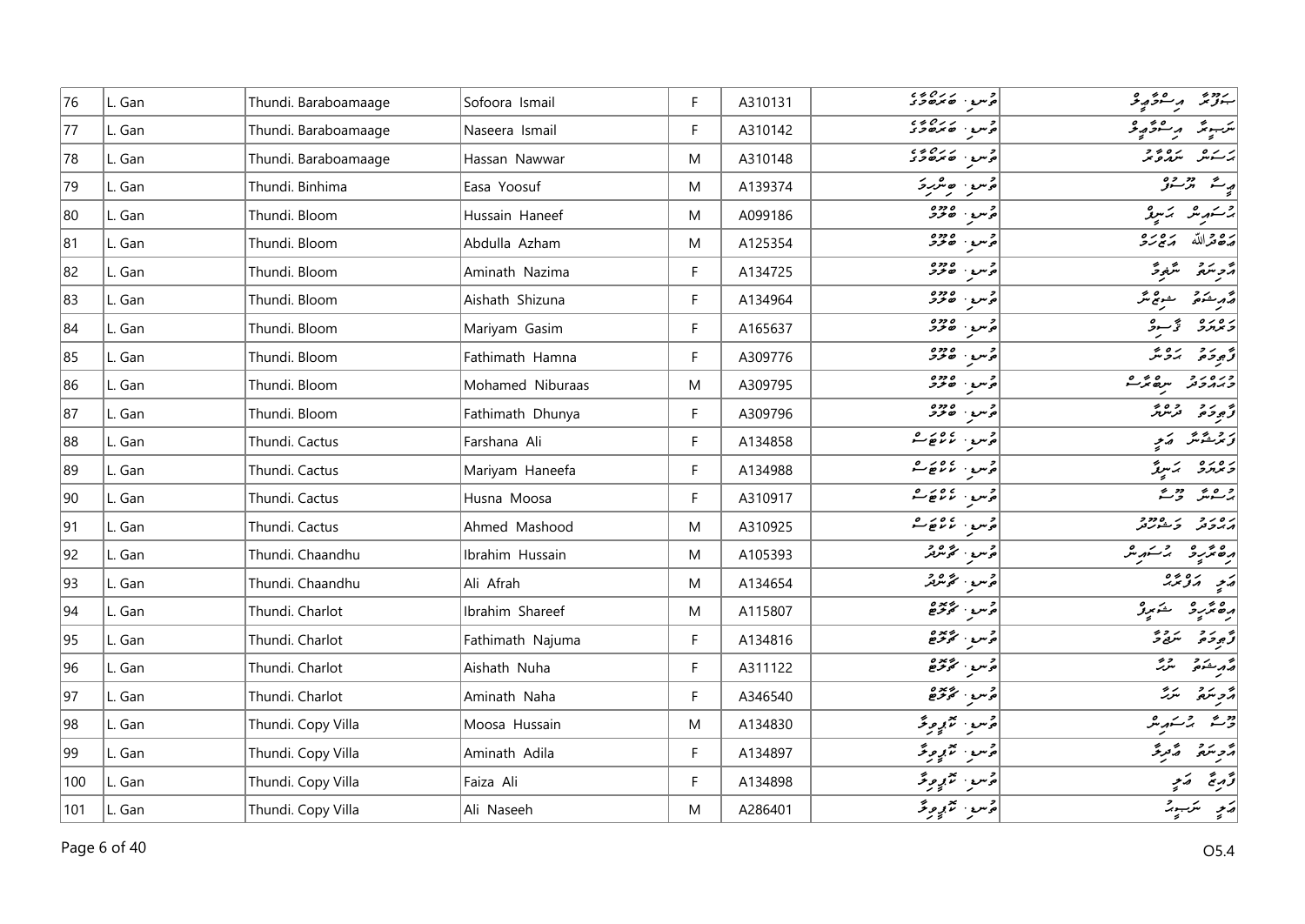| 102 | L. Gan | Thundi. Corel Lodge      | Ishaq Yoosuf            | M  | A057425 | چې سو ، سور دی.<br>  چې سو ، سر سر مرمر د                                                                                                                                                                                    | ە سەبرىق ئۇستۇ                          |
|-----|--------|--------------------------|-------------------------|----|---------|------------------------------------------------------------------------------------------------------------------------------------------------------------------------------------------------------------------------------|-----------------------------------------|
| 103 | L. Gan | Thundi. Dhaftharu No 001 | Abdul Rahman Aboobakuru | M  | A134809 | $001$ محمد محمد محمد سرائع محمد محمد المستعمر المستعمر المستعمر المستعمر المستعمر المستعمر المستعمر المستعمر المستعمر المستعمر المستعمر المستعمر المستعمر المستعمر المستعمر المستعمر المستعمر المستعمر المستعمر المستعمر الم | נסכסנסגים נמנככ<br>גםנגיגנית גםסטיב     |
| 104 | L. Gan | Thundi. Dhaftharu No 005 | Ali Waheed              | M  | A094433 | $005$ مود محمد محمد سند سند الله عليه الله مع الله عليه محمد الله عليه الله عليه مع الله عليه الله عليه الله عليه الله عليه الله عليه الله عليه الله عليه الله عليه الله عليه الله عليه الله عليه الله عليه الله عليه الله ع | أتكتح المكارير                          |
| 105 | L. Gan | Thundi. Dhaftharu No 009 | Muzudhaan Hussain       | M  | A384984 | $009$ مُحْسِب مَرْتَزَهْ مُحْسَسِّسْهَ مِنْ حَسَنَةِ مِنْ $\sim$                                                                                                                                                             | وووه پر شهر مر                          |
| 106 | L. Gan | Thundi. Dhaftharu No 057 | Arifa Ali               | F  | A134788 | $057$ من محمد من الله على سنة $\sim$                                                                                                                                                                                         | ە ئىمرۇ ھەم                             |
| 107 | L. Gan | Thundi. Dhaftharu No 059 | Hassan Ibrahim          | M  | A129060 | ەمدىن ئىروم ئىر شەھەت 059                                                                                                                                                                                                    | بَرْسَسْ رِهْبُرِ وَ                    |
| 108 | L. Gan | Thundi. Dhaftharu No 060 | Mariyam Ibrahim         | F  | A136846 | ەس ئ <i>ۆزۈپرىترىش 160</i> 0                                                                                                                                                                                                 | وبرمرد مصريرة                           |
| 109 | L. Gan | Thundi. Dhaftharu No 061 | Ali Wajeeh              | M  | A310335 | ەبىر ئىروم ئىرلىرىمى 160 061                                                                                                                                                                                                 | ړې ويږ                                  |
| 110 | L. Gan | Thundi. Dhaftharu No 062 | Ismail Yameen           | M  | A310336 | $062$ محمد محمد محمد سند محمد محمد محمد المحمد مع المحمد مع المحمد مع المحمد مع المحمد مع المحمد مع المحمد مع المحمد مع المحمد مع المحمد مع المحمد مع المحمد مع المحمد مع المحمد مع المحمد مع المحمد مع المحمد مع المحمد مع  | أراستوصي فالمتحاشر                      |
| 111 | L. Gan | Thundi. Dhaftharu No 069 | Fathmath Sheeza         | F. | A310270 |                                                                                                                                                                                                                              | ءَ <sub>م</sub> جو حر ح<br>سشويج        |
| 112 | L. Gan | Thundi. Dhaftharu No 102 | Aminath Waheeda         | F. | A049273 | $102$ من المروم من المستعدد 202                                                                                                                                                                                              | أرتجه توريقه                            |
| 113 | L. Gan | Thundi. Dhanbu Fiya      | Hawwa Abdulla           | F  | A134481 | توسع مرسقة وتر                                                                                                                                                                                                               | بروء رووالله                            |
| 114 | L. Gan | Thundi. Dhinasha         | Athifa Mohamed          | F  | A128151 | ج <sub>و</sub> سرو · مرس <i>رینگ</i>                                                                                                                                                                                         | لقيموقر<br>و ره ر د<br><i>د ب</i> رگرفر |
| 115 | L. Gan | Thundi. Dhiyadhoo Hiyaa  | Sanfa Manike            | F  | A039855 | پی سوء میں مرکز ریٹر<br>  سے سر سر سر سر                                                                                                                                                                                     | سە ئىرگە ئەسرىئا                        |
| 116 | L. Gan | Thundi. Dhiyadhoo Villa  | Mariyam Shareefa        | F  | A025349 | ە ئىسمى مەركىز ئىرىدىگى<br>مەسىم مەركىز ئىرىدىن                                                                                                                                                                              | دەرە ھەمرىگ                             |
| 117 | L. Gan | Thundi. Dhunfini Ufa     | Ibrahim Fauzy           | M  | A024866 | ج <sub>ە</sub> سو <sub>:</sub> قرى <i>ش سەقۇ</i>                                                                                                                                                                             | أرە ئۆر ئەدىپى                          |
| 118 | L. Gan | Thundi. Dhunfini Ufa     | Mariyam Ali             | F. | A068734 | ج <sub>ە</sub> سو · قرى <i>نگو سەقر</i> ۇ                                                                                                                                                                                    | د وره د پ                               |
| 119 | L. Gan | Thundi. Dhunfini Ufa     | Aminath Niusa           | F. | A134882 | ج <sub>ە</sub> سو · قرى <i>نگو سەقر</i> ۇ                                                                                                                                                                                    | أأزجر سترائح سيراث                      |
| 120 | L. Gan | Thundi. Dhunfini Ufa     | Hawwa Liusa             | F  | A134883 | قرسو · قرشو سرقر و ً                                                                                                                                                                                                         | برە ئەرجىسى                             |
| 121 | L. Gan | Thundi. Dhunfini Ufa     | Aishath Saniyya         | F  | A160631 | ج <sub>ا</sub> سو · قری <i>نگو سرم</i> ورم                                                                                                                                                                                   | أشرشتموه كالمعرض                        |
| 122 | L. Gan | Thundi. Dorency Villa    | <b>Ahmed Manik</b>      | M  | A134969 | ە ئىس ، ئائىرىكىرىسومە ئى                                                                                                                                                                                                    | ر ە ر د ر<br>مەر ترىن س                 |
| 123 | L. Gan | Thundi. Dorency Villa    | Asraa Ahmed             | F  | A365111 | ۇس ، ئ <sub>ە</sub> ئەكەنلەر بوڭر                                                                                                                                                                                            | أرصغر برورد                             |
| 124 | L. Gan | Thundi. Endheri          | Mariyam Ali             | F  | A134811 | په سوين مرتبط په م                                                                                                                                                                                                           | د ۱۶ پر د کرم                           |
| 125 | L. Gan | Thundi. Endheri          | Ahmed Rauf              | M  | A134812 | ج <sub>اسع</sub> مستقر سمبر<br>  جو سع مستقر سمبر                                                                                                                                                                            | ره رو دوده<br>مدرو مدرو                 |
| 126 | L. Gan | Thundi. Endheri          | Aishath Zunaira         | F. | A134813 | ئوسو بە ئەشرىكىرىس                                                                                                                                                                                                           | أقرم شوقو المح سمد يحر                  |
| 127 | L. Gan | Thundi. Endheri          | Hassan Hussain          | M  | A134814 | ج <sub>ا</sub> سو میگرامیر<br>  جو سو میگرامیر                                                                                                                                                                               | ىرىكىش برجىمىر                          |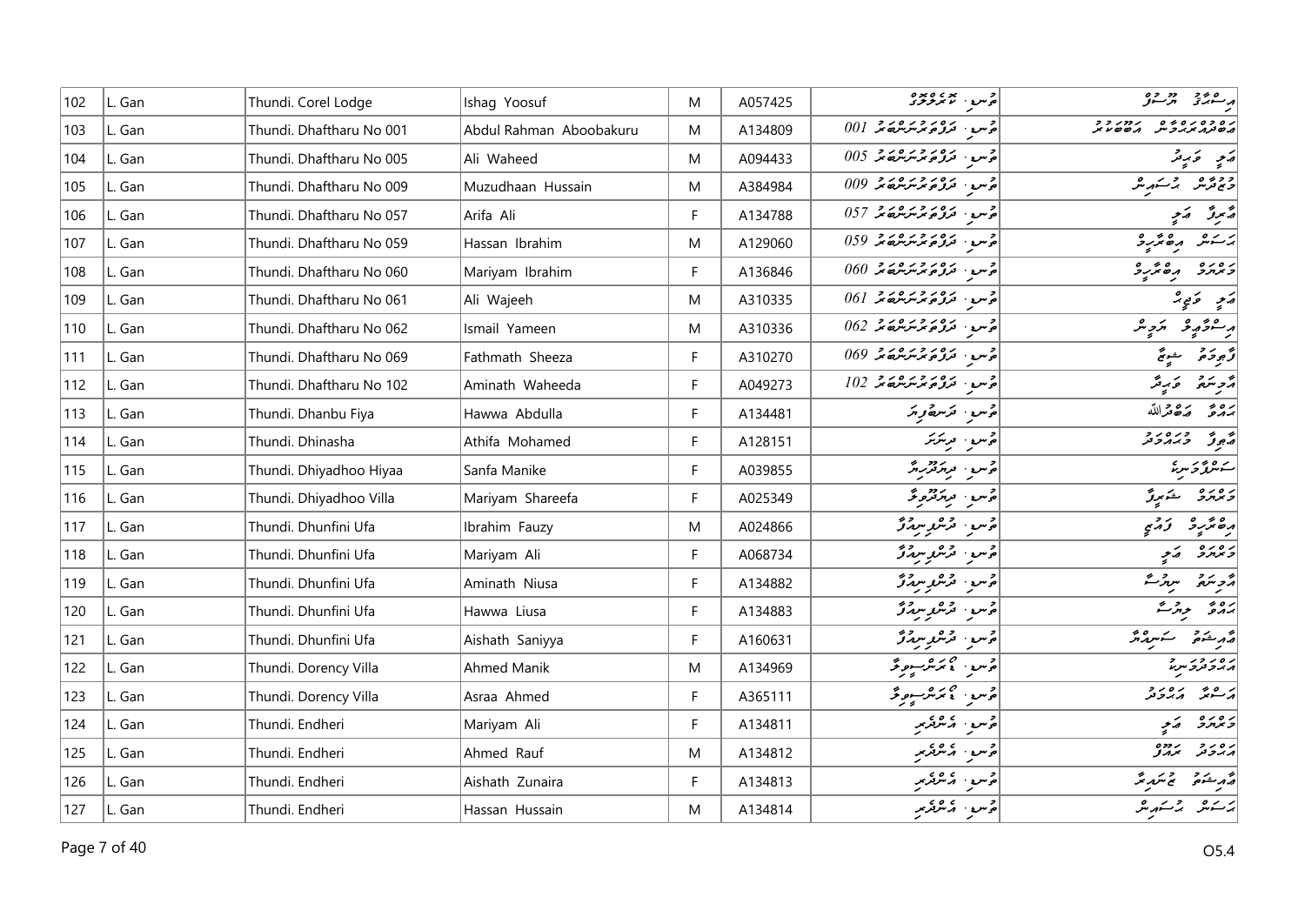| 128 | L. Gan | Thundi. Endheri               | Hussain Rauf                | M           | A134815 | ج <sub>ە</sub> سمىز برىكىزىر                              | ير سکه شهر بردوه<br>بر سکه شهر بر               |
|-----|--------|-------------------------------|-----------------------------|-------------|---------|-----------------------------------------------------------|-------------------------------------------------|
|     |        |                               |                             |             |         |                                                           |                                                 |
| 129 | L. Gan | Thundi. Endheri               | Mohamed Afshan              | M           | A310688 | جسع مستقرمر                                               | ورەرو رەپ ھە                                    |
| 130 | L. Gan | Thundi. Endheri               | Aminath Wajuna              | F           | A310693 | ج <sub>اسع :</sub> مرتدعه                                 | أثرم يترة المتحاشر                              |
| 131 | L. Gan | Thundi. Endheri               | Hawwa Nahuma                | F           | A310694 | <br>  مۇسو · كەنترىرىر                                    | ره و برود                                       |
| 132 | L. Gan | Thundi. Enif                  | Ahmed Shareef               | M           | A105191 | ئۇسى <sub>ر: م</sub> ۇس <sub>رى</sub> گە                  | رەر ئەھمىر<br>مەركىرا ئىقمىر                    |
| 133 | L. Gan | Thundi. Faahi                 | Abdul Azeez Hussain         | M           | A134828 | ۾ سو <sub>ز</sub> وڻر                                     | גם כפגם ביל היו ל                               |
| 134 | L. Gan | Thundi. Faahi                 | Aishath Hussain             | $\mathsf F$ | A310650 | قوسع قرير                                                 | ۇرمىنو ئەسكىرىش                                 |
| 135 | L. Gan | Thundi. Fairy garden          | Adam Zareer                 | M           | A126290 | ۇس <sub>ىر</sub> . زە <sub>يىرى</sub> بى <sub>د</sub> ىم  | ړوه ځېږيز                                       |
| 136 | L. Gan | Thundi. Fairy garden          | Aishath Zunaira             | F           | A134560 | ئوسو، ئۇرئىيدۇسكى ش                                       |                                                 |
| 137 | L. Gan | Thundi. Fairy garden          | Ali Sameeh                  | M           | A134561 | ج <sub>ى</sub> سو · <i>زۇر ئېرىگى</i> رى مىگ              | أوسم سكورة                                      |
| 138 | L. Gan | Thundi. Fairy garden          | Jameela Abdulla             | F           | A134562 | ج <sub>ى</sub> سو سى ئەسىمىسى ئىسى                        | قح توقت فقاته كالله                             |
| 139 | L. Gan | Thundi. Fairy garden          | Mariyam Raniyya             | F           | A134563 | ج <sub>ى</sub> سو · <i>زۇر ئېرىگى</i> رى مىگ              | גםגם הביעה                                      |
| 140 | L. Gan | Thundi. Fairy garden          | Mohamed Samin               | M           | A134565 | ج <sub>ە</sub> سمىس ئەرىمىيە ئەسىر                        | وره رو گرد<br><i>وی</i> مرو تر گرد              |
| 141 | L. Gan | Thundi. Fairy garden          | Aminath Samiya              | F           | A254931 | مۇسو <sub>:</sub> زۇ <sub>م</sub> بر <sub>ۇ</sub> سوڭىياش | ستمرمر<br>أرمز                                  |
| 142 | L. Gan | Thundi. Fairy garden          | Mariyam Saudha              | F           | A255012 | قوسو ·   وَ مَهْ يَدِ مَّ مَدْ مْر                        | ر ه ر ه<br><del>د</del> بربرگ<br>ستهرتر         |
| 143 | L. Gan | Thundi. Fall Star             | Asima Ahmed                 | F           | A309904 | ج <sub>ا</sub> سو سو عرض عرضه بر                          | ويسبر<br>برە ئەچ                                |
| 144 | L. Gan | Thundi. Fall Star             | Ali Sham                    | M           | A309912 | ا د سر و سره و د سره بر                                   | $rac{3}{2}$ $rac{1}{2}$                         |
| 145 | L. Gan | Thundi. Fall Star             | Fathimath Leena             | F.          | A309914 | ج <sub>ا</sub> سو سي محوض عرضه بر                         | وٌوِدَهُ بِهُ                                   |
| 146 | L. Gan | Thundi. Famous                | <b>Abdul Muhsin</b>         | M           | A067238 | ئۇسو، ئۇخ <sup>ى</sup>                                    | ره وه وه<br>په <i>ه د د د د</i> سوش             |
| 147 | L. Gan | Thundi. Famous                | Mariyam Reesha Abdul Muhsin | F           | A225406 | ئۇسىز ئۇخ <sup>ى</sup>                                    | ره ره مرت ره وه وه<br>و بربرو مرت مان وروبر سوس |
| 148 | L. Gan | Thundi. Famous                | Aminath Nakhla              | $\mathsf F$ | A255296 | ئۇسىز ئۇخ <sup>ى</sup>                                    | أأدجن المرادة                                   |
| 149 | L. Gan | Thundi. Fanhiyani             | Ali Shareef                 | M           | A054067 | <mark>ف<sub>و</sub>سو <sub>ن</sub> ئۇنترىترىس</mark>      | أەسمج التكامونى                                 |
| 150 | L. Gan | Thundi. Fanhiyani             | Ahmed Jinah                 | M           | A134959 | نوسويا ئۇنتۇرى <i>رىتى</i> ر                              | پره رو په شرګ                                   |
| 151 | L. Gan | Thundi. Fanhiyani             | Mohamed Nishan              | M           | A134962 | جسعة وكشرير يترسر                                         | ورەرو سەشھر                                     |
| 152 | L. Gan | Thundi. Fanhiyani             | Aishath Junaanath           | F           | A309812 | ج <sub>ا</sub> سع · ئۇنىگرىترىس                           | د در د در در در د                               |
| 153 | L. Gan | Thundi. Fathishandhuvaru Hiya | Ilhama Hashim               | F           | A134780 | توسع التحرير صحيح سرجر بحرابة كل                          | أروري رميني                                     |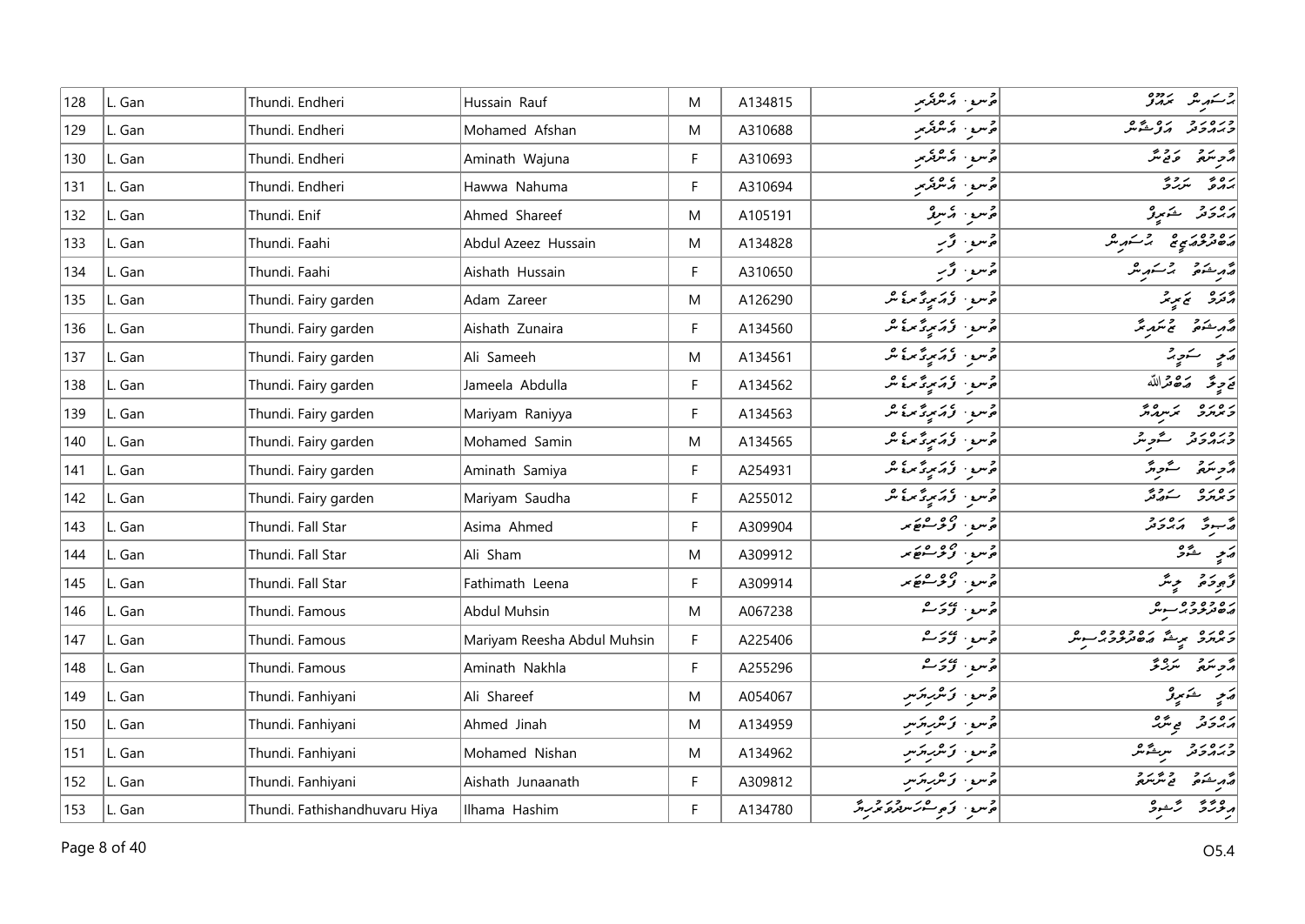| 154 | L. Gan | Thundi. Fathishandhuvaru Hiya | Hussain Nizam          | M           | A134781 | ترسع · تر محمد سر تر محمد مرسر مل                          | رحم مشرقة المستورجة<br>مستقرر مستورج            |
|-----|--------|-------------------------------|------------------------|-------------|---------|------------------------------------------------------------|-------------------------------------------------|
| 155 | L. Gan | Thundi. Fathishandhuvaru Hiya | Zulaikha Hashim        | F           | A134785 | ەس كەر شىر سىرى ئىرىد                                      | ە ئەھەر ج<br>سى                                 |
| 156 | L. Gan | Thundi. Fathishandhuvaru Hiya | Khadeeja Saeed         | F           | A134925 | ترسع · ئۇموسىرىسىرى ئۆرلىر                                 | تزمرچَّ<br>سکھریٹر                              |
| 157 | L. Gan | Thundi. Fathishandhuvaru Hiya | Mohamed Nizaam         | M           | A134926 | ە ئىس ، ئى ئەس ئىس ئىرىدىكى ئىرىدىگ                        | و ر ه ر د<br>تر پر ژ تر<br>سرچو                 |
| 158 | L. Gan | Thundi. Fathishandhuvaru Hiya | Hassan Nizam           | M           | A134927 | ج <sub>ا</sub> سو ، ك <sub>ە جو</sub> سەر سر برى بر برگ    | ئەسكەش سۇقر                                     |
| 159 | L. Gan | Thundi. Fathishandhuvaru Hiya | Hashim Hussain         | M           | A134983 | ەس ، ئ <sub>ەك</sub> رىش سىرتىرى كىرىد                     | جرىسەر بىر<br>ر<br>راسنبور                      |
| 160 | L. Gan | Thundi. Fathishandhuvaru Hiya | Fathimath Rasha        | F           | A310317 | ج <sub>ى</sub> سو · ئ <sub>ۇ جو</sub> ستىر سرچرى بىر بىر   | وٌمودَهُ - مَرْتُمُ                             |
| 161 | L. Gan | Thundi. Fathishandhuvaru Hiya | Hassan Saif            | M           | A310318 | ەس ، ئ <sub>ە</sub> ئەس ئەس <i>ۋە ترى</i> ر                | يرَسَدش سَنهروْ                                 |
| 162 | L. Gan | Thundi. Fathishandhuvaru Hiya | Ali Nizaam             | ${\sf M}$   | A335475 | جسد و كور مركز مركز برگزار<br>  جسد و كور مركز مركز برگزار | أوسم المتحدث                                    |
| 163 | L. Gan | Thundi. Feeni Villa           | Fathimath Shibana      | F.          | A087213 | ج <sub>و</sub> سو <sub>پ</sub> ولوگر                       | و مر د<br>تر مور مو<br>شو <del>ە</del> بىر<br>ب |
| 164 | L. Gan | Thundi. Fehimala              | Hariyya Yoosuf         | F           | A100720 | ە ئىب ئەرىخ<br>مۇسىي ئۈركى                                 | دد وه<br>در سور<br>بربره بز                     |
| 165 | L. Gan | Thundi. Fehimala              | Hussain Ahmed          | M           | A100721 | ەئىب ئەرىخ<br>م                                            | ج ڪهر شهر استادار جي حا                         |
| 166 | L. Gan | Thundi. Fehimala              | Aminath Sadheena       | F           | A256466 | ئوسو كوسرىخى                                               | ۇ جە ئىبرە<br>مەس<br>سكورىتر                    |
| 167 | L. Gan | Thundi. Feyrumaage            | Ibrahim Jaleel         | M           | A309829 | <br>  <sub>موسوع</sub> تومرد د                             | دەنزىر قور                                      |
| 168 | L. Gan | Thundi. Feyrumaage            | Aishath Layaana        | F           | A309833 | د سو کو برد د و                                            | ە ئەخسى ئۇرگىر                                  |
| 169 | L. Gan | Thundi. Fihaa                 | Mohamed Ibrahim        | M           | A072278 | ا موسو . وي <sup>ر</sup>                                   | ورەرو مەھرىرو                                   |
| 170 | L. Gan | Thundi. Fihaa                 | Abdulla Makhthoom      | M           | A255164 | پرسو ویژ                                                   | ەھىراللە<br>ر ه دوه<br>تر نوتر                  |
| 171 | L. Gan | Thundi. Fihaa                 | Mariyam Malsa          | F           | A347258 | قوسور ويرمح                                                | ر ه ر ه<br><del>د</del> بربرگر<br>ىر ئۇرىگە     |
| 172 | L. Gan | Thundi. Fini                  | Ali Akhthamy           | M           | A124118 | مۇسوم بويىر                                                | أأتو أكرام وتحاجم                               |
| 173 | L. Gan | Thundi. Fini                  | Hafeeza Ali            | F           | A134567 | قوسوم وبير                                                 | يَادٍ لَهُمْ الْمَاسِمِ                         |
| 174 | L. Gan | Thundi. Fini                  | Ahmed Luthufee Ibrahim | M           | A138289 | مۇسىي بولس                                                 | גפנג בבן גם ביב                                 |
| 175 | L. Gan | Thundi. Fini                  | Mariyam Hussain        | F           | A164611 | می سوید و سر                                               | رەرە جەكىرىگ                                    |
| 176 | L. Gan | Thundi. Fini                  | Rugiyya Sithara        | $\mathsf F$ | A255068 | قوسومبر موسر                                               | سەھ ئىر<br>ترترمرمر                             |
| 177 | L. Gan | Thundi. Fini                  | Imran Ibrahim          | M           | A255069 | مۇسىغ رىپىر                                                | 9790<br>برە ئۆرۈ                                |
| 178 | L. Gan | Thundi. Fithuronuma           | Ali Moosa              | M           | A070346 | م<br>موسع وموسيق                                           | أربم وحر                                        |
| 179 | L. Gan | Thundi. Fithuronuma           | Aminath Moosa          | F           | A134817 | ه مس وه دره<br>مسر بوه مسر                                 | ړ په ده ده د                                    |
|     |        |                               |                        |             |         |                                                            |                                                 |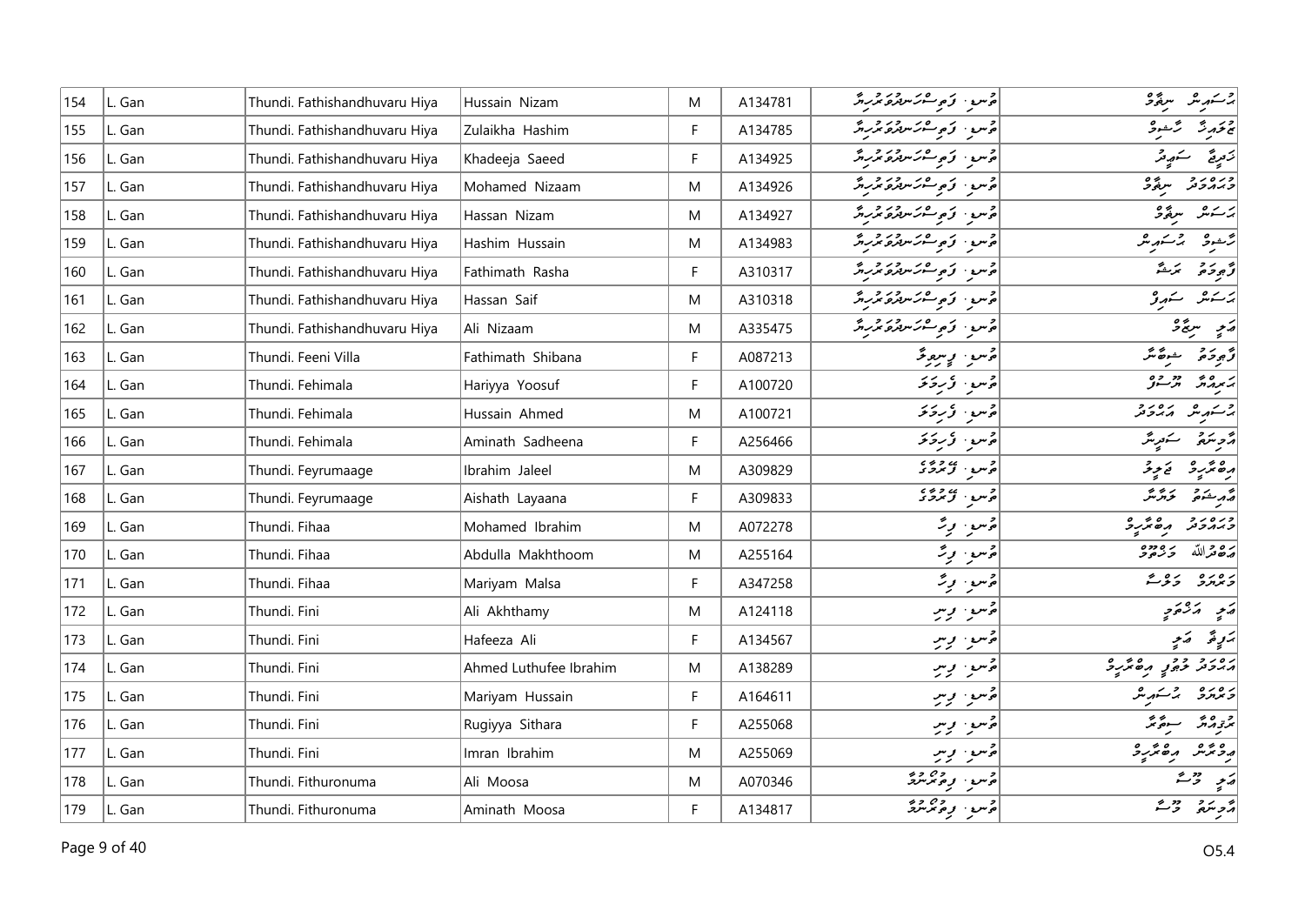| 180 | L. Gan | Thundi. Fithuronuma        | Moosa Ahmed          | M           | A134818 | اقم سور وه چې د د                                                 | وژنٹ پروژنو                                                                                           |
|-----|--------|----------------------------|----------------------|-------------|---------|-------------------------------------------------------------------|-------------------------------------------------------------------------------------------------------|
| 181 | L. Gan | Thundi. Fithuronuma        | Zulaikha Shaheen     | F           | A134819 | وسع وه بر در در د                                                 | ج تحديثر التقريباتر                                                                                   |
| 182 | L. Gan | Thundi. Fithuronuma        | Ahmed Ali            | M           | A137091 | په سومي ده درو <del>س</del>                                       | ره رو کړې                                                                                             |
| 183 | L. Gan | Thundi. Fithuronuma        | Mohamed Siyam        | M           | A151779 | ا محسن وه دره<br>امحسن وه مسر                                     | ورەرو سەۋە                                                                                            |
| 184 | L. Gan | Thundi. Fithuronuma        | Moosa Asad           | M           | A310620 | ام<br> مسموس موموسر                                               | وژنځ تر ۱۵ ور                                                                                         |
| 185 | L. Gan | Thundi. Fithuronuma        | Mohamed Nail Nasheed | M           | A310621 | ام سومبر وه برد.<br>مسرم برمونگر                                  | ورەرو شرو شەخ                                                                                         |
| 186 | L. Gan | Thundi. Fithuronuma        | Aishath Anoosa       | F           | A310623 | مۇسىق زەپرىدى<br>مەسى                                             | وكرم شكوته وكالمرتب                                                                                   |
| 187 | L. Gan | Thundi. Fithuronuma        | Mariyam Latheefa     | $\mathsf F$ | A310883 | ام<br>اموسع وموسر                                                 | د ۱۵ د پورگ                                                                                           |
| 188 | L. Gan | Thundi. Frankfort          | Aishath Azma         | F           | A134747 | وسع کو مرس د ه<br>  وسع کو مرس د و                                | وكرمشكم وكالحر                                                                                        |
| 189 | L. Gan | Thundi. Frankfort          | Jameela Khalid       | $\mathsf F$ | A134748 | و سو گرس ده ۵۵۰۰<br>مسو گرس در د                                  | لقحيظ المتحوظر                                                                                        |
| 190 | L. Gan | Thundi. Frankfort          | Fathimath Shahma     | F           | A134756 | وسء و و و و و و و<br>  وسع المح مرس تو تع                         | و و د د د د و                                                                                         |
| 191 | L. Gan | Thundi. Frankfort          | Mohamed Naseem       | M           | A134987 | ا د سو و ده ده ده و                                               | ورەرو شرىدۇ                                                                                           |
| 192 | L. Gan | Thundi. Frankfort          | Abdul Raheem Ali     | M           | A310049 |                                                                   | גם כסגב הב                                                                                            |
| 193 | L. Gan | Thundi. Frankfort          | Shahraan Mohamed     | M           | A346536 | -<br>  پوسو · ویمسر او م                                          | ر و د و د ور و د<br>خوربرس ور د د و تر                                                                |
| 194 | L. Gan | Thundi. Free Life          | Zulaikha Ali         | F           | A134951 | ج <sub>ەسمى</sub> ، ئ <sub>ۇ بېرىخەر بۇ</sub>                     | ة مُحَمَّدٍ مَّةً مِسْتَمَّةً مِسْتَمَّةً مِسْتَمَّةً مِسْتَمَّةً مِسْتَمَّةً مِسْتَمَّةً مِسْتَمَّةً |
| 195 | L. Gan | Thundi. Free Life          | Ahmed Shan           | M           | A134952 | ۇسىز ئۇ بېرىخەر بۇ                                                | رەرو ئەر                                                                                              |
| 196 | L. Gan | Thundi. Free Life          | Adam Naseem          | M           | A134985 | ە ئەسىس ئۇ <i>مېرىخەر</i> بۇ                                      | أردره الكرسور                                                                                         |
| 197 | L. Gan | Thundi. Free Life          | Fathimath Ali        | F           | A136575 | ۇسىن ۋىرچەرۋ                                                      | وٌمورَهُ<br>ەكىيە                                                                                     |
| 198 | L. Gan | Thundi. Free Life          | Ali Aiman            | M           | A286437 | ە ئىسىن ئۇ <i>مېرىخەر</i> بۇ                                      | ړې په دکړ                                                                                             |
| 199 | L. Gan | Thundi. Free Life          | Ibrahim Samih        | M           | A311613 | ئەسىر بۇ ئېرىخەر بۇ                                               | ە ھەترىر <sup>ە</sup>                                                                                 |
| 200 | L. Gan | Thundi. Free Life          | Hussain Shammakh     | M           | A311620 | ە ئەسىس ئۇ <i>مېرىخەر</i> بۇ                                      | جر س <sub>ک</sub> ر مگر<br>م<br>شەرە ئەر                                                              |
| 201 | L. Gan | Thundi. Fusholhu           | Aishath Farah        | F           | A311479 | پرسو <sub>پر و</sub> برد                                          | وكرما شكافي ومحربره                                                                                   |
| 202 | L. Gan | Thundi. Gandhakoalhi Villa | Ibrahim Nasheed      | M           | A054099 | ج <sub>ە</sub> سىم · ئەس <i>ىتى<sup>9</sup> موم</i> ۇ             | ى <i>ر ھىگرى ھى</i> كىنىدۇر<br>م                                                                      |
| 203 | L. Gan | Thundi. Gandhakoalhi Villa | Mohamed Aslam        | M           | A134757 | قرسع · ئەسەر كەرىپىدىگە                                           | ورەرو رەرە<br><i>دىد</i> ەرىر م <i>ە</i> سىز                                                          |
| 204 | L. Gan | Thundi. Gandhakoalhi Villa | Aishath Shameeda     | F           | A134759 | ج <sub>ە</sub> سمى- ئەس <i>ەركى موج</i> ىگە                       | لأرشكم الشكولة                                                                                        |
| 205 | L. Gan | Thundi. Gandhakoalhi Villa | Aminath Inaya        | F           | A134761 | <br>  <sub>جو</sub> سو · ئ <sup>ى</sup> س <sub></sub> ترىكى بەرگە | أأزجر ستراثه                                                                                          |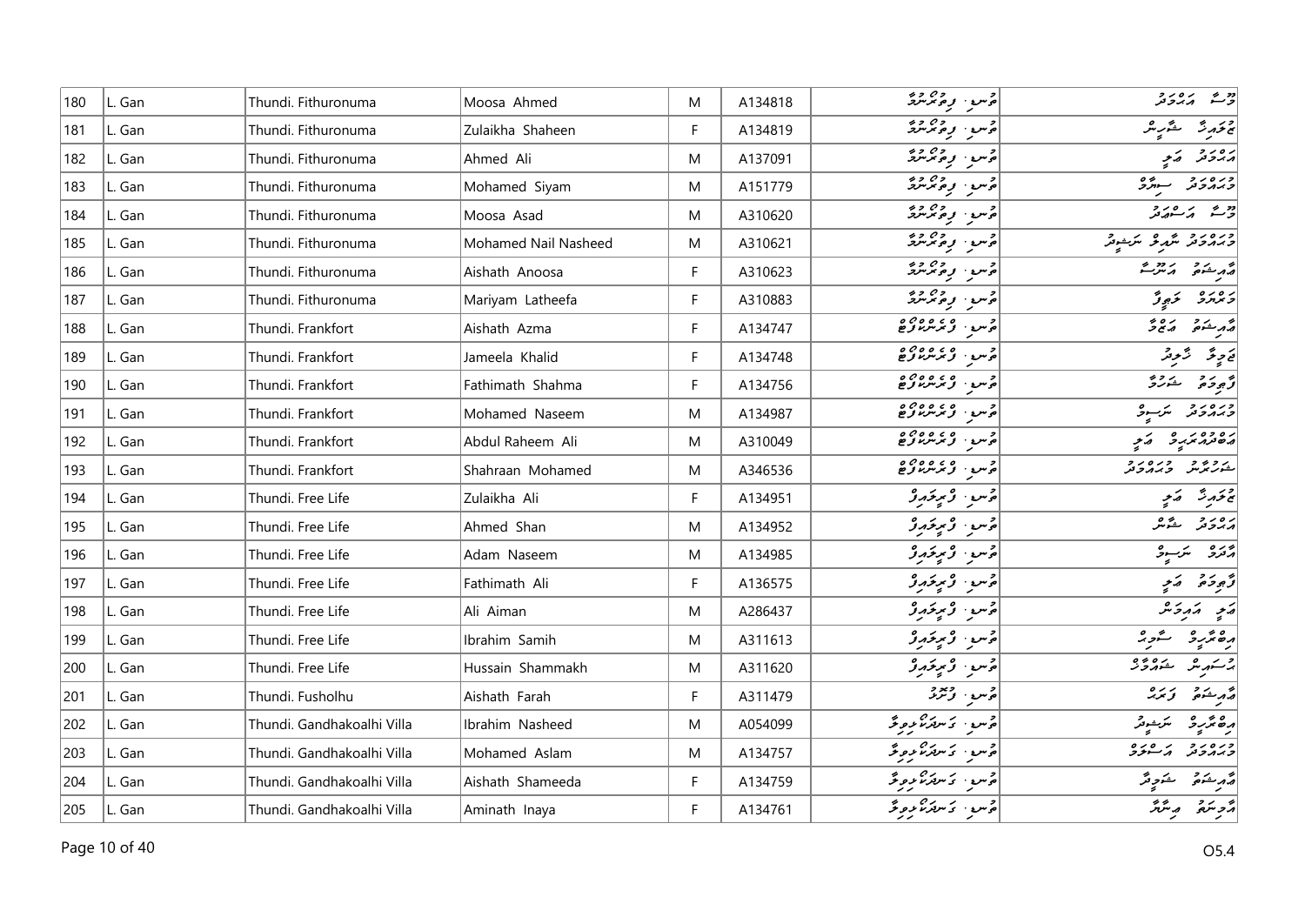| 206 | L. Gan  | Thundi. Gandhakoalhi Villa | Mariyath Moosa    | F  | A309902 | <br>  <sub>جو</sub> سو · ئ <sup>ى</sup> س <i>تىرىكى</i> رى | أومرمره وحث                   |
|-----|---------|----------------------------|-------------------|----|---------|------------------------------------------------------------|-------------------------------|
| 207 | L. Gan  | Thundi. Gasdhoshuge        | Mahmood Hussain   | M  | A134772 | و سرو ،   از ان و بر و د )<br>  ه سرو ،   از ک             | رەددە جەكتەش                  |
| 208 | L. Gan  | Thundi. Gasdhoshuge        | Mohamed Najeeb    | M  | A311486 | ج <sub>امع ک</sub> ے معر <i>و</i> ء                        | وره رو در د                   |
| 209 | L. Gan  | Thundi. Good Life          | Mohamed Rashad    | M  | A128921 | پرسو کی بی محمد رقم                                        | ورەرو پرېش<br>وبرووتر برېشتر  |
| 210 | L. Gan  | Thundi. Good Life          | Abdulla Ghashsham | M  | A134955 | ئ <sub>ۇسىغ ئ</sub> ەنجەر ۋ                                | رە قراللە ئەم شۇ              |
| 211 | L. Gan  | Thundi. Good Life          | Ahmed Irushad     | M  | A138727 | ۇسىس ئۇقتۇرۇ                                               | رەرد مەشقىر                   |
| 212 | L. Gan  | Thundi. Good Life          | Hawwa Rashidha    | F  | A311170 | ج <sub>ى</sub> سو بەلتىم تەرىپى<br>                        | رەپ ئۇجىتر                    |
| 213 | L. Gan  | Thundi. Green Night        | Mohamed Ismail    | M  | A134953 | ەسىم ئىس ئىر ئى <i>مەتم</i>                                | ورەرو بەسىۋېرو                |
| 214 | L. Gan  | Thundi. Green Night        | Asma Ali          | F  | A134954 | وسع كم ويترينكري                                           | أرماش أربح                    |
| 215 | L. Gan  | Thundi. Green Night        | Hussain Nashath   | M  | A311628 | قرسو · د مریٹر <i>یکر</i> ی                                | جر کور مگر شوره د             |
| 216 | L. Gan  | Thundi. Green Night        | Fathimath Nabahaa | F. | A311630 | وسع كوسي سترسط                                             | ژُودَهُ سَقَّرٌ               |
| 217 | L. Gan  | Thundi. Green Wheel        | Abdulla Amir      | M  | A055769 | وسع كوسي معروف                                             | أرَهُ مَرَاللّهُ مُدَّحِبَّهُ |
| 218 | L. Gan  | Thundi. Green Wheel        | Fathimath Hudha   | F  | A255787 | ج <sub>ە</sub> سىس ئىسپە سىر يېتىش ئى                      | د پوځ په د تر                 |
| 219 | LL. Gan | Thundi. Green Wheel        | Aishath Arshee    | F  | A255795 | وسع كوسي معروفة                                            | وكرمشكم وكالرمس               |
| 220 | L. Gan  | Thundi. Gulfaam View       | Sanfa Ahmed       | F  | A134852 | وسع محروفور                                                | ستسمة المرورو                 |
| 221 | L. Gan  | Thundi. Gulfaam View       | Aminath Rasheedha | F  | A134863 | وسع محرفر فرور                                             | أأترجع تمسيقه                 |
| 222 | L. Gan  | Thundi. Gulfaam View       | Mohamed Rasheed   | M  | A140908 | وسع محرفر فرور                                             | ورەرو بەيدۇ                   |
| 223 | L. Gan  | Thundi. Gulfaamu Manzil    | Hawwa Sadhuna     | F  | A086708 |                                                            | رە ئەدەر                      |
| 224 | L. Gan  | Thundi. Gulfaamu Manzil    | Rugiyya Shahuma   | F  | A134527 | مسوس ووژو ديمبو                                            | بروه شدده                     |
| 225 | L. Gan  | Thundi. Gulfaamu Manzil    | Sudha Mohamed     | F  | A252640 | أوسو وووود وموج                                            | رور وره رو<br>ساتر وبروروتر   |
| 226 | L. Gan  | Thundi. Guruva             | Mohamed Areef     | M  | A125532 | محسن د در                                                  | ورەرور كەيدۇ                  |
| 227 | L. Gan  | Thundi. Guruva             | Khadeeja Murusila | F  | A154312 | محسن حميد<br>  محسن حميد                                   | زَمِرِةً وَتَرْسِرَةً         |
| 228 | L. Gan  | Thundi. Guruva             | Abdulla Yaman     | M  | A250803 | په سوي د تروگر                                             | مَدْهُ مَرْ مَرَّكَّ مَرْ     |
| 229 | L. Gan  | Thundi. Guruva             | Ibrahim Thoif     | M  | A250805 | په سومبر د کره<br>  په سومبر د سره                         | مەھترىرى ئومرۇ                |
| 230 | L. Gan  | Thundi. Handhuvaree        | Mohamed Jameel    | M  | A096326 | ج <sub>ا</sub> سو · ئەس <i>ەقرەكى</i> يە                   | ورەر د دە                     |
| 231 | L. Gan  | Thundi. Handhuvaree        | Hassan Zareer     | M  | A129053 | توسع · سكس تركوسير                                         | يرسكون التج مويتر             |
|     |         |                            |                   |    |         |                                                            |                               |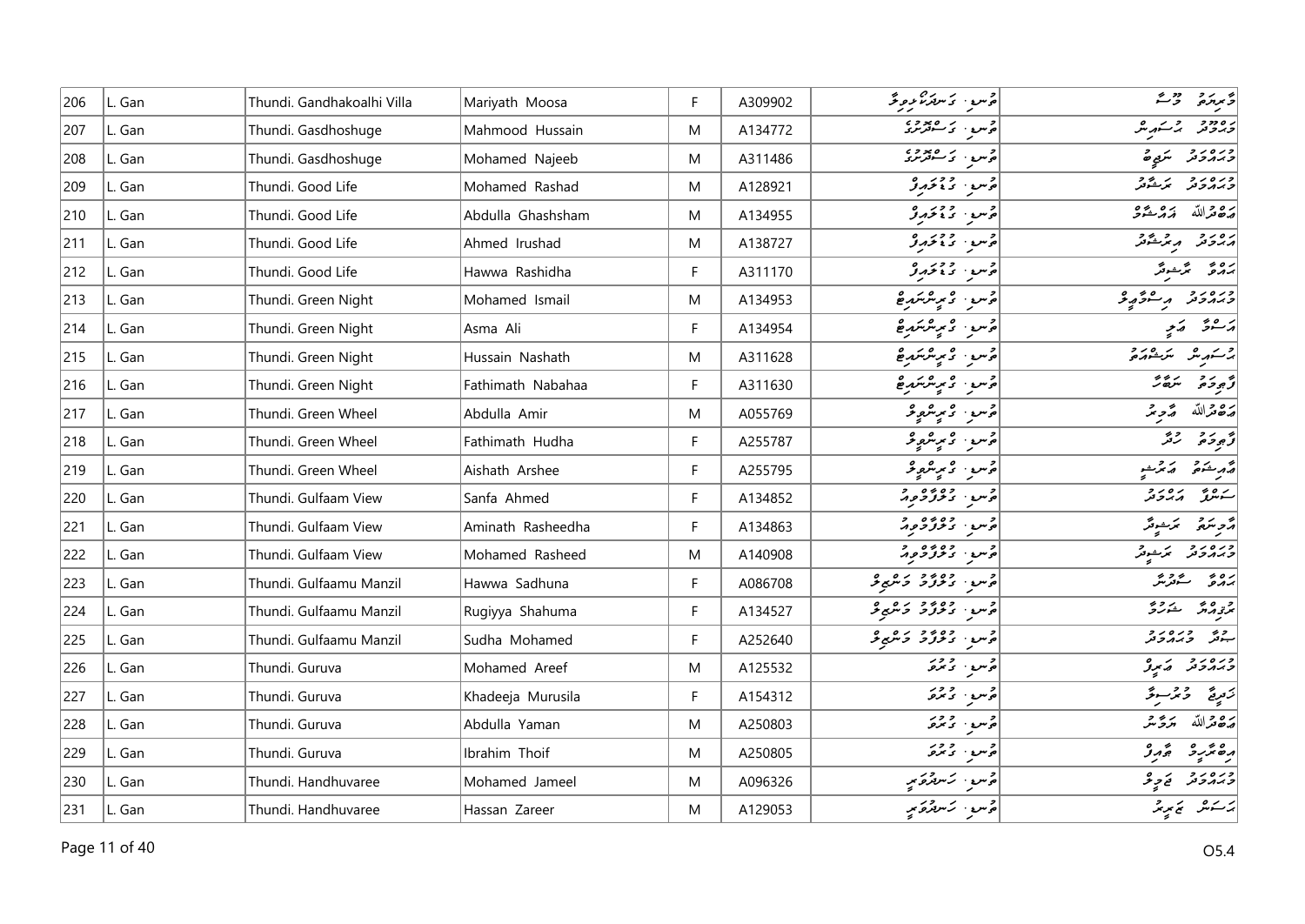| 232 | L. Gan | Thundi. Handhuvaree       | Fathimath Adam    | F           | A134749 | ج <sub>ا</sub> سو · سن پروگیر                | ق دو په ده د                                                    |
|-----|--------|---------------------------|-------------------|-------------|---------|----------------------------------------------|-----------------------------------------------------------------|
| 233 | L. Gan | Thundi. Handhuvaree       | Jumaan Mohamed    | M           | A310050 | ئوسو سكس تركوكير                             | و ره ر د<br><i>د ب</i> رگرفر<br>و پ <sub>چ</sub> ه<br>مع څر مگر |
| 234 | L. Gan | Thundi. Handhuvaree Hiyaa | Zaeema Khalid     | $\mathsf F$ | A134750 | قوسو · سكسرتركو مرسرتر                       | <br> تح مریحہ<br>رحموقر                                         |
| 235 | L. Gan | Thundi. Handhuvaree Hiyaa | Ahmed Shamoon     | M           | A134787 | قوسو : ئەس <i>ىۋە ئور</i> ىد                 | شەھ جو ھ<br>پروژو                                               |
| 236 | L. Gan | Thundi. Handhuvaree Hiyaa | Nausa Khalid      | F           | A134984 | ج <sub>ە</sub> سمى- ئەس <i>ىۋە ئېرىدى</i> گە | سَمَدُتْ - زَوتْر                                               |
| 237 | L. Gan | Thundi. Handhuvaree Hiyaa | Mohamed Ibrahim   | M           | A310039 | ئ <sub>ە</sub> سمى ئەس <i>تىرە ئېرىدى</i> گە | برە ئۆرپ<br>و ر ه ر د<br>تر پر ژ تر                             |
| 238 | L. Gan | Thundi. Happy Villa       | Mariyam Ibrahim   | F.          | A134825 | جوسو به محروجة                               | ەر ھەترىر <i>3</i><br>ر ه ر ه<br><del>ر</del> بربرگ             |
| 239 | L. Gan | Thundi. Happy Villa       | Khadeeja Hussain  | F           | A134826 | په سور کرېږمونځه                             | جرسئورىثر<br>تزىرى<br>ئىس                                       |
| 240 | L. Gan | Thundi. Hazaaruvaadhee    | Aminath Ramla     | F.          | A123827 | ج <sub>ى</sub> سمى ئىق ئىرغ <sup>ى</sup> ر   | ړٌ پر پره پر                                                    |
| 241 | L. Gan | Thundi. Hazaaruvaadhee    | Fathimath Mohamed | F           | A134906 | ئۇسىغ سى <i>ڭ ئىرەڭ ي</i> ر                  | و پر و پر و<br>تر ټر ټر تعر<br>ا قر بر حر                       |
| 242 | L. Gan | Thundi. Hazaaruvaadhee    | Ahmed Raneen      | M           | A286404 | ۋسويە سەنئە ئىرقەتبە                         | رەرد كەرگ                                                       |
| 243 | L. Gan | Thundi. Hedheykuri        | Mufeed Idrees     | M           | A038380 | <br>  <sub>موسوع</sub> ر <i>فرمام</i> ر      | دې په مرمرس کې                                                  |
| 244 | L. Gan | Thundi. Hedheykuri        | Fiyaaza Ismail    | F           | A241524 | <br>  مۇسىي سىتىرىنامىر                      | والمحمد المستحصر                                                |
| 245 | L. Gan | Thundi. Heena Manzil      | Fathimath Azna    | F           | A134603 | <sub>جمعوا</sub> پەنگە ئەنگى <sub>م</sub> ۇ  | ژوده پیش                                                        |
| 246 | L. Gan | Thundi. Heena Manzil      | Aishath Moosa     | F           | A134689 | ق <sub>ە</sub> سوم سە ئەمھىر قە              | ړه شوه ده ش                                                     |
| 247 | L. Gan | Thundi. Heenaa            | Safiyya Ali       | F           | A134970 | اقرسو <sub>: سی</sub> نڈ                     | بتورمز المتع                                                    |
| 248 | L. Gan | Thundi. Hiba              | Ahmed Shareef     | M           | A105485 | قوسع سريھَ                                   | دەر د شەمرى                                                     |
| 249 | L. Gan | Thundi. Hiba              | Mariyam Shaheeda  | F           | A134899 | قوسع سريقا                                   | و ه ره د شورتر                                                  |
| 250 | L. Gan | Thundi. Hiba              | Mohamed Rilwan    | M           | A134901 | قوسع سريرة                                   | ىر سەھەتىر<br>و ره ر د<br>تر پر ژکر                             |
| 251 | L. Gan | Thundi. Hiba              | Thoha Shareef     | M           | A311162 | قوسع سريرة                                   | پۇر شەيدۇ                                                       |
| 252 | L. Gan | Thundi. Hiba              | Thohir Shareef    | M           | A311163 | م سو رہ<br>م                                 | ۇرىز شەيرۇ                                                      |
| 253 | L. Gan | Thundi. Hijree            | Aminath Shaznaaz  | F           | A158719 | قوسو سر رقم بر<br>  قوسو سر رقم تو           | ړ په سرچ                                                        |
| 254 | L. Gan | Thundi. Hijura            | Mausooma Moosa    | F           | A137267 | هم سور سرقي تمه<br>   حراس سر                | ر و دونو<br>وړب د<br>دومثر                                      |
| 255 | L. Gan | Thundi. Hijura            | Hussain Musrig    | M           | A228656 | قوسور سقط تکه                                | برسكريش ومشرو                                                   |
| 256 | L. Gan | Thundi. Hijura            | Sameera Idrees    | F.          | A274368 | قوسور سقط تمه                                | سوپر پروترپرے                                                   |
| 257 | L. Gan | Thundi. Hijura            | Ahmed Mauroof     | M           | A274369 | ج <sub>و</sub> سو سرمع ئمه                   | גפגב גברכם<br>הגבע בהי <i>נ</i> צ                               |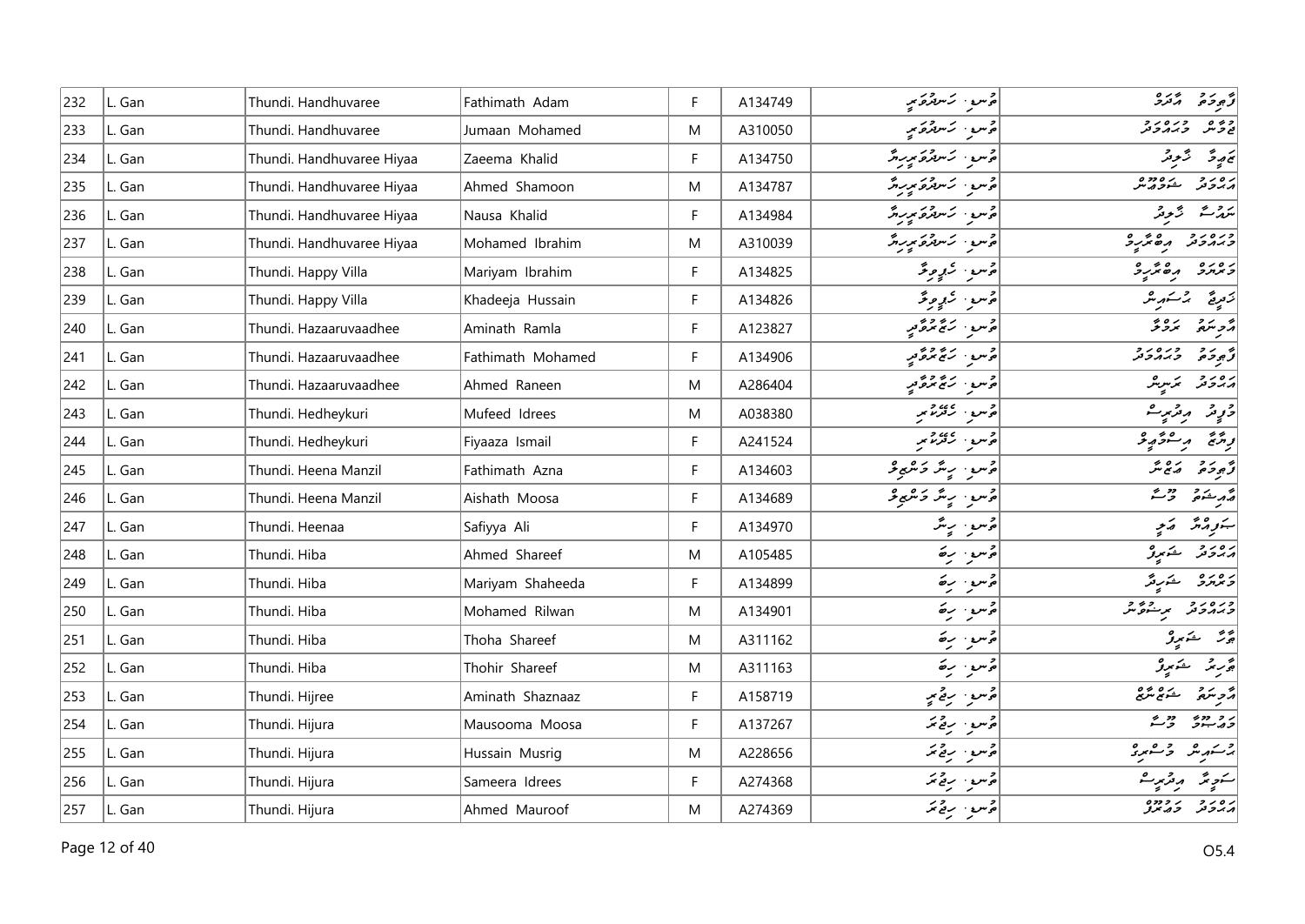| 258 | L. Gan | Thundi. Hijura    | Mohamed Nasrah       | M           | A311475 | ج <sub>و</sub> سو سریع تمر             | بترجيره<br>و ره ر و<br><i>و بر</i> پر تر                      |
|-----|--------|-------------------|----------------------|-------------|---------|----------------------------------------|---------------------------------------------------------------|
| 259 | L. Gan | Thundi. Hijura    | Mariyam Nasma        | F           | A311476 | پر سره برق <sub>ع</sub> تر             | ر ه ر ه<br><del>ر</del> بربر و<br>ىئەرسىتى                    |
| 260 | L. Gan | Thundi. Hijura    | Moosa Muflih         | M           | A350570 | قوسور سقط تر                           | وحث ووور                                                      |
| 261 | L. Gan | Thundi. Himaayaiy | Moosa Yoosuf         | M           | A071043 | په سوي برو بره<br>  په سوي برو بره     | در میں دور                                                    |
| 262 | L. Gan | Thundi. Himaayaiy | Hassan Yoosuf        | M           | A101857 | ام<br>موسع البرمرمو                    | برسەش بۇ يەدە                                                 |
| 263 | L. Gan | Thundi. Himaayaiy | Khadeeja Adam        | F           | A134916 | ه<br>موسع مرکز مرکز                    | زَمْرِيحَ " دُمْرَدُ                                          |
| 264 | L. Gan | Thundi. Himaayaiy | Fathimath Shiuna     | F           | A140304 | ه سو به دمه ده<br>موسو به رخ           | ژوځو جرمشر                                                    |
| 265 | L. Gan | Thundi. Himaayaiy | Mariyam Rizna        | $\mathsf F$ | A140349 | ه سو به دوره<br>د سو به دوره           | و درو برخ مگر                                                 |
| 266 | L. Gan | Thundi. Himaayaiy | Mohamed Dhaain       | M           | A286649 | همسو مسروره<br>  همسو مسروفه           | و ره ر و<br><i>د ب</i> رگرفر<br>قرٌم سُر                      |
| 267 | L. Gan | Thundi. Himaayaiy | Hussain Yoosuf       | M           | A305683 | وسع سر بر دره<br>  وسع سر بر دره       | جر س <sub>ور</sub> میں دور دہ<br>مرسمور                       |
| 268 | L. Gan | Thundi. Himeri    | Ibrahim Rasheed      | M           | A112237 | قوسو سرځ سر                            | رەڭرە كەشوقر                                                  |
| 269 | L. Gan | Thundi. Himeri    | Shahula Abdul Majeed | F.          | A134760 | ف <sub>و</sub> سو برځ بر               |                                                               |
| 270 | L. Gan | Thundi. Himeri    | Muaan Ibrahim        | M           | A286426 | ە بىرو، بەدىر                          | 1000 ROX10                                                    |
| 271 | L. Gan | Thundi. Himeri    | Hana Ibrahim         | F           | A311638 | ە ئىبرىس بەرىكىيە<br>مۇسىيە سىرىكە بىر | ريز مەمزىر                                                    |
| 272 | L. Gan | Thundi. Himeri    | Sana Ibrahim         | F           | A384234 | ه مور رځ بر                            | سَتَمَتَر رِهِ مَرْرِدْ                                       |
| 273 | L. Gan | Thundi. Hiraa     | Shirmeena Abdulla    | F           | A039538 | ە ئىسو، س <sup>ې</sup> ر               | شو <i>مزد مدّه مذه قر</i> اللّه                               |
| 274 | L. Gan | Thundi. Hiraa     | Afeefa Abdulla       | F           | A068250 | قوسور سبقه                             | أَصَرِيقَ صَصْحَدَاللَّهُ                                     |
| 275 | L. Gan | Thundi. Hiraa     | Aminath Shehenaaz    | F           | A130530 | مۇسى <sub>ر:</sub> رېتىر               | ۇ ئەسكە ئەسكە ئەسكە                                           |
| 276 | L. Gan | Thundi. Hiraa     | Abdulla Afeef        | M           | A134736 | ا پرسو، رېڅه                           | برە دانلە كەردۇ                                               |
| 277 | L. Gan | Thundi. Hivvaruge | Abdul Gadir Yoosuf   | M           | A112226 | د سو سره ورو ه<br>  موسو سره و سره     | ן פרס מי הקיים ברי פרס<br>המסתיק פרט מי ת                     |
| 278 | L. Gan | Thundi. Hivvaruge | Fathimath Seetha     | F           | A134579 | و<br>موسو به ره و بره                  | قرم و سومو                                                    |
| 279 | L. Gan | Thundi. Hivvaruge | Aminath Leeza        | $\mathsf F$ | A134593 | و<br>موسع المرموح مرد                  | ومحر الملحق المحبح                                            |
| 280 | L. Gan | Thundi. Hivvaruge | Fauziyya Abdulla     | F           | A134595 | اد سود ره دره در<br>اموسود سره و برد د | ترميم مهر محد الله                                            |
| 281 | L. Gan | Thundi. Hivvaruge | Hawwa Nasiha         | F           | A134627 | چس کو دی دی<br>  جو سو کو سر دی        | برەپچ<br>ىئرىبىدىر                                            |
| 282 | L. Gan | Thundi. Hivvaruge | Mariyam Aroosha      | F           | A255117 | چسع می مروم<br>  جو سع می مروم         | ر ه ر ه<br><del>د</del> بربرگر<br>ىر دىر مىگە<br>تەرىخى مىشكە |
| 283 | L. Gan | Thundi. Hivvaruge | Mohamed Hussain      | M           | A379863 | ه مرده<br>اموس رموم برده               | ورەرو ئەسەر                                                   |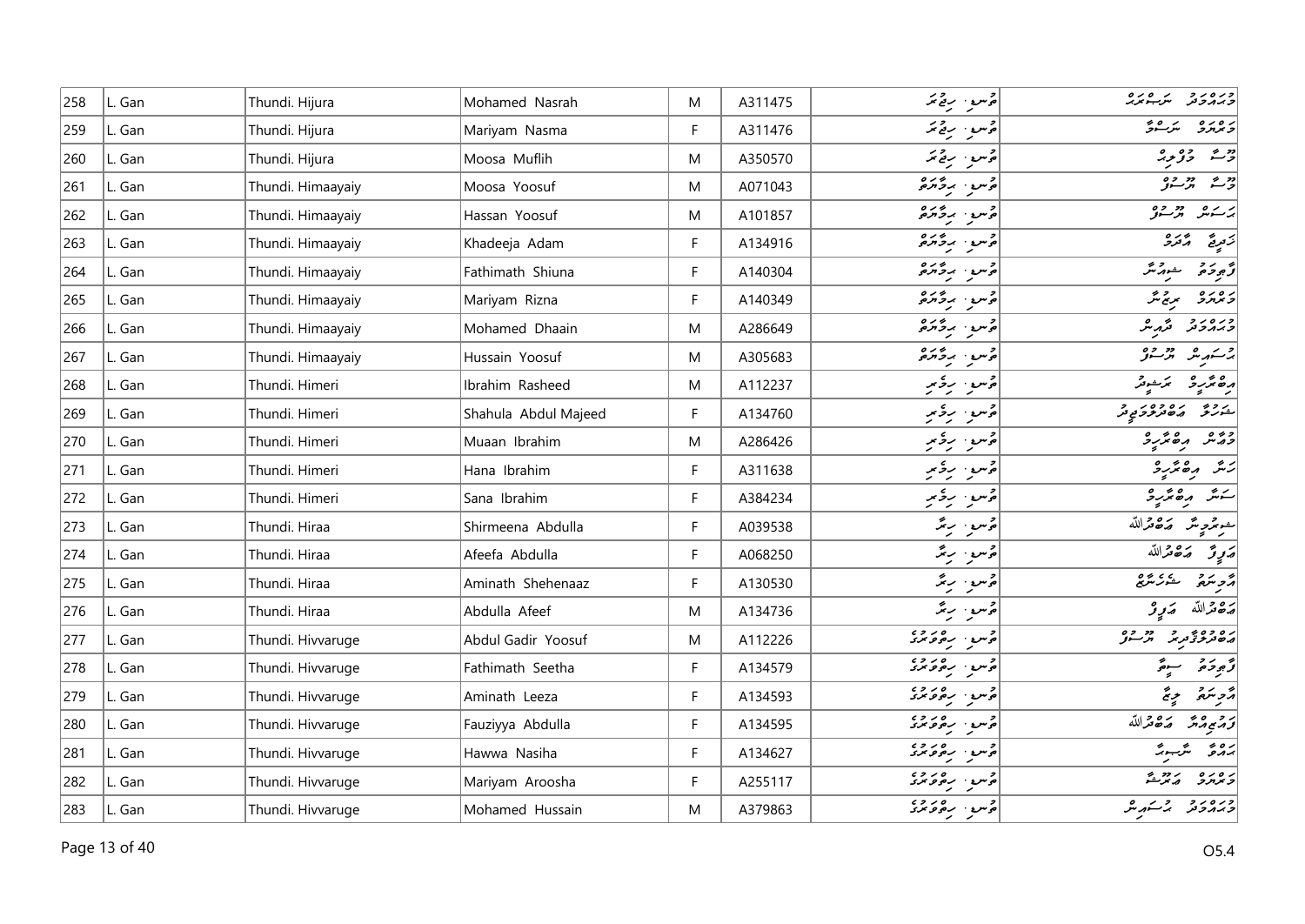| 284 | L. Gan | Thundi. Hiyaafini      | Aminath Waheeda       | F           | A134841 | ە ئىسىز بەرگە بىر<br>مەسىر بەرگە بەر                                                                              | أأروبتهم وكبيتر                        |
|-----|--------|------------------------|-----------------------|-------------|---------|-------------------------------------------------------------------------------------------------------------------|----------------------------------------|
| 285 | L. Gan | Thundi. Hiyaafini      | Mohamed Hussain Fulhu | M           | A239241 | <br>  <sub>مۇسمەس</sub> ىر ئەرىپەر                                                                                | כנסני ג' הניית בי                      |
| 286 | L. Gan | Thundi. Hiyaafini      | Hussain Sameeh        | M           | A310849 | ج <sub>و</sub> سرو سر سرگروینز                                                                                    | چە سىمە ھەر سىكى يەر                   |
| 287 | L. Gan | Thundi. Hiyaafini      | Fathimath Layaa       | F           | A310850 | قوسع · سرمرگوینز                                                                                                  | قەدە ئە                                |
| 288 | L. Gan | Thundi. Hiyaavahi Aage | Mariyam Nazuma        | F           | A134655 | ەسى <sub>ز س</sub> ىرەب مە                                                                                        | رەرە شەدە                              |
| 289 | L. Gan | Thundi. Hiyaavahi Aage | Ibrahim Thohir        | M           | A134656 | ه مسع المرشر المحمد المحمد                                                                                        | مەھترىرى بۇرىز                         |
| 290 | L. Gan | Thundi. Hiyaavahi Aage | Razeena Hussain       | $\mathsf F$ | A134657 | پسمبر سرچمبر چ <sup>ی</sup>                                                                                       | ىمپىق مەسىر                            |
| 291 | L. Gan | Thundi. Hiyaavahi Aage | Mohamed Fareed        | M           | A134659 | فحسو بترقر فجمي                                                                                                   | ورەر ئى ئەيد                           |
| 292 | L. Gan | Thundi. Hiyaaveyo      | Ibrahim Waheed        | M           | A067400 | می سد به سره می میرا<br>  می سد به سره میرا                                                                       | مەھەر ئەيدىر                           |
| 293 | L. Gan | Thundi. Hiyaaveyo      | Moosa Ali             | M           | A126229 | <br>  می سرع سر سر شرح اثر                                                                                        | چرمش که پر                             |
| 294 | L. Gan | Thundi. Hiyaaveyo      | Hawwa Suja            | F.          | A134460 | ا هم سرور بر در در بر<br>استخراج استر بر در در در برای در برای در برای در برای در برای کرده برای کردن برای کردن ب | سترة<br>ر ه و<br>پروڅ                  |
| 295 | L. Gan | Thundi. Hiyaaveyo      | Khadeejath Waheedha   | F           | A134515 | پرس بروی<br>  پرس                                                                                                 | زَمِرِيَمْ = وَرِمَّرٌ                 |
| 296 | L. Gan | Thundi. Hiyaaveyo      | Mariyam Safa          | F           | A251247 | مسعود سر مسعود                                                                                                    | ر ه ر ه<br><del>ر</del> بربرگ<br>سەتى  |
| 297 | L. Gan | Thundi. Horoscope      | Aminath Zeena         | $\mathsf F$ | A134950 | ج <sub>و</sub> سو به سمیر ۱۹۵ <u>۰</u>                                                                            | أترجر تنغم بمجتنز                      |
| 298 | L. Gan | Thundi. Hudhufas       | Yoosuf Naseem         | M           | A039537 | ئەسىغ ئەقرۇشە                                                                                                     | پورے تو سرے دی                         |
| 299 | L. Gan | Thundi. Hudhufas       | Aminath Afrah         | F           | A311506 | ەسىر ئىقرۇش                                                                                                       | ومحاصره المتمام والمحرم                |
| 300 | L. Gan | Thundi. Hudhufas       | Mohamed Shahudu       | M           | A311507 | ئ <sub>ەسمى</sub> جۇرى م                                                                                          | ور ەر و سەر و و<br><i>وبر م</i> رىتر   |
| 301 | L. Gan | Thundi. Hudhufas       | Aishath Emaa Naseem   | F.          | A311512 | ئ <sub>ەسمى</sub> ئەزۇر م                                                                                         | ۇرىشقى رېڭ سەسرى                       |
| 302 | L. Gan | Thundi. Hudhukokaage   | Maryam Yumna          | F           | A255311 | مسموس مقرم ديني<br>  موسموس مقرم موس                                                                              | پرویژ<br>ر ه ر ه<br><del>د</del> بربرگ |
| 303 | L. Gan | Thundi. Hudhuvillage   | Fathimath Zeena       | F           | A067897 | پرسويہ حقر پر دی<br>  پرسویہ حقر پر قری                                                                           | تزود تو شر                             |
| 304 | L. Gan | Thundi. Hudhuvillage   | Hawwa Hassan          | F           | A081055 | توسع · سنقر پر تونجه د                                                                                            | رەپ رىكە                               |
| 305 | L. Gan | Thundi. Hudhuvillage   | Aminath Fareesha      | F           | A134598 | توسع · سنقر پر تونجه د                                                                                            | أزويتم ترميشا                          |
| 306 | L. Gan | Thundi. Hudhuvillage   | Mariyam Hafeeza       | $\mathsf F$ | A134599 | جسد به محتفر محمد                                                                                                 | د ډېرو گرېږو                           |
| 307 | L. Gan | Thundi. Hudhuvillage   | Ahmed Ali             | M           | A255433 | جسعى خصر عرفة كا                                                                                                  | پروژ په کامي                           |
| 308 | L. Gan | Thundi. Hudhuvillage   | Khadheeja Ayath       | $\mathsf F$ | A315908 | جىسو بەشرىرىگە                                                                                                    | پر د<br>د <del>ب</del> رمح<br>  ترموقح |
| 309 | L. Gan | Thundi. Hulhevi        | Ali Shareef           | M           | A007771 | محسن شرعتي                                                                                                        | ړې خېږ                                 |
|     |        |                        |                       |             |         |                                                                                                                   |                                        |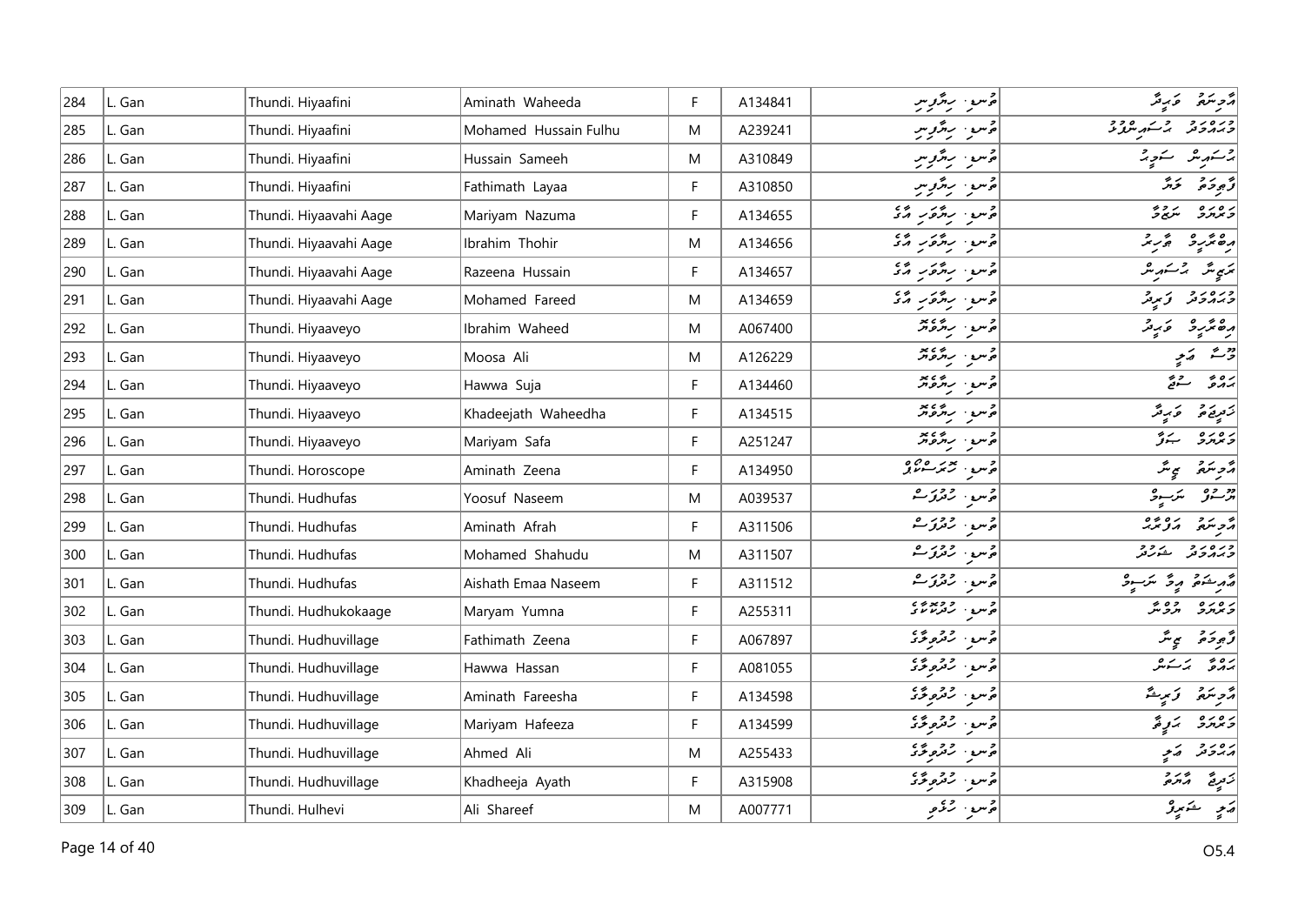| 310 | L. Gan | Thundi. Hulhevi     | Fathmath Shifa     | F         | A134948 | قوسع محتفظ                                  | ا تو جو چر ج<br>ا                         |
|-----|--------|---------------------|--------------------|-----------|---------|---------------------------------------------|-------------------------------------------|
| 311 | L. Gan | Thundi. Hulhevi     | Shaikha Ali        | F         | A286434 | مۇسىز بەلگەمچە                              | ختمرتز<br>ەكىپى                           |
| 312 | L. Gan | Thundi. Hulhevi     | Aishath Safa       | F         | A311596 | پرسور جنگمو                                 | ۇرمىشى كۆ                                 |
| 313 | L. Gan | Thundi. Hulhevi     | Ahmed Bassam       | M         | A311597 | قوسور رحمو                                  | بر ٥ پر ۶<br>د بر <del>د</del> تر<br>ەدمە |
| 314 | L. Gan | Thundi. Hulhevi     | Aminath Suha       | F         | A311598 | پر سويہ رشو پر                              | ړ په ديده د کشتر                          |
| 315 | L. Gan | Thundi. Huravee     | Mohamed Shakeeb    | M         | A074355 | مۇسى <sub>ر:</sub> خ <sub>ىمكى</sub>        | ورەرو شەرە                                |
| 316 | L. Gan | Thundi. Huravee     | Aminath Shakeeba   | F         | A134575 | پرسوس محتمد <sub>ي</sub>                    | أزويتهم يخبرة                             |
| 317 | L. Gan | Thundi. Huravee     | Shareefa Ibrahim   | F         | A134589 | مۇسىغ - شەئىر<br>                           | شويرۇ بەھ ئەير د                          |
| 318 | L. Gan | Thundi. Huravee     | Ahmed Shakeeb      | ${\sf M}$ | A134602 | پرسورا جندي                                 | رەرو خىرە                                 |
| 319 | L. Gan | Thundi. Huravee     | Hassan Shakeeb     | M         | A255318 | ج <sub>و</sub> سو به رقمهٔ ج                | بركس يئروه                                |
| 320 | L. Gan | Thundi. Huravee     | Khadeejath Dhiyana | F         | A255321 | قوسو به مح تمريح                            | تزمرة وترتر ترامله                        |
| 321 | L. Gan | Thundi. Ihuraamuge  | Fathimath Shifana  | F         | A134733 | چسع مسر مرسم ده و                           | ژ <sub>م</sub> وځو موژنتر                 |
| 322 | L. Gan | Thundi. Ihuraamuge  | Idrees Hussain     | M         | A134922 | چسع مسر مرسم ده و                           | روز برے بر شہر شہر<br>م                   |
| 323 | L. Gan | Thundi. Ihuraamuge  | Ibrahim Ashraf     | ${\sf M}$ | A309835 | په سويه د برخود و                           | دەنزىرە بەشىر                             |
| 324 | L. Gan | Thundi. Ihuraamuge  | Ali Samrooh        | ${\sf M}$ | A309838 | په سويه د برخ <sub>ص</sub> و <del>،</del>   | ار ده سوه دوم<br>المرس                    |
| 325 | L. Gan | Thundi. Ihuraamuge  | Adam Shimrah       | ${\sf M}$ | A309841 | په سويه د بر جرحه و                         | وره جود و                                 |
| 326 | L. Gan | Thundi. Iris        | Aishath Mausooma   | F         | A105930 | قوسع ممرسة                                  | وكرمائي والمردوح                          |
| 327 | L. Gan | Thundi. Iris        | Mariyam Habeeba    | F         | A254778 | قرسع أمرسية                                 | ره ره برصو                                |
| 328 | L. Gan | Thundi. Iris        | Ahmed Aiman        | M         | A361803 | ج <sub>ي</sub> سو په م <sub>د مر</sub> م    | המכנה התכיל                               |
| 329 | L. Gan | Thundi. Iris        | Hussain Shifaan    | M         | A400074 | جسع مرتبر م                                 | چرىكىرىكى ھۆگەنگە                         |
| 330 | L. Gan | Thundi. Iris Villa  | Mohamed Almas      | M         | A047472 | قوسع مرتمزيت وقح                            | ورەرو رەپرە<br>چەمەدىر مۇرگىس             |
| 331 | L. Gan | Thundi. Iris Villa  | Azma Ahmed         | F         | A067614 | فحسوا مهرمرت وقح                            | روه رورو                                  |
| 332 | L. Gan | Thundi. Iris Villa  | Mariyam Shareefa   | F         | A068362 | فحسوا مرمريشه وقحه                          | د ۱۵ د سکاپروگر                           |
| 333 | L. Gan | Thundi. Iris Villa  | Athufa Ahmed       | F         | A306230 | پېښو مەمرىشوقى<br>                          | גבל גפנב                                  |
| 334 | L. Gan | Thundi. Ivory House | Aminath Guraisha   | F         | A134664 | ج <sub>ى</sub> سمى ئەر <i>ەكمىيەنى</i> گە   | أأدجم والمحمد                             |
| 335 | L. Gan | Thundi. Ivory House | Mohamed Ali        | ${\sf M}$ | A134677 | ج <sub>ى</sub> سو، ئەر <i>ەكىبەن</i> ەم<br> | ورەر دىر                                  |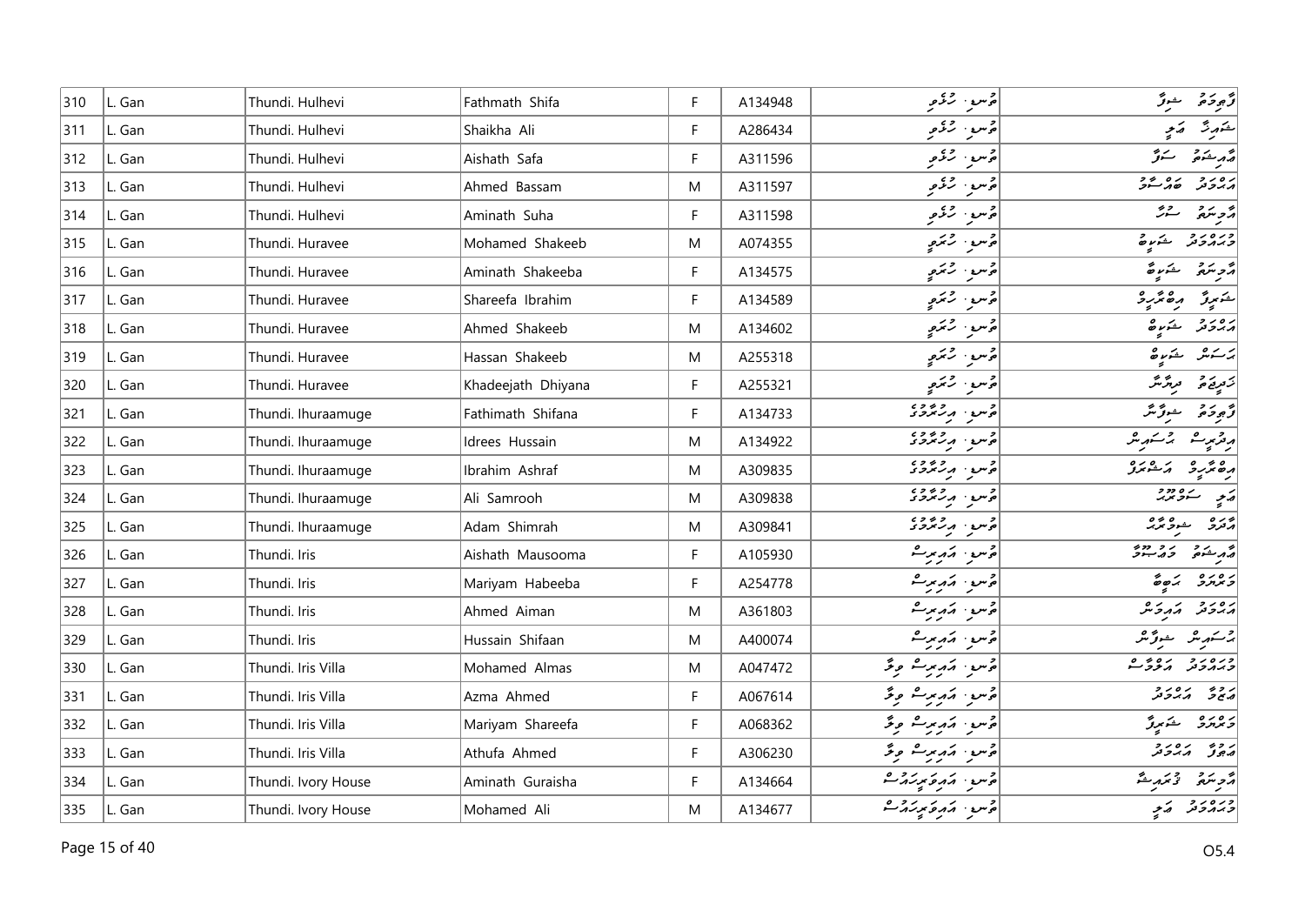| 336 | L. Gan | Thundi. Ivory House            | Abdul Haseeb Mohamed | M  | A134678 | قوسع <i>من مركز من مركز م</i>                               | נסכם מ- כנסגב<br>הסתבה יים בההכת              |
|-----|--------|--------------------------------|----------------------|----|---------|-------------------------------------------------------------|-----------------------------------------------|
| 337 | L. Gan | Thundi. Ivory House            | Khadeejath Mausamee  | F  | A134686 | ج <sub>ى</sub> سمى ئەر <i>ەكىرىن</i> ە ئە                   | تَرْمِيعَ حَمْ السَوْرِ                       |
| 338 | L. Gan | Thundi. Jameeaage              | Jameela Ibrahim      | F. | A134917 | جُسع نَج جِهْدَ                                             | غ جي علي صحيح سرحة الس                        |
| 339 | L. Gan | Thundi. Jameeaage              | Ahmed Hilmee         | M  | A147867 | توسع · توپر تو                                              | رەرو بەۋە                                     |
| 340 | L. Gan | Thundi. Javaahiru View         | Abdulla Amir         | M  | A134851 | جسع الحاظر بخرجرقم                                          | مَصْعَراللّه مُحْجَمَه                        |
| 341 | L. Gan | Thundi. Javaahiru View         | Zuhura Hussain       | F  | A309826 | جسد نے قرسر مرحدہ                                           | ى ئەنگەر ئەسكەر بىر                           |
| 342 | L. Gan | Thundi. Javaahiru View         | Sakeena Mohamed      | F  | A310855 | جسعة للمحاسبة حرجرهم                                        | سَرِيش ويرەرو                                 |
| 343 | L. Gan | Thundi. Javaahiru Villa        | Mohamed Anees        | M  | A121018 | ج <sub>ە</sub> سو، ئ <sub>ە</sub> ئ <sub>ە</sub> ر بر بر بر | ورەرو كېږگ                                    |
| 344 | L. Gan | Thundi. Javaahiru Villa        | Hussain Amir         | M  | A134859 | جسعة للمفرسفيوقر                                            | يز ستهر شر مرَّ پر تر                         |
| 345 | L. Gan | Thundi. Javaahiru Villa        | Ali Amir             | M  | A134860 |                                                             | أميس مجمعية                                   |
| 346 | L. Gan | Thundi. Javaahiru Villa        | Fathimath Ratheeba   | F. | A310861 | جسع نقو تحرير مرجوعة                                        | رُّمِ رَحَمَ يَرَمِينَّ                       |
| 347 | L. Gan | Thundi. Javaahiru Villa        | Hussain Jailam       | M  | A310869 | جسع نقو تحرير مرجوعة                                        | جرشر مقربحر                                   |
| 348 | L. Gan | Thundi. Javaahiru Villa        | Aminath Naseeka      | F  | A310871 | ج <sub>ا</sub> سو به <sub>مح</sub> تور مرتبر برگر برگر<br>  | ومحر يتكونه الترسينة                          |
| 349 | L. Gan | Thundi. Javaahiru Villa        | Mohamed Jazlan       | M  | A310875 | جسع نقو تحرير مرجوعه                                        | ورەرو رەپ<br><i>دى</i> رمەتر يى <i>غ</i> ۇش   |
| 350 | L. Gan | Thundi. Javaahirumaage         | Ummu Kulsoom Mohamed | F  | A052198 | وسع مستحرم بروي                                             | כם כבס בכם כנסניב<br>ההבעי <i>בפיבי</i> בגהבת |
| 351 | L. Gan | Thundi. Javaahirumaage         | Hussain Shareef      | M  | A134680 | جسع المحافظ بالمحدث                                         | چەسىر شەھىرى                                  |
| 352 | L. Gan | Thundi. Javaahirumaage         | Moosa Yoosuf         | M  | A253489 | ج <sub>امع</sub> موسطح بر جروري<br>  جو سع موسطح بر جروري   | در میں دور                                    |
| 353 | L. Gan | Thundi. Kalhaidhoo Finihiyaage | Ibrahim Rasheed      | M  | A080886 | قرسع · سکور قرو سربر مرگز<br>  قرسع · سکور قرو بربر         | رە ئەر ئەسىمى ئە                              |
| 354 | L. Gan | Thundi. Kalhaidhoo Finihiyaage | Fathimath Yoosuf     | F  | A134919 | ئۇسىغ · سۈنكەر قىزىرسىرىدىگە ئە                             | دد حره<br>در سور<br>ۇ بوخ <sup>ە</sup>        |
| 355 | L. Gan | Thundi. Kalhaidhoo Finihiyaage | Moosa Inas           | M  | A134920 | ئۇسىز سىكىر قرىر سرىرە ئىكى<br>                             | دی مشتر<br>حراکت<br>ەربىر مىشە                |
| 356 | L. Gan | Thundi. Kalhaidhoo Finihiyaage | Ali Nihas            | M  | A134921 | ئۇسىغ · سۈنكەر قۇر سرىيەتتى كە                              | أريمو المبرر محمد                             |
| 357 | L. Gan | Thundi. Kalhaidhoo Finihiyaage | Ahmed Nuhaas         | M  | A311304 | ئۇسىغ · سىكەر قىزىر سىرىدىگە ئە                             | رەرد دور                                      |
| 358 | L. Gan | Thundi. Kalhaidhooge           | Mohamed Hussain      | M  | A134888 | چې سويە سومرىيە<br>  جو سويە سومرىيە                        | ورەرو ورىدىگ                                  |
| 359 | L. Gan | Thundi. Kalhaidhooge           | Ikrisha Mohamed      | F. | A134890 | ج <sub>امع</sub> ، سر کرده ده م                             | دره بريد ورور د<br>در مريد ورور د             |
| 360 | L. Gan | Thundi. Keemiyaage             | Adam Ajeel           | M  | A053223 | ه من سوچری<br>موسیقی                                        | وره <sub>مک</sub> وی                          |
| 361 | L. Gan | Thundi. Keemiyaage             | Abdul Samad Umar     | M  | A134501 | ه مس سوره<br>مس                                             | גם כם גגב"ם בגב<br>הם בקה-הכבר הכב            |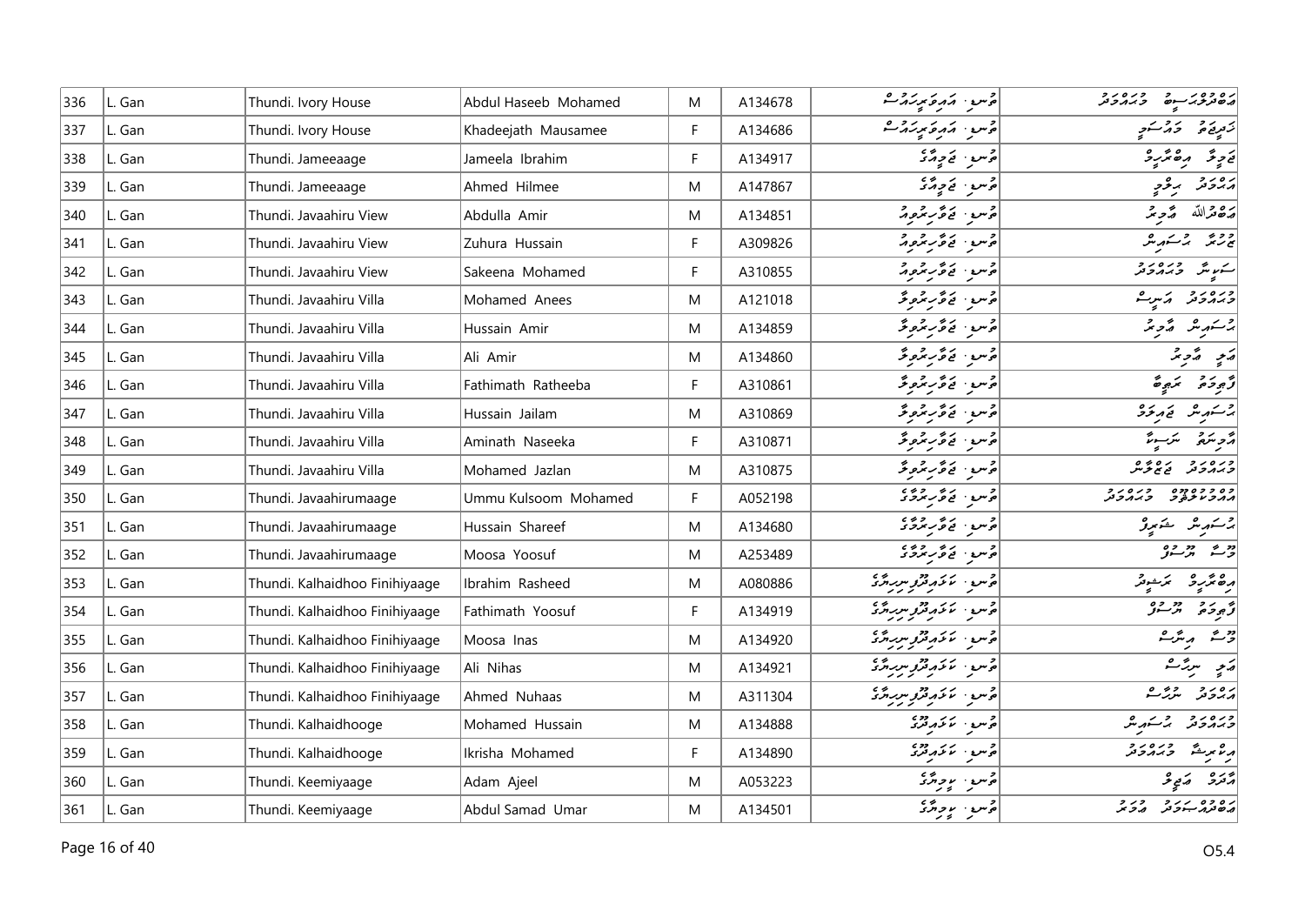| 362 | L. Gan | Thundi. Keemiyaage | Hussain Rashid           | M           | A134503 | ه سو سوچري<br>موسو سوچري                                                                                                                                            | ر<br>ایر سکهر مگر مگر شونگر               |
|-----|--------|--------------------|--------------------------|-------------|---------|---------------------------------------------------------------------------------------------------------------------------------------------------------------------|-------------------------------------------|
| 363 | L. Gan | Thundi. Keemiyaage | Ahmed Rashid             | M           | A134506 |                                                                                                                                                                     | رەر ئەشەر                                 |
| 364 | L. Gan | Thundi. Keemiyaage | Hassan Rashid            | M           | A251619 | <br>  پۇسو، سوچرى                                                                                                                                                   | بر کے مگر مگر شونڈ<br> بر کے مگر مگر مگر  |
| 365 | L. Gan | Thundi. Keemiyaage | Fathimath Raashidha      | F           | A251621 | <br>  پۇسو سوچرى                                                                                                                                                    | ۇ بەر ئەسىر                               |
| 366 | L. Gan | Thundi. Koadhu     | Hussain Rasheed Ibrahim  | M           | A074945 | ام سو مړينې<br>موس                                                                                                                                                  | ج ڪرم ڪر ڪي مصر ج                         |
| 367 | L. Gan | Thundi. Koadhu     | Mariyam Afaafath Hussain | $\mathsf F$ | A255692 | مهرسو به جوړ <del>.</del><br>  م <sub>ه</sub> رسو به عمقر                                                                                                           | נים נייני ביניים.<br>כינונים הצצם גייתיים |
| 368 | L. Gan | Thundi. Laimoon    | Muneera Aboobakur        | F           | A134908 | پرسويہ ځوړو تنگر                                                                                                                                                    | 77/20/10<br>د سرپر<br>په                  |
| 369 | L. Gan | Thundi. Laimoon    | Hawwa Saleema            | F           | A134911 | ە ئەسىس <i>خەرجى</i> گە                                                                                                                                             | پروۇ سەردۇ                                |
| 370 | L. Gan | Thundi. Laimoon    | Sausan Ali               | F           | A311488 | ئۇسىق ئىر <i>ەتق</i>                                                                                                                                                | سور سور کرم                               |
| 371 | L. Gan | Thundi. Last Move  | Ali Wajeeh               | M           | A123999 | وسع گرموچو                                                                                                                                                          | پر سمبر تر تر حراحت                       |
| 372 | L. Gan | Thundi. Last Move  | Moomina Abdulla          | F           | A134583 | د سو موسوم<br>  د سو موسوم                                                                                                                                          | وترويتر الاقترالله                        |
| 373 | L. Gan | Thundi. Last Move  | Ibrahim Fazeel           | M           | A134584 | مهر ديد و معروم <br>  مهر ديد مشخص معروم                                                                                                                            | ەھترىرى ئەسىر<br>رەتترىق ئەسىر            |
| 374 | L. Gan | Thundi. Last Move  | Hussain Zaeem            | M           | A134585 | ج <sub>اسع :</sub> بحر عاصر <i>ه</i>                                                                                                                                | جسكر مع المحرمة و                         |
| 375 | L. Gan | Thundi. Last Move  | Mohamed Zaheen           | M           | A134586 | ا د سو گرموړه<br>مر                                                                                                                                                 | ورەرو پرېر                                |
| 376 | L. Gan | Thundi. Last Move  | Aminath Nazuma           | $\mathsf F$ | A134587 | ا د سو و مورده<br>اوسو گر موجود                                                                                                                                     | أأزوبتره لتروو                            |
| 377 | L. Gan | Thundi. Last Move  | Ahmed Thaufeeq           | M           | A134721 | <sub>جې سو</sub> ، ئۇس <sub>ى</sub> ھوجو                                                                                                                            | د ه د د د د و ه                           |
| 378 | L. Gan | Thundi. Last Move  | Abdulla Abaan            | M           | A322706 | چ <sub>سمع:</sub> بۇ سەھ <i>ج</i> و                                                                                                                                 | بَرْحْ قَرْاللَّهُ بَرَحَّ سَرَ           |
| 379 | L. Gan | Thundi. Lifemee    | Siththi                  | F.          | A134734 |                                                                                                                                                                     | سىدە بو                                   |
| 380 | L. Gan | Thundi. Lily Villa | Dhawood Ali              | M           | A082147 | په سوء رو دورمحه<br>  په سوء رو رو ر                                                                                                                                | المح <del>دد</del><br>المرار مرم          |
| 381 | L. Gan | Thundi. Lily Villa | Zulaikha Moosa           | F           | A082148 | پھر موجود پر محمد اللہ میں اللہ میں اللہ میں<br> <br>  پھر مسلم کر میں سر میں اللہ میں اللہ میں اللہ میں اللہ میں اللہ میں اللہ میں اللہ میں اللہ میں اللہ میں اللہ | ة <i>وَ<sub>م</sub>دة</i> وَسَّة          |
| 382 | L. Gan | Thundi. Lily Villa | Mohamed Saleem           | M           | A096718 | پرسو سوپولوگر                                                                                                                                                       | ورەرو سەرو                                |
| 383 | L. Gan | Thundi. Lily Villa | Ibrahim Saleem           | M           | A101239 | ە ئىب مورو ئ                                                                                                                                                        | رە ئەر ئىرو                               |
| 384 | L. Gan | Thundi. Lily Villa | Adam Saleem              | M           | A134777 | ە ئىب مورو ئ                                                                                                                                                        | أأترو سكورة                               |
| 385 | L. Gan | Thundi. Lily Villa | Hussain Saleem           | M           | A134779 | پڻسو، موجوعة                                                                                                                                                        | چەسىر سىر ئىستىر                          |
| 386 | L. Gan | Thundi. Lily Villa | Hassan Saleem            | M           | A134979 | په سوءِ روپورتو<br>                                                                                                                                                 | برسكر سكوو                                |
| 387 | L. Gan | Thundi. Lily Villa | Naleem Bin Mohamed       | M           | A286435 | ە ئىب موروڭر<br>مەسىر مۇر                                                                                                                                           | أشهوه صمر وره رو                          |
|     |        |                    |                          |             |         |                                                                                                                                                                     |                                           |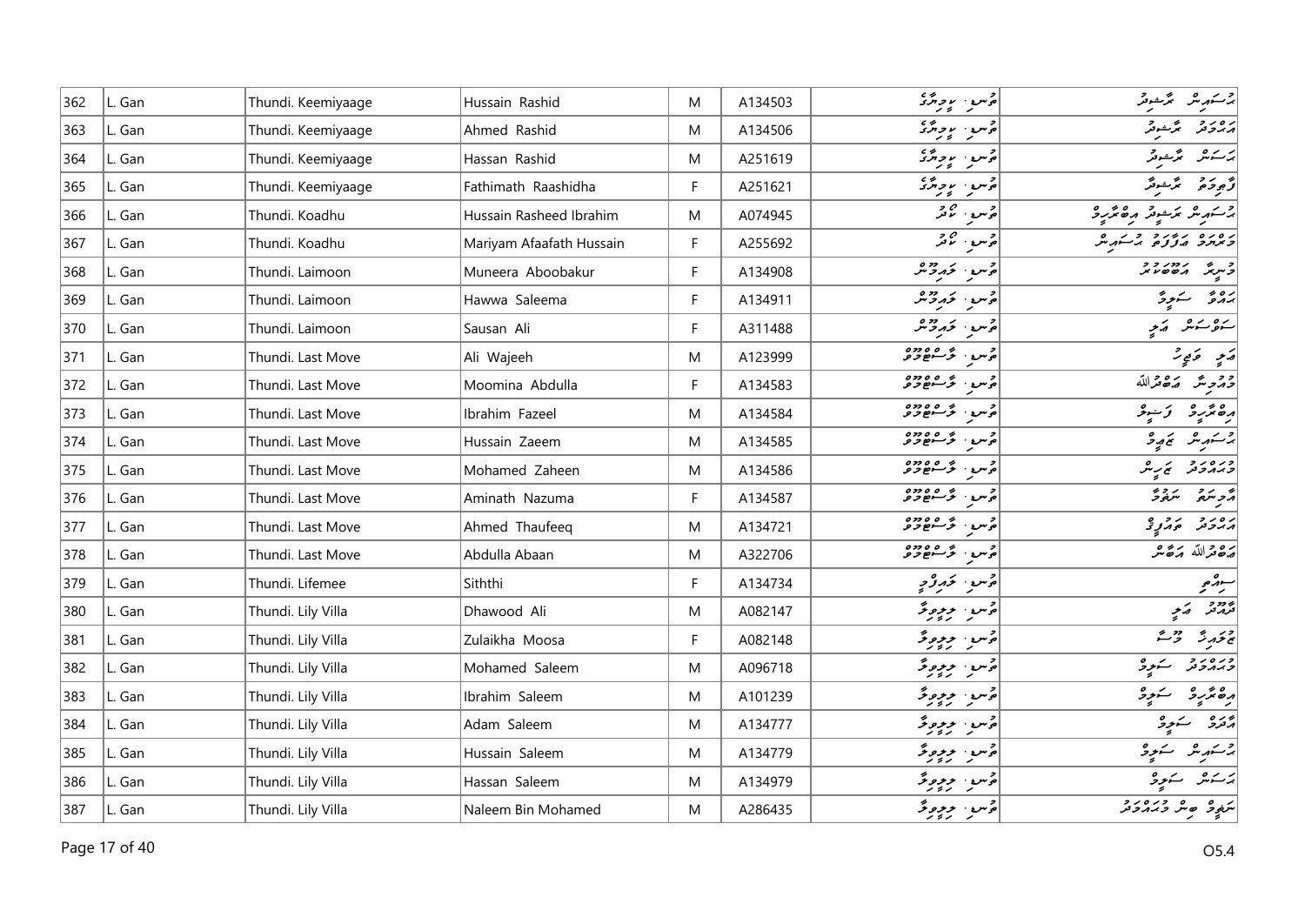| 388 | L. Gan | Thundi. Lily Villa     | Ali Saleem             | M         | A310256 | ە ئىبىيە بىر بىر بىرگە<br>مەسىر                                                                                                                                                                                                  | سەمەيە<br>$rac{2}{\sqrt{2}}$              |
|-----|--------|------------------------|------------------------|-----------|---------|----------------------------------------------------------------------------------------------------------------------------------------------------------------------------------------------------------------------------------|-------------------------------------------|
| 389 | L. Gan | Thundi. Lily Villa     | Fathimath Kheera       | F         | A310259 | پېښو ، موجود ته                                                                                                                                                                                                                  | و<br>ترجو حرم                             |
| 390 | L. Gan | Thundi. Line Life      | Ali Najeeb             | M         | A134909 | ة بين <i>خديد محمد و</i>                                                                                                                                                                                                         | ړ په سر <sub>کنې</sub> ه                  |
| 391 | L. Gan | Thundi. Link           | Gasim Mohamed          | M         | A039048 | پرسو <sub>: مو</sub> یرہ<br>                                                                                                                                                                                                     | و ر ه ر و<br>تر پروتر<br>وي سور<br>ر      |
| 392 | L. Gan | Thundi. Link           | Shaheema Abdulla       | F         | A065407 | رسمي مريقة                                                                                                                                                                                                                       | المشررة<br>ەھىراللە                       |
| 393 | L. Gan | Thundi. Link           | Ahmed Shareef          | M         | A096290 | فؤسو وبثره                                                                                                                                                                                                                       | پرورو شکرو                                |
| 394 | L. Gan | Thundi. Link           | Hussain Shareef        | M         | A134885 | قوسور مريقه                                                                                                                                                                                                                      | برسكهر شكيرو                              |
| 395 | L. Gan | Thundi. Link           | Abdulla Shareef        | M         | A134886 | ا چ <sub>سمه م</sub> وشره<br>ا                                                                                                                                                                                                   | رەت <sub>ىر</sub> للە خ <i>ەمبىر</i>      |
| 396 | L. Gan | Thundi. Link           | Hawwa Wajudha          | F         | A134887 | رحمان ويقريم                                                                                                                                                                                                                     | ره د د و په                               |
| 397 | L. Gan | Thundi. Link           | Hassan Hammadh Mohamed | M         | A286393 | رسموسو مرتكز                                                                                                                                                                                                                     | ر کره ده ده دره در <del>د</del>           |
| 398 | L. Gan | Thundi. Link           | Muaz Shareef           | M         | A311094 | رحمان مرتقبة                                                                                                                                                                                                                     | وە ئۇ سىمبىر                              |
| 399 | L. Gan | Thundi. Lobster        | Fathimath Afza         | F         | A157847 | $rac{1}{2}$                                                                                                                                                                                                                      | توجدة روء                                 |
| 400 | L. Gan | Thundi. Lobster        | Ali Sobah              | M         | A159599 | ج <sub>اسع :</sub> محرّة مصرّة                                                                                                                                                                                                   | $rac{1}{200}$                             |
| 401 | L. Gan | Thundi. Lobster        | Aishath Maeesa         | F         | A255779 | مسموسي مصريح<br>  موسموسي مصريح                                                                                                                                                                                                  | وكرشكم وكالمحم                            |
| 402 | L. Gan | Thundi. Love Side      | Abdul Latheef Ibrahim  | M         | A123749 | وسع متحرق مسكور و                                                                                                                                                                                                                | גם כסגם בי הסתניק                         |
| 403 | L. Gan | Thundi. Love Side      | Aminath Ali            | F         | A134924 | جسع محركة مسكورة                                                                                                                                                                                                                 | أأترسم أأأتمني                            |
| 404 | L. Gan | Thundi. Love Side      | Zameer Ibrahim         | M         | A134938 | ج <sub>اسع :</sub> نحره شهر هم                                                                                                                                                                                                   |                                           |
| 405 | L. Gan | Thundi. Love Side      | Fathimath Abdul Raheem | F         | A311603 | ج <sub>و</sub> سو، ئۇھ سى <i>نى</i> دە                                                                                                                                                                                           | ره وه در و<br>ا تو پر تر د                |
| 406 | L. Gan | Thundi. Maabulhaamaage | Ali Rasheed            | M         | A073869 | ا دسور موده در در کار در کار در کار در کار در کار در کار در کار در کار در کار در کار در کار در کار در کار در ک<br>افزار در کار در کار کار کار در کار در کار در کار در کار در کار در کار در کار در کار در کار در کار در کار در کا | أوكمني المخرجون                           |
| 407 | L. Gan | Thundi. Maabulhaamaage | Abdulla Amru           | M         | A154620 | اد<br>  موسو به دولوی                                                                                                                                                                                                            | مَصْعَرالله مَرْحَمَّد                    |
| 408 | L. Gan | Thundi. Maabulhaamaage | Mohamadh Rushdhan      | ${\sf M}$ | A310633 |                                                                                                                                                                                                                                  | وره رو وه ده.<br><i>و پروونو پر</i> شوترس |
| 409 | L. Gan | Thundi. Maabulhaamaage | Ahmed Rushdan          | M         | A310634 | پېښې د څونو دي.<br>  پېښې د څونو دي.                                                                                                                                                                                             | ره رو وه ده.<br>پرېرونر برېشوترس          |
| 410 | L. Gan | Thundi. Maabulhaamaage | Aminath Huda           | F         | A310635 | <br>  په سو گه محمد څخه د                                                                                                                                                                                                        | أأروبتهم رقد                              |
| 411 | L. Gan | Thundi. Manvil         | Adam Ahmed Manik       | ${\sf M}$ | A114181 |                                                                                                                                                                                                                                  | وره ده دور در<br>مدرد مدونروس             |
| 412 | L. Gan | Thundi. Manvil         | Hassan Aalim           | M         | A134540 | جمسع سنحتفرغر                                                                                                                                                                                                                    | يركسكر المرود                             |
| 413 | L. Gan | Thundi. Manvil         | Aminath Ali            | F         | A134720 | مسمع الحسموقى                                                                                                                                                                                                                    | أزوينهم أرمح                              |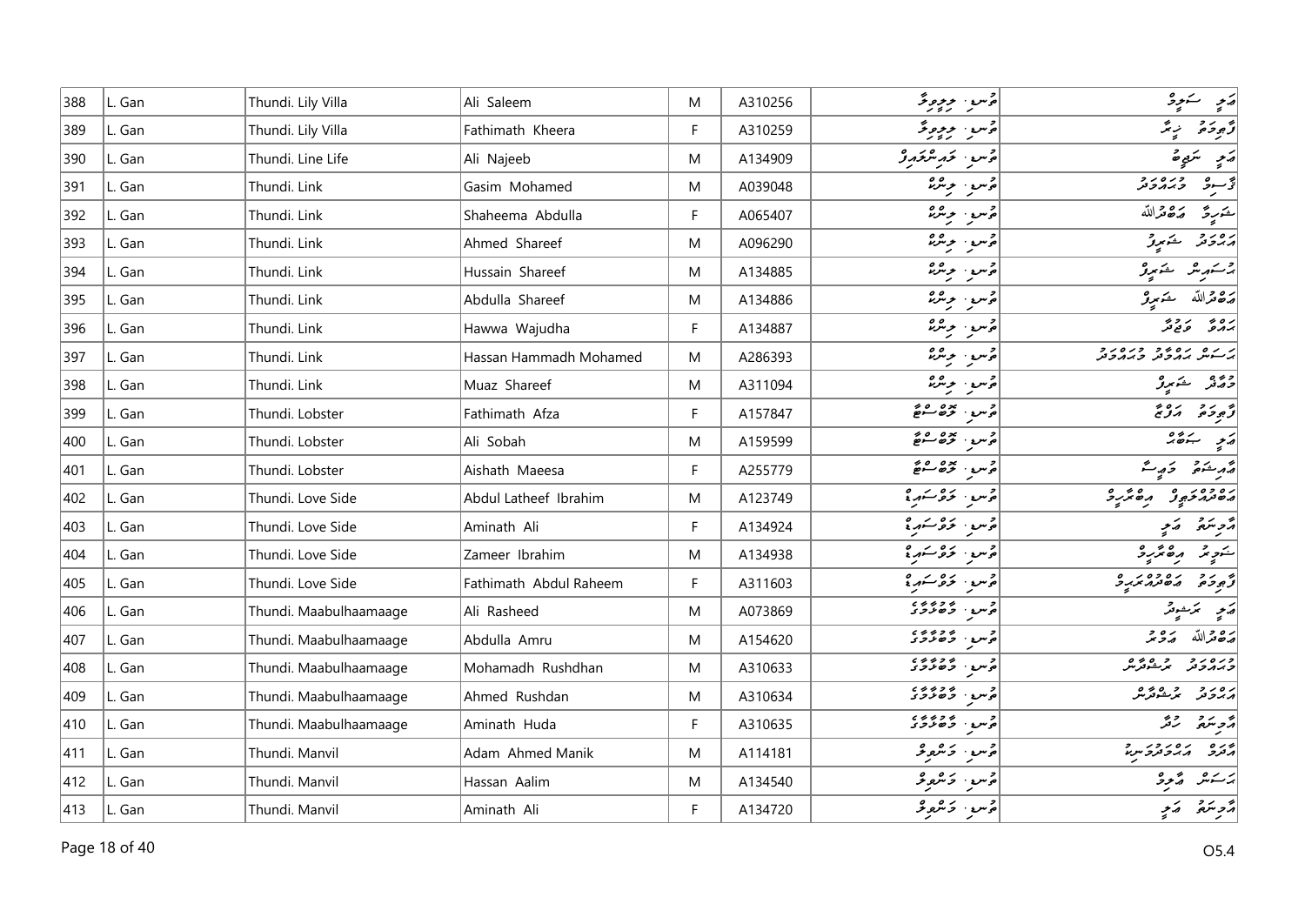| 414 | L. Gan | Thundi. Max           | Fathuhulla Abdul Rahman | M         | A134286 | په سوي ص                                                                                                                                                                                                                         | ر ٥ ۶ ٥ ٥ ٥ ٥ ٠<br>پر ه تو پر بحر بر څ<br>ترحر شرالله     |
|-----|--------|-----------------------|-------------------------|-----------|---------|----------------------------------------------------------------------------------------------------------------------------------------------------------------------------------------------------------------------------------|-----------------------------------------------------------|
| 415 | L. Gan | Thundi. Max           | Abdul Rahman Hussain    | M         | A134379 | ئۇسو، خەم شە                                                                                                                                                                                                                     | رەدەرەپەر برىكىر                                          |
| 416 | L. Gan | Thundi. Max           | Mariyam Zahira          | F         | A310742 | محسوم وه <mark>ع</mark>                                                                                                                                                                                                          | و ده ده و مخر مگر                                         |
| 417 | L. Gan | Thundi. Max           | Mohamed Zahir           | M         | A310743 | جوسع محرم عرف                                                                                                                                                                                                                    | وره دو و د                                                |
| 418 | L. Gan | Thundi. Meelaadhee    | Hussain Mohamed         | M         | A056364 | مهر، ويؤديه                                                                                                                                                                                                                      | ج کے مرکز حرم دور                                         |
| 419 | L. Gan | Thundi. Meelaadhee    | Ribaah Hussain          | M         | A286438 | ۾ <sub>سرو</sub> . <sub>حي</sub> وَ <sub>سي</sub>                                                                                                                                                                                | برەج بر شهر س                                             |
| 420 | L. Gan | Thundi. Migra         | Mohamed Abdul Gayyoom   | M         | A112989 | و سو ا دره پر                                                                                                                                                                                                                    | כנסני נסיכמים בכם<br><i>כג</i> ונכי ומסיני <i>ב ב</i> ונכ |
| 421 | L. Gan | Thundi. Migra         | Adam Asif               | ${\sf M}$ | A134935 | و سو به دره<br>موسو به در                                                                                                                                                                                                        | و دره و چې په و                                           |
| 422 | L. Gan | Thundi. Migra         | Hussain Asif            | ${\sf M}$ | A311523 | همسور حرمة                                                                                                                                                                                                                       | برسكر مر مركب وكل                                         |
| 423 | L. Gan | Thundi. Migra         | Fathimath Asifa         | F         | A311524 | پرسو په <i>د</i> وند                                                                                                                                                                                                             | ۇ بوزى<br>ر گر -- رگر                                     |
| 424 | L. Gan | Thundi. Migrova       | Hawwa Zahira            | F         | A112988 | میں دیکھ<br>  میں دیکھ                                                                                                                                                                                                           | برە ئەستىر بىر                                            |
| 425 | L. Gan | Thundi. Migrova       | Ali Asif                | M         | A134936 | می سوء الله عرضه<br>  می سوء الله عرضه                                                                                                                                                                                           | أەسم و المسبوقر                                           |
| 426 | L. Gan | Thundi. Migrova       | Abdulla Asif            | M         | A311521 | اړس د ورځمه                                                                                                                                                                                                                      | مَەھقراللە مەجو                                           |
| 427 | L. Gan | Thundi. Mivehi        | Shafeega Idrees         | F         | A051144 | په سو موغه په                                                                                                                                                                                                                    | شورٍ قدم مرتزمور هو                                       |
| 428 | L. Gan | Thundi. Mooni         | Ibrahim Yoosuf          | M         | A053392 | ۾ سوي <sup>5</sup> شر                                                                                                                                                                                                            | دەنزىرە دورە                                              |
| 429 | L. Gan | Thundi. Mooni         | Ismail Rameez           | ${\sf M}$ | A124000 | پر سو مستقبله<br>  پر سو مستقبل                                                                                                                                                                                                  | وستوصفه يزدنج                                             |
| 430 | L. Gan | Thundi. Mooni         | Athfa Ibrahim Yoosuf    | F         | A346024 | پر سو سنتخ سر                                                                                                                                                                                                                    | ן כל הסתקב ת-כם                                           |
| 431 | L. Gan | Thundi. Morning House | Ahmed Adam              | M         | A111485 | جسو · ئۇسىدىدىكى                                                                                                                                                                                                                 | ره رح ده<br>پرېدن پرتر                                    |
| 432 | L. Gan | Thundi. Morning House | Fareeda Moosa           | F         | A134797 | ۇس <sub>ىر</sub> . گېرى <i>گەن</i> گە                                                                                                                                                                                            | زىرىد 3-                                                  |
| 433 | L. Gan | Thundi. Morning House | Aminath Fakhriyya       | F         | A134798 | ج <sub>ە</sub> سو. ك <sup>ى</sup> رىكرىدىك                                                                                                                                                                                       | تر ژ بر در ژ<br>أرمز سرة                                  |
| 434 | L. Gan | Thundi. Morning House | Hassan Fawaaz           | ${\sf M}$ | A310469 | ۇس <sub>ىر: ك</sub> ېرىئ <sub>ىدىك</sub> رم                                                                                                                                                                                      | برسەش ئەھىم                                               |
| 435 | L. Gan | Thundi. Morning House | Fathimath Fawza         | F         | A310471 | ەسمىي ئۇس <sub>لى</sub> رىدىكەت                                                                                                                                                                                                  | وٌجِ حَرَمٌ وَ وَ حَ                                      |
| 436 | L. Gan | Thundi. Morning Rose  | Aminath Rifsana         | F         | A134628 | جسور كو <i>مرس مركز مرك</i>                                                                                                                                                                                                      | ۇ ئەسكە ئىسرى ئىسىگە                                      |
| 437 | L. Gan | Thundi. Morning Rose  | Mohamed Shiham          | ${\sf M}$ | A134629 | ئ <sub>ەسمى</sub> كەرسىر شىمىت كەت                                                                                                                                                                                               | ورەر د شەرە                                               |
| 438 | L. Gan | Thundi. Morning Rose  | Ahmed Shaaheen          | M         | A134632 | جسور ك <i>امرسر مركز كرك</i>                                                                                                                                                                                                     | پره د د مشمر شر                                           |
| 439 | L. Gan | Thundi. Morning Rose  | Ibrahim Ahmed           | ${\sf M}$ | A134703 | جسد و مستعدد علم المستعدد المستعدد المستعدد المستعدد المستعدد المستعدد المستعدد المستعدد المستعدد<br>  المستعدد المستعدد المستعدد المستعدد المستعدد المستعدد المستعدد المستعدد المستعدد المستعدد المستعدد المستعدد<br>  المستعدد | ת ביציב המכת                                              |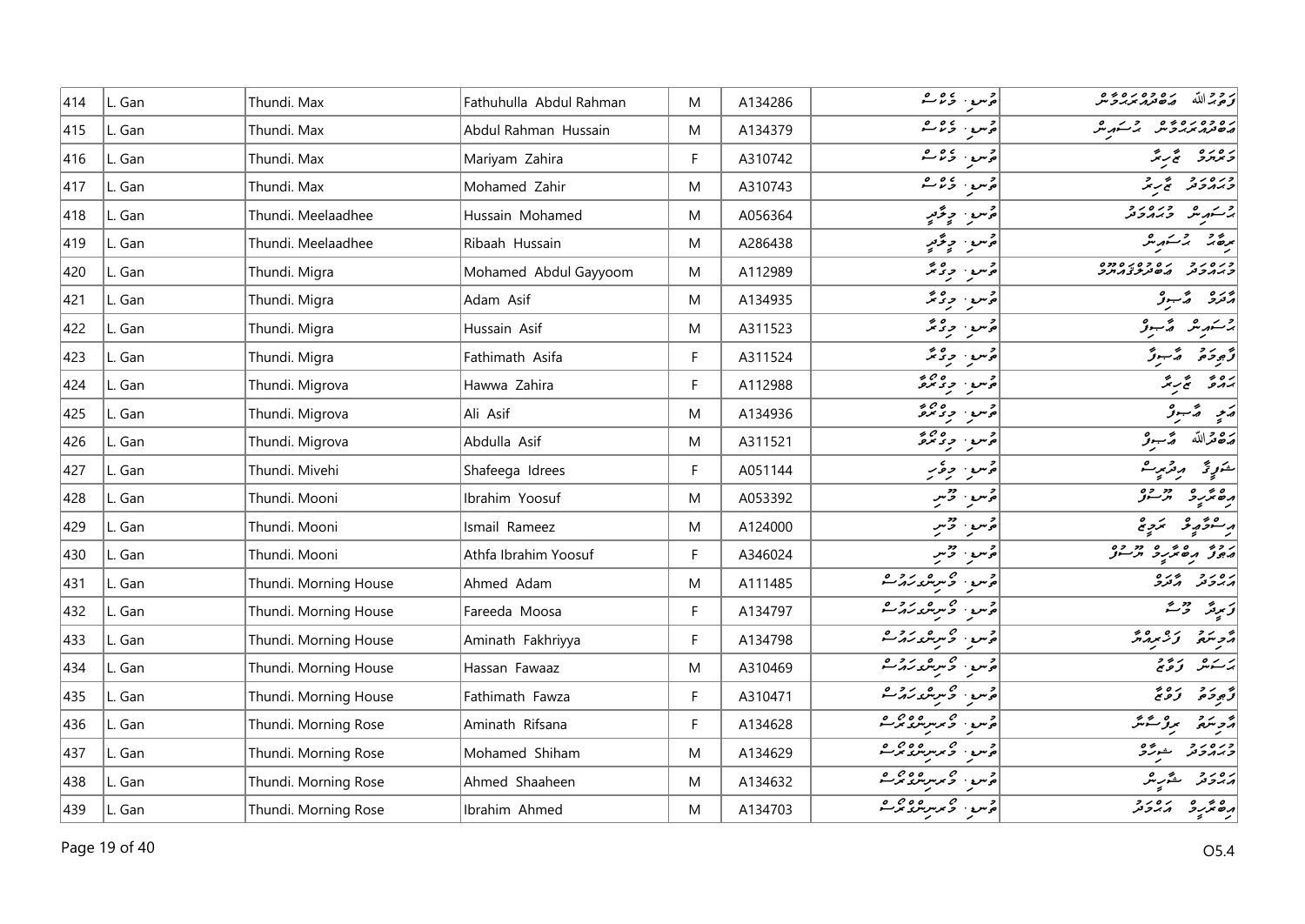| 440 | L. Gan | Thundi. Morning Rose     | Hassan Shaameen            | M  | A255821 | قرسو · كو مرسر مروم مرك                                                   | يركبش المقربار                                                                                                                                                                                                                  |
|-----|--------|--------------------------|----------------------------|----|---------|---------------------------------------------------------------------------|---------------------------------------------------------------------------------------------------------------------------------------------------------------------------------------------------------------------------------|
| 441 | L. Gan | Thundi. Morning Rose     | Mariyam Rishana            | F. | A255826 | قرس كو مرس مركز مركبة                                                     | رەرە برىشىر                                                                                                                                                                                                                     |
| 442 | L. Gan | Thundi. Morning Rose     | Abdulla Humaid             | M  | A255829 | جسوم كو مرسر مرور مرك                                                     | حەم بىر<br>مە <del>كە</del> بەر<br>برە تراللە                                                                                                                                                                                   |
| 443 | L. Gan | Thundi. Mustharee Hiya   | Idrees Mohamed             | M  | A134850 | ج <sub>ا</sub> سو : تر ش <sub>ا</sub> عر سر پر<br>  جو سو : تر شاعر تر پر | ەر قرىر مە                                                                                                                                                                                                                      |
| 444 | L. Gan | Thundi. Mustharee Hiya   | Mohamed Faris              | M  | A134866 | ج <sub>ەسمۇ</sub> ، ج <sup>ەھ</sup> ەتمەر ب <sup>ە</sup> ر                | ورەرو ۋىرگ                                                                                                                                                                                                                      |
| 445 | L. Gan | Thundi. Mustharee Hiya   | Aminath Nafua Rauf         | F  | A310894 | ەسو ئەھەمرىد                                                              | ה<br>הכיתם יינג' יהונ                                                                                                                                                                                                           |
| 446 | L. Gan | Thundi. Mustharee Vaadhy | Mohamed Haleem             | M  | A070717 | ج <sub>ەسمە س</sub> ەھ ئەھ بىرە تىر                                       | ورەر دېرو                                                                                                                                                                                                                       |
| 447 | L. Gan | Thundi. Mustharee Vaadhy | Fathimath Nahuza           | F  | A134468 | <br>  ئۇسو، بالاستىم بىرەگەر                                              | توجدة المرداني                                                                                                                                                                                                                  |
| 448 | L. Gan | Thundi. Mustharee Vaadhy | Ibrahim Imad               | M  | A134470 | د سو موسى پرځ مړ                                                          | رە ئۆر ئەر ئە                                                                                                                                                                                                                   |
| 449 | L. Gan | Thundi. Mustharee Vaadhy | Hawwa Ali                  | F  | A134471 | ق <sub>ە</sub> سرى- ئ <sup>ې</sup> ش <i>ەھ بېرە</i> ڭ بېر                 | پروڅ اړمو                                                                                                                                                                                                                       |
| 450 | L. Gan | Thundi. Mustharee Vaadhy | Aminath Niyaza             | F  | A134473 | <br>  موسو · بالمستفوير محمد علم                                          | הכתב תחי                                                                                                                                                                                                                        |
| 451 | L. Gan | Thundi. Mustharee Vaadhy | Abdul Rasheed Ali          | M  | A134480 | <i>قىس</i> و · باقى <i>قىر قى</i> رىدىنى بىر                              | גם כם גבוב הב                                                                                                                                                                                                                   |
| 452 | L. Gan | Thundi. Mustharee Vaadhy | Ali Ziyaadh                | M  | A250486 | <sub>م</sub> سع کو مست <i>م بره</i> مر                                    | أوسم يتوقد                                                                                                                                                                                                                      |
| 453 | L. Gan | Thundi. Mustharee Vaadhy | Aishath Ziyadha            | F  | A250488 | <i>وسع - ج<sup>و</sup>سوءَ برو</i> گور                                    | د<br>مگر شکو سم گرفگر                                                                                                                                                                                                           |
| 454 | L. Gan | Thundi. Mustharee Vaadhy | Aishath Nuzuha             | F  | A250490 | ە ئىرىس ئىقسى ئىس ئىرى <i>مى</i> ئىر                                      | و در دره در در در در در کار کرد کرد کرد که بر کرد کرد که در کار کرد که در کار کرد که با کرد که در کار کرد که ا<br>مرکز که کار کرد که در کار کرد کرد کرد کرد کرد کرد کرد که برای کرد که بر کرد که کرد که کرد که برای کرد کرد کرد |
| 455 | L. Gan | Thundi. Mustharee Vaadhy | Hawwa Nashwa               | F. | A250491 | په سو سره سره سره سر                                                      | برە ئەسكىشى ئە                                                                                                                                                                                                                  |
| 456 | L. Gan | Thundi. My Dreams        | Hassan Maumoon             | M  | A111729 | <sub>قو</sub> سو بە ئەرەبىر ئە                                            | برَسەپىر<br>ىر د دە ھ                                                                                                                                                                                                           |
| 457 | L. Gan | Thundi. My Dreams        | Fathimath Saha             | F. | A252610 | م سو به دره برد .<br>م                                                    | وٌ و دو سُنگ                                                                                                                                                                                                                    |
| 458 | L. Gan | Thundi. My Home          | Ali Hafeez                 | M  | A011994 | په سوي <sub>ند</sub> ځور شو                                               | ړکو پر کړې                                                                                                                                                                                                                      |
| 459 | L. Gan | Thundi. My Home          | Mohamed Leevaan Ali Hafeez | M  | A229461 | په سويې ځه پر صحي                                                         | ورەرو پەر كەپ رۇپ                                                                                                                                                                                                               |
| 460 | L. Gan | Thundi. Nailoanuge       | Ali Ismail                 | M  | A046771 | ج <sub>ا</sub> سو · سَمبر محسند                                           | أرزم برسود ويحر                                                                                                                                                                                                                 |
| 461 | L. Gan | Thundi. Nailoanuge       | Yoosuf Ismail              | M  | A046774 | ەسمىي شەھ بىرى<br>م                                                       | در ده په ده و                                                                                                                                                                                                                   |
| 462 | L. Gan | Thundi. Nailoanuge       | Hawwa Ismail               | F  | A132523 | ەسمىي سىرىمىتىگە                                                          | بروء برسوء و                                                                                                                                                                                                                    |
| 463 | L. Gan | Thundi. Nailoanuge       | Mohamed Sajid              | M  | A310636 | په سويې سرمرح وي                                                          | ورەرو گەي تر                                                                                                                                                                                                                    |
| 464 | L. Gan | Thundi. Nailoanuge       | Aishath Sajida             | F. | A310638 | ج <sub>وسع:</sub> سَمَ <i>دِ ج</i> سمَّد                                  | وكرم شكرته                                                                                                                                                                                                                      |
| 465 | L. Gan | Thundi. Nailoanuge       | Adam Sajid                 | M  | A310644 | مسموسية مستمر عبد المسموسية<br> -                                         | ر ده در در در در در استفراند به در استفراند به در استفراند برای در استفرانستاند بر استفرانستاند برای کار در اس<br>در استفرانستان                                                                                                |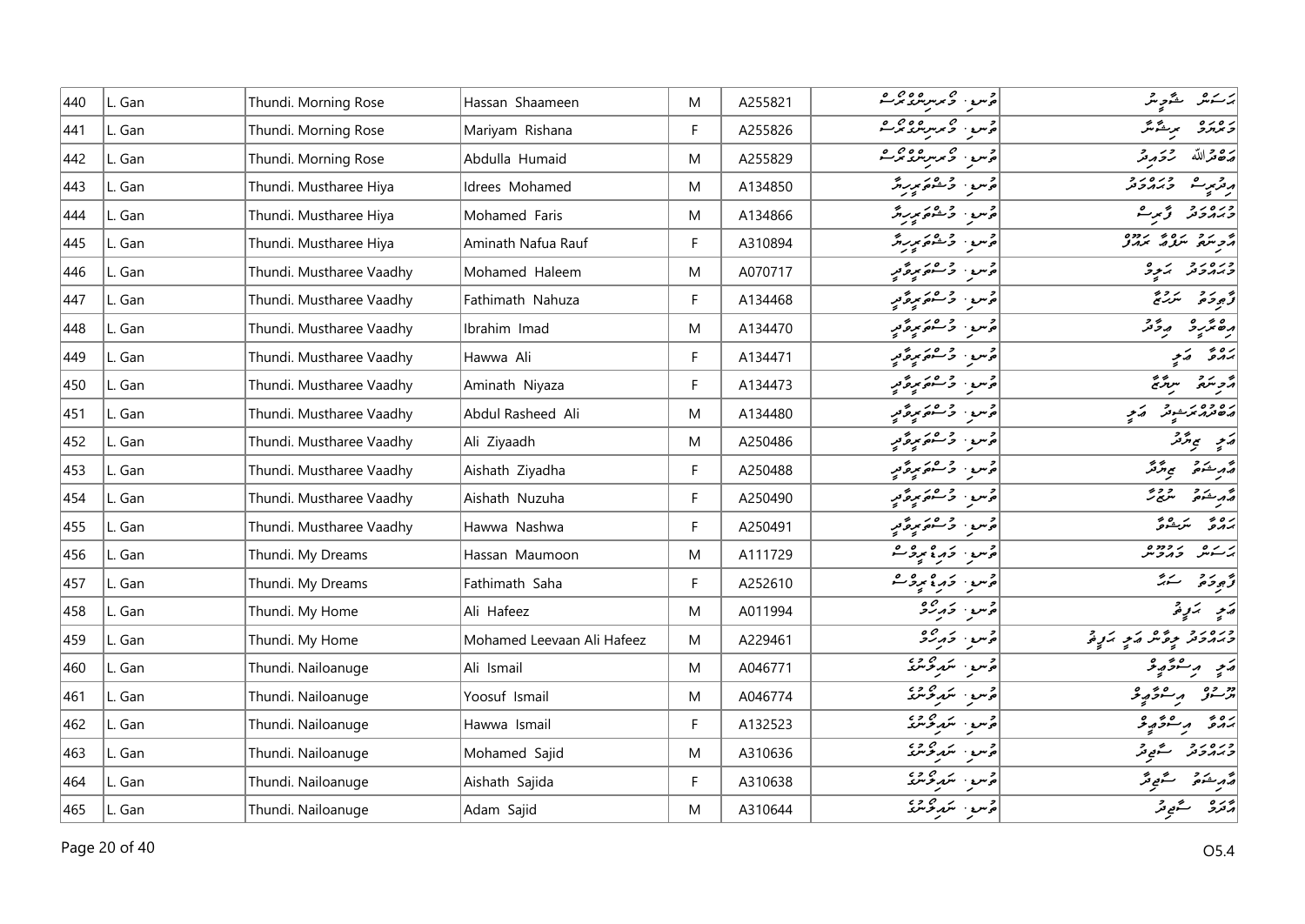| 466 | L. Gan | Thundi. Nailoanuge    | Hussain Saajid    | M  | A310646 | ۇسىي سەھ شرى                                    | چرىسىمبە ھەم يەتقى                                         |
|-----|--------|-----------------------|-------------------|----|---------|-------------------------------------------------|------------------------------------------------------------|
| 467 | L. Gan | Thundi. Nalamala      | Mariyam Nisreena  | F. | A134762 | ۇسىي ئىرىخۇ                                     | ر ه ر ه                                                    |
| 468 | L. Gan | Thundi. Nalamala      | Mohamed Rishan    | M  | A134974 | ۇس ئىزۇدۇ                                       | و ر ه ر د<br>تر پر ژ تر<br>ىرىشەشر                         |
| 469 | L. Gan | Thundi. Nalamala      | Ibrahim Shiyam    | M  | A134975 | ئەسىر سىزىخە                                    | ە ھەترىرى<br>رەھىرىرى<br>شودگر ژ                           |
| 470 | L. Gan | Thundi. Nalamala      | Ahmed Ashraf      | M  | A311586 | ئەسىر بىر ئەزىر                                 | رەرو كەشەرە                                                |
| 471 | L. Gan | Thundi. Nalamala      | Yumna Ibrahim     | F  | A311590 | ئەسىب ئىرى ئەكتە                                | תכית תסיתיב                                                |
| 472 | L. Gan | Thundi. Narugis Hiya  | Hussain Siyam     | M  | A071746 | ج <sub>و</sub> سو به سرچر <sub>ی</sub> کردید    |                                                            |
| 473 | L. Gan | Thundi. Narugis Hiya  | Aishath Shakeeba  | F  | A134763 | ە ئىبرو · ئىزىر ئىرىدۇ.<br>مۇسرو · ئىزىر ئىبرىر | و د سنده شورهٔ<br>در سنده                                  |
| 474 | L. Gan | Thundi. Narugis Hiya  | Ibrahim Shakeeb   | M  | A134764 | قوسعة التكريمور مشريرةً                         | رەنزىر خىرە                                                |
| 475 | L. Gan | Thundi. Narugis Hiya  | Fathimath Hafeeza | F  | A134765 | ق <sub>ە</sub> سو، ئىر <i>ىزى سارەڭ</i>         | توجوخوا الترامج                                            |
| 476 | L. Gan | Thundi. Narugis Hiya  | Aminath Haseeba   | F. | A134767 | <br>  پوسو · سربری سور پر                       | ړې تر پر په په                                             |
| 477 | L. Gan | Thundi. Narugis Hiya  | Mohamed Shiyam    | M  | A310149 | قوسو به سر پر محمد مرکز میکرد<br> -             | ور ہ ر د<br>تر پر پر پر شوا <i>ئر تر</i>                   |
| 478 | L. Gan | Thundi. Narugis Hiya  | Ali Haseeb        | M  | A310156 | ق <sub>ە</sub> سمىز، ئىزىر ئىرىدۇر              | ړې پر سره                                                  |
| 479 | L. Gan | Thundi. Nasru Vaadhee | Abdulla Shakir    | M  | A058455 | ج <sub>ەمىع</sub> سىر يىرى قوي <sub>ر</sub>     | رەقمەللە ھەمبە                                             |
| 480 | L. Gan | Thundi. Nasru Vaadhee | Aminath Rooza     | F  | A134679 | ە ئىرىسى ئىسىسىدى ئىر                           |                                                            |
| 481 | L. Gan | Thundi. Nasru Vaadhee | Amathulla Abdulla | F  | A229458 | جسد سر سر مرتدر در                              | ەھىراللە<br>برترة الله                                     |
| 482 | L. Gan | Thundi. Neel          | Fathimath Samira  | F  | A134846 | قرسو بيرچر                                      | أقهوخهم الشعريم                                            |
| 483 | L. Gan | Thundi. Neel          | Hassan Saain      | M  | A286431 | په سوير سرچه                                    | ىرىكى سەربىر                                               |
| 484 | L. Gan | Thundi. Neel          | Ahmed Saqeef      | M  | A310157 | ۇس <sub>ىر</sub> . س <sub>ى</sub> رگە           | ره در در در در در باره کنده کند.<br>در امریکای کنده کارونو |
| 485 | L. Gan | Thundi. Nelivaru      | Ali Yoosuf        | M  | A023401 | پرسو <sub>: م</sub> تربر ترک                    | أەيم مرحبي                                                 |
| 486 | L. Gan | Thundi. Nelivaru      | Mohamed Mukhuthar | M  | A130420 | پەس <sub>ىر:</sub> مە <sub>رى</sub> رى ئە       | 2202 22022<br>22020 2302                                   |
| 487 | L. Gan | Thundi. Nelivaru      | Ahmed Mukhuthar   | M  | A134891 | ئ <sub>ەسمى</sub> شرىرى ئە                      | גם גב בסמב<br>הגבע בליתיו                                  |
| 488 | L. Gan | Thundi. Nelivaru      | Aminath Ahmed     | F  | A134892 | پھرس موسیقی کر<br>  پھرس                        | أأروسكم أراد وراد                                          |
| 489 | L. Gan | Thundi. Nelivaru      | Mariyam Siufa     | F  | A134894 | ئەسىر، ئىگرىرىگە                                | ر ہ ر ہ<br><del>ر</del> بربر ژ<br>سىدۇ                     |
| 490 | L. Gan | Thundi. Nelivaru      | Fathimath Waheeda | F. | A134895 | پرسو <sub>: م</sub> تر <i>وؤنڈ</i>              | وٌجوحَہُ وَرِمَّہُ                                         |
| 491 | L. Gan | Thundi. Nelivaru      | Aishath Siuna     | F  | A134896 | په سوءِ مگر <i>وند</i>                          | أقرم شؤو سوقر تنز                                          |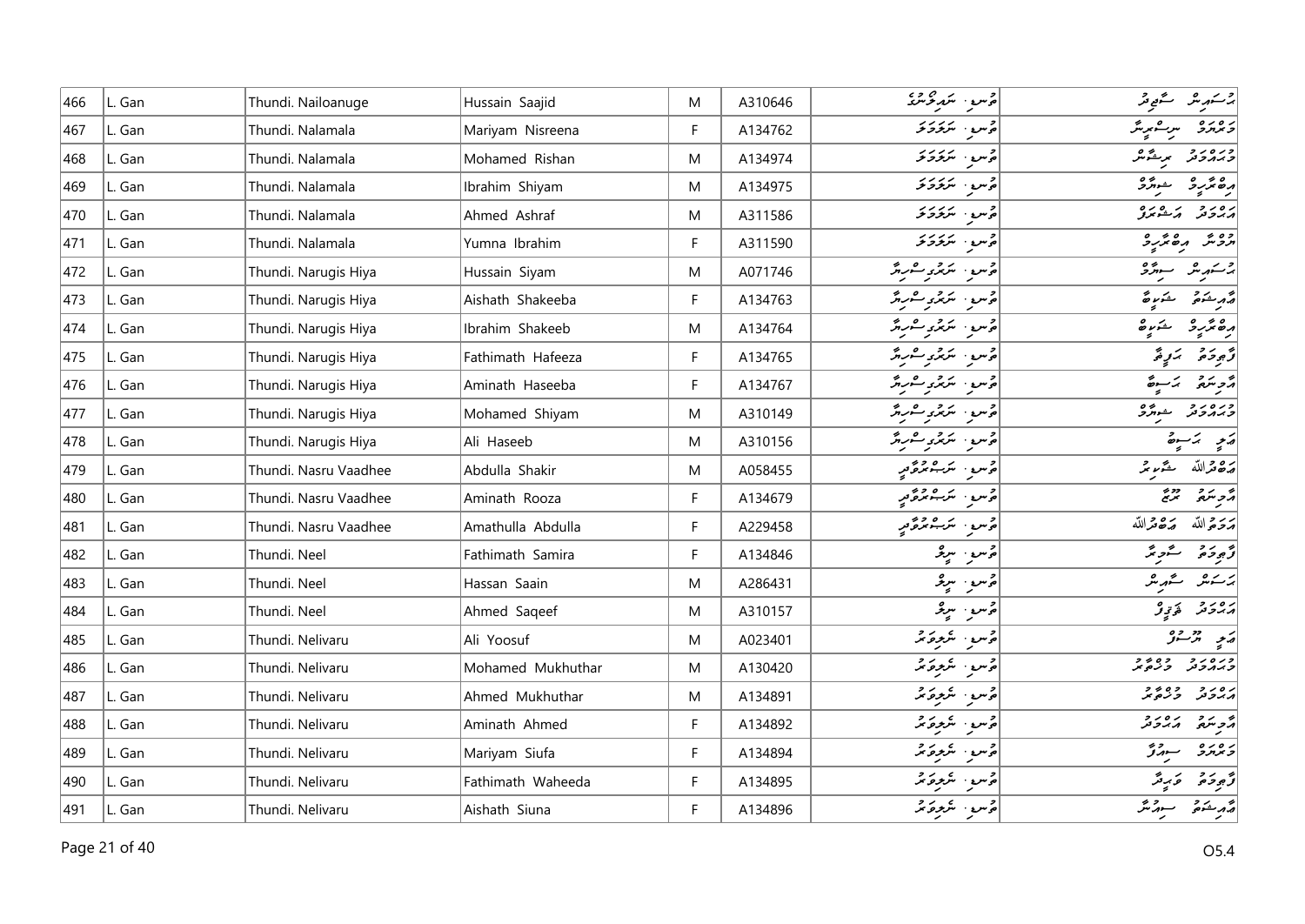| 492 | L. Gan | Thundi. Nelivaru       | Hussain Mukhuthar   | M           | A311263 | مۇسىر بىر ئىرىدىگە                                                                                    | ج سەر سىر جەم جاي                                 |
|-----|--------|------------------------|---------------------|-------------|---------|-------------------------------------------------------------------------------------------------------|---------------------------------------------------|
| 493 | L. Gan | Thundi. Nelivaru       | Hassan Mukhuthaar   | M           | A311264 | ئەسىر، ئىگرىرىگە                                                                                      | برساند ودوو                                       |
| 494 | L. Gan | Thundi. Never          | Moosa Fathy         | M           | A068910 | جسع عق                                                                                                | ارد مع تورد به<br>الراحي توري                     |
| 495 | L. Gan | Thundi. Never          | Mariyam Zahuwa      | F.          | A255073 | محسور عمدًا                                                                                           | נים נים ניביל<br>בי <i>ניתים</i> י <u>מ</u> נים   |
| 496 | L. Gan | Thundi. New Beach      | Fathimath Amira     | F           | A134751 | $\begin{vmatrix} 2 & 2 & 4 \\ 6 & 4 & 1 \end{vmatrix}$                                                | ژودو ژوپژ                                         |
| 497 | L. Gan | Thundi. New Beach      | Ahmed Nizar         | M           | A134752 | $\begin{bmatrix} \mathcal{S}_{\varphi} & \mathcal{S}_{\varphi} & \mathcal{S}_{\varphi} \end{bmatrix}$ | גפנג תוציב                                        |
| 498 | L. Gan | Thundi. New Beach      | Hussain Nizar       | M           | A134753 | جس سرچينې                                                                                             | يز سنهر شريح بر                                   |
| 499 | L. Gan | Thundi. New Beach      | Mariyam Najula      | F           | A311690 |                                                                                                       | رەرە روپ <sub>ى</sub>                             |
| 500 | L. Gan | Thundi. New Flower     | Moosa Hamdhee       | M           | A134991 | ج <sub>ا</sub> سو سرچ و څوکه پر                                                                       | أرحث بروبر                                        |
| 501 | L. Gan | Thundi. New Flower     | Mohamed Yaamin      | M           | A309897 | ئوسويا سرقم قرقر تحديد                                                                                | ورەرو ئورش                                        |
| 502 | L. Gan | Thundi. New Flower     | Ahmed Yaaniu        | M           | A309898 | اقم سوء سرقم ترتور<br>المسمود سرقم ترتوري                                                             | גם ג' הציינה                                      |
| 503 | L. Gan | Thundi. New Heaven     | Nafeesa Mohamed     | $\mathsf F$ | A134865 | ئۇس <sub>ىغ</sub> . س <sub>ى</sub> رتمەتكەنگە                                                         | يترو عدد حدد حدد حدد                              |
| 504 | L. Gan | Thundi. New Heaven     | Enas Hussain        | F.          | A214944 | ج <sub>ا</sub> سو سرچر <sub>ى مى</sub>                                                                | پەنگەشقا ئەستىرىش                                 |
| 505 | L. Gan | Thundi. New Heaven     | Aminath Sazura      | $\mathsf F$ | A310885 | ج <sub>ە</sub> سمى سرچرىمىگە                                                                          | ۇ يەتتى ئىستى                                     |
| 506 | L. Gan | Thundi. New Life       | Ibrahim Rasheed     | M           | A054823 | ۇسى <sub>ز سى</sub> رتم <i>ۇرۇ</i>                                                                    | رەنگەر ئەسىر<br>مەمگەر ئەسىر                      |
| 507 | L. Gan | Thundi. New Life       | Aminath Sobeeha     | F           | A134647 | جسع سيرجمر                                                                                            | $\frac{2}{7}$                                     |
| 508 | L. Gan | Thundi. New Life       | Aishath Nuha        | F           | A255407 | ج <sub>ى</sub> سو سىر ئىمرۇ                                                                           | وكرمائيهم المركز                                  |
| 509 | L. Gan | Thundi. Nishsha        | Abdul Azeez Abdulla | M           | A134973 | قرسع · سرمر شَدَّ                                                                                     | ره وه در بر در در الله                            |
| 510 | L. Gan | Thundi. Nooali         | Ahmed Sobah         | M           | A156909 | پڻسويہ متعدّمو                                                                                        | ره رو به ده و                                     |
| 511 | L. Gan | Thundi. Nooali         | Abdul Hameed Ali    | M           | A255899 | پر سو به مرد مرد                                                                                      | גם כסגבית הב                                      |
| 512 | L. Gan | Thundi. Nooali         | Adam Solah          | M           | A255900 | اء سور متمدّمه<br>است مسلم                                                                            | پوره سن <i>وره</i><br>مر <i>تو</i> ر سنو <i>ر</i> |
| 513 | L. Gan | Thundi. Nooraanee Aage | Mohamed Saeed       | M           | A035018 | ە سومىسى ئىش <i>رىدى</i>                                                                              | ورەرو سەر                                         |
| 514 | L. Gan | Thundi. Nooraanee Aage | Ahmed Simah         | M           | A041994 | ئوسو بەتقە ئىرىدى                                                                                     | رەر دەر                                           |
| 515 | L. Gan | Thundi. Nooraanee Aage | Abdulla Solah       | M           | A128707 | ئ <sub>ە</sub> سمى سرچرىسىدى                                                                          | رَصْقَرَاللّهُ جَوَّجْرَ                          |
| 516 | L. Gan | Thundi. Nooruvaadhee   | Zainab Hussain      | F           | A136036 | ج <sub>ەسمە</sub> ، مەجرىمەر                                                                          | ىم يىق بۇ سەر بىر                                 |
| 517 | L. Gan | Thundi. Oivaru         | Aminath Riyasha     | F           | A134776 | په سويه محمد عرو                                                                                      | أزويتم برازعة                                     |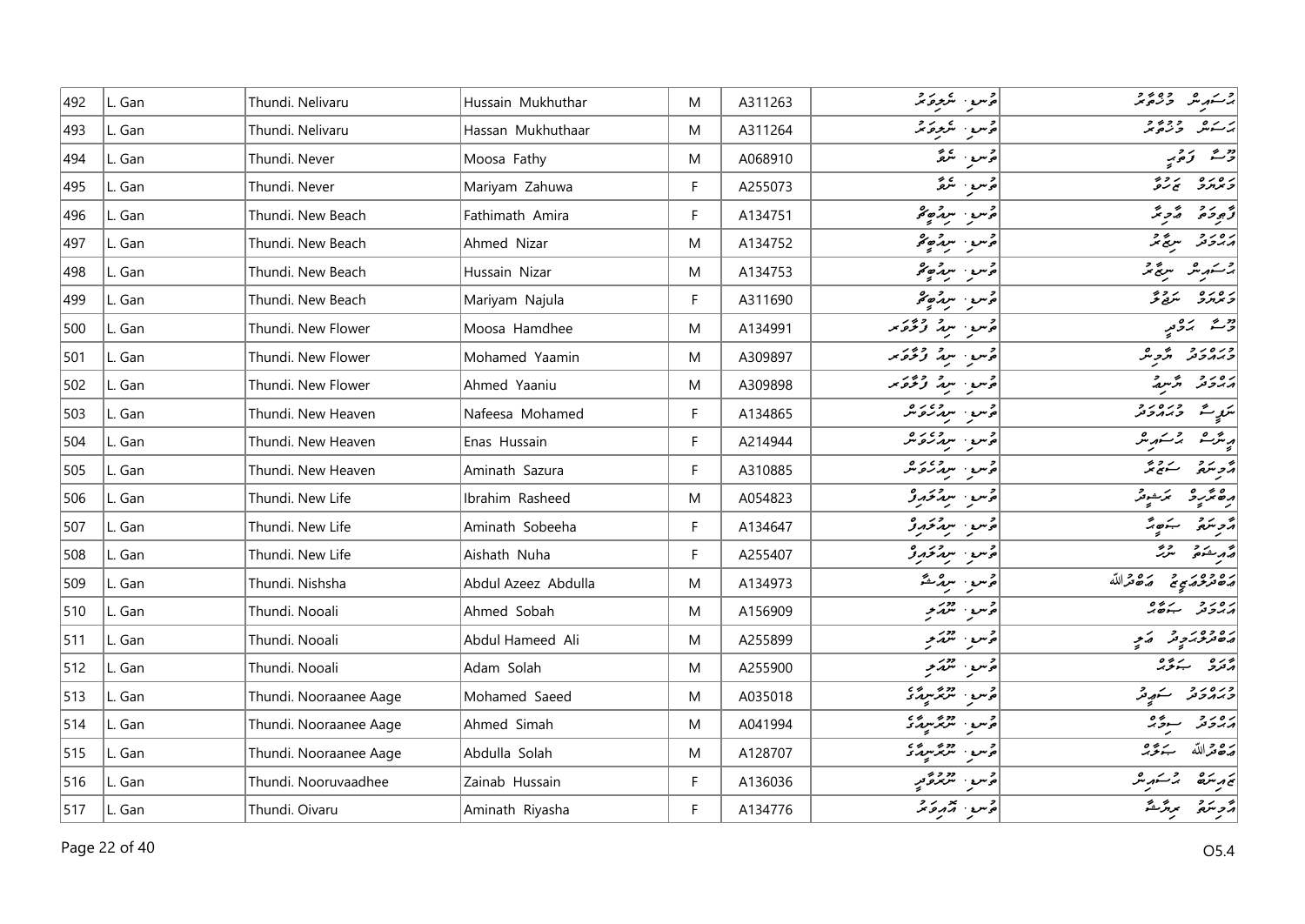| 518 | L. Gan | Thundi. Oivaru        | Aishath Shurayya  | F  | A134849 | پېښو به مرغبه<br>  پېښو به مرغبه         |                                                                                                                                                                                                                                 |
|-----|--------|-----------------------|-------------------|----|---------|------------------------------------------|---------------------------------------------------------------------------------------------------------------------------------------------------------------------------------------------------------------------------------|
| 519 | L. Gan | Thundi. Oivaru        | Hussain Ali       | M  | A134981 | په سويه مهم <i>مرک</i>                   | يز ستهر شه الأستر الم                                                                                                                                                                                                           |
| 520 | L. Gan | Thundi. Oivaru        | Ibrahim Hassaan   | M  | A310101 | جسع ميمرځمه                              | رە ئرىر ئىمى ئىر                                                                                                                                                                                                                |
| 521 | L. Gan | Thundi. Oivaru        | Mohamed Samooh    | M  | A310106 | ج <sub>و</sub> سو به وجمهور جم           | و ره ر و<br><i>د بر</i> گرفر<br>سەددە                                                                                                                                                                                           |
| 522 | L. Gan | Thundi. Oivaru        | Fathimath Raya    | F  | A310109 | ج <sub>و</sub> سو به وجمهور جم           | أزهوخاه المحامر                                                                                                                                                                                                                 |
| 523 | L. Gan | Thundi. One Way       | Nareeman Abdulla  | F  | A134738 | ج <sub>و</sub> سع مستقرر<br>  جوسع مستقر | <i>سَرْمِرِدُّ مَّنْ مَدَّدُودُ</i> اللَّه                                                                                                                                                                                      |
| 524 | L. Gan | Thundi. One Way       | Aishath Lubuna    | F  | A311696 | ج <sub>و</sub> سع مستقرر<br>             | ړُ د ده شو                                                                                                                                                                                                                      |
| 525 | L. Gan | Thundi. Orchid        | Ibrahim Hassan    | M  | A069367 | ه موسو . هم د                            | رەتزېرو برىكىر                                                                                                                                                                                                                  |
| 526 | L. Gan | Thundi. Orchid        | Ummu Salmath Ali  | F  | A069870 | په سوير مړينې<br>  په سوير مړينې         |                                                                                                                                                                                                                                 |
| 527 | L. Gan | Thundi. Orchid        | Aishath Latheefa  | F  | A134557 | په سويه مړيو و                           | أأرشكم تحوقي                                                                                                                                                                                                                    |
| 528 | L. Gan | Thundi. Orchid Palace | Aishath Khaleela  | F. | A134699 | ه مسور مربوع بولوگ                       | و المراد المعروفي المركز و المركز به المركز المركز و المركز المركز و المركز المركز و المركز المركز و المركز ال<br>مركز المركز المركز المركز المركز و المركز المركز و المركز المركز و المركز و المركز و المركز و المركز و المركز |
| 529 | L. Gan | Thundi. Orchid Palace | Moosa Mufeed      | M  | A134834 | <mark>ۇسوپە مۇي</mark> بۇ ئەس            | ژے تی تر                                                                                                                                                                                                                        |
| 530 | L. Gan | Thundi. Orchid Palace | Aminath Murushida | F  | A134835 | <mark>ۇسو، مۇمۇ بۇغ</mark> ش             | הכתב בתיית                                                                                                                                                                                                                      |
| 531 | L. Gan | Thundi. Orchid Palace | Aishath Fazla     | F  | A134836 | مۇسو <sub>: م</sub> ۇرو بۇ ئەسى          | وكرمشكا وتاريخ                                                                                                                                                                                                                  |
| 532 | L. Gan | Thundi. Orchid Palace | Azeeza Yoosuf     | F  | A134837 | ەسىي مىڭ بېرە                            | ە ئىم ئەھمىسىز ئە                                                                                                                                                                                                               |
| 533 | L. Gan | Thundi. Orchid Palace | Ahmed Musthafaa   | M  | A134838 | چ <sub>سم :</sub> مهره بوځ <sup>م</sup>  | ره رو و ه ره<br>مرکونس و سوچونې                                                                                                                                                                                                 |
| 534 | L. Gan | Thundi. Orchid Palace | Mohamed Musthafaa | M  | A134840 | جوسوم مركز و بالا تركز ك                 | وره د و ه رو<br>وردوس و ب                                                                                                                                                                                                       |
| 535 | L. Gan | Thundi. Orchid Palace | Ali Shammaah      | M  | A255632 | قوسع · مرتبع ، بوخ <sup>م</sup>          | أەير شەرەپر                                                                                                                                                                                                                     |
| 536 | L. Gan | Thundi. Orchid Palace | Ahmed Asnadh      | M  | A255638 | ه معن مربع بو ده.                        | رەرد رەپر                                                                                                                                                                                                                       |
| 537 | L. Gan | Thundi. Orchid Palace | Fathmath Aroosha  | F  | A310768 | ا د سو . دره و د د ه<br>اوسو . درو بوخ   | أزَّوِدَةَ الْأَنْزَلْتُ                                                                                                                                                                                                        |
| 538 | L. Gan | Thundi. Orchid Palace | Abdulla Jazlaan   | M  | A310782 | م سومبر مربع بو <del>کو</del> شه         | رە قراللە يىم ئۇنىر                                                                                                                                                                                                             |
| 539 | L. Gan | Thundi. Oscar         | Ahmed Zahir       | M  | A078346 | محسن میں میں<br>  محسن میں میں           | د ۱۵ د ح مح مر حر                                                                                                                                                                                                               |
| 540 | L. Gan | Thundi. Oscar         | Aishath Hussain   | F  | A310739 | محسن میں میں<br>  محسن میں میں           | ە ئەيسىنى ئەسىئەر بىر                                                                                                                                                                                                           |
| 541 | L. Gan | Thundi. Paris Holiday | Ibrahim Naeem     | M  | A048466 | قرسو · بۇ ئېرىق <i>مې</i> رىيە           | رە ئرىر ئىمرو                                                                                                                                                                                                                   |
| 542 | L. Gan | Thundi. Paris Holiday | Ahmed Areef       | M  | A134929 | اقرسو · بۇ برگەنزو؟<br>م                 | رورد<br>مدونر مسرو                                                                                                                                                                                                              |
| 543 | L. Gan | Thundi. Paris Holiday | Ali Shavin        | M  | A286433 | اقرسو · بۇ برگەنزو؟<br>م                 | أوسمج المشموش                                                                                                                                                                                                                   |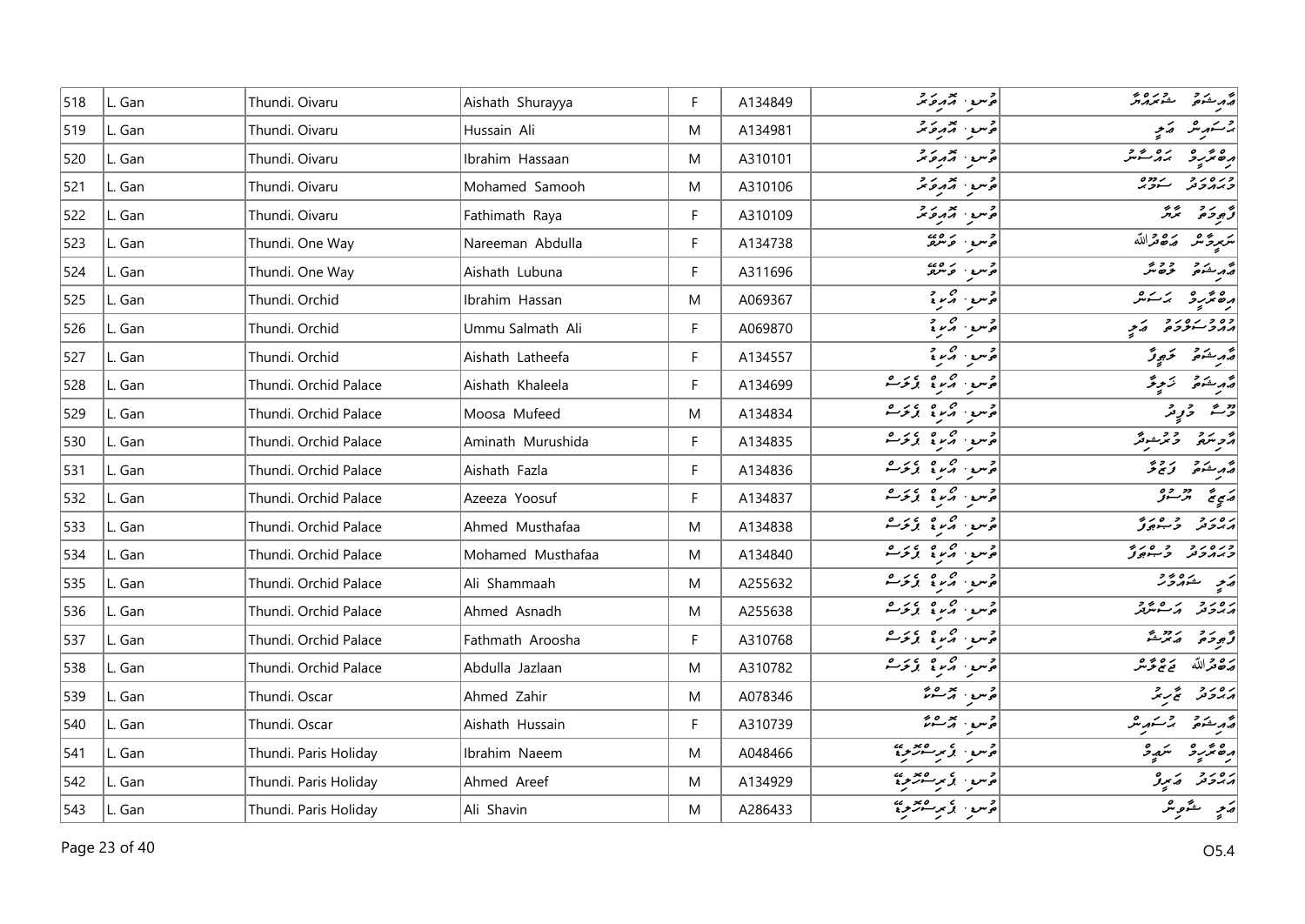| 544 | L. Gan | Thundi. Paris Holiday    | Hawwa Maseera             | F  | A303140 | قرسو · بۇ ئېرىق <i>مې</i> رىيە                 | پروژ د کردگر                                                       |
|-----|--------|--------------------------|---------------------------|----|---------|------------------------------------------------|--------------------------------------------------------------------|
| 545 | L. Gan | Thundi. Paris Holiday    | Fathimath Muzna           | F. | A311531 | ج <sub>و</sub> سع <sub>*</sub> بۇ بىر يەمىز يە | أوالمحتجم والمحامير                                                |
| 546 | L. Gan | Thundi. Paris Holiday    | Aminath Muna              | F. | A311534 | ج <sub>امعو</sub> و برے شعر پر                 | ړٌ پر په د شر                                                      |
| 547 | L. Gan | Thundi. Paris Night      | Ismail Rasheed            | M  | A048358 | قوسو · قرمر مشتركة ع                           | ر جۇرپۇ - ئەجەم                                                    |
| 548 | L. Gan | Thundi. Paris Night      | Mohamed Shaheen           | M  | A134939 | ج <sub>ەسمى</sub> ك <sub>ى</sub> ر مەسىر ھ     | ورەرو ئەرش                                                         |
| 549 | L. Gan | Thundi. Paris Night      | Fathimath Nashfa          | F  | A134940 | ج <sub>ا</sub> سو · بۇ برىش <i>تىد غ</i>       | أَوْجِعَ حَمْدٍ مِنْ مِنْ وَمَحْرٍ                                 |
| 550 | L. Gan | Thundi. Paris Night      | Mariyam Ismail            | F  | A134941 | ج <sub>ەسمى</sub> ك <sub>ىر</sub> مەسىر ھ      | دوره برے څرو                                                       |
| 551 | L. Gan | Thundi. Paris Night      | Ahmed Ismail              | M  | A311496 | قوسو بأوسر محسكر هي                            | رەرو رەۋر                                                          |
| 552 | L. Gan | Thundi. Paris Night      | Aishath Shaalee           | F. | A311499 | قوسو · قرىر شىئىر <u>ھ</u>                     | أقهر شكوم الشكوم                                                   |
| 553 | L. Gan | Thundi. Raastha          | Ibrahim Ali Fulhu         | M  | A078815 | ج <sub>ى</sub> سمى ئىر مۇسىمۇ                  | رەپرىر مەردى                                                       |
| 554 | L. Gan | Thundi. Raastha          | Ismail Rasheed            | M  | A134711 | مۇسى <sub>ز</sub> ، ئ <sup>ۇڭ مۇ</sup>         | رەشۇر ئىر                                                          |
| 555 | L. Gan | Thundi. Raaz             | Mariyam Raanee            | F  | A128895 | ج <sub>و</sub> سو به مرجع                      | دەرە ئرس                                                           |
| 556 | L. Gan | Thundi. Raaz             | Aishath Rifshana          | F  | A136834 | جسع محمج                                       | ۇرىشى برۇشۇش                                                       |
| 557 | L. Gan | Thundi. Raheemee Aabaadh | Abdul Raheem Ali          | M  | A134530 | وسومبر مرسوم المقعر                            | קסכס הבי הב                                                        |
| 558 | L. Gan | Thundi. Raheemee Aabaadh | Sakeena Hassan            | F  | A134531 | جسع بحرير بحققه                                | سَمَاشِ بَرَسَمْش                                                  |
| 559 | L. Gan | Thundi. Raheemee Aabaadh | Mariyam Azra              | F. | A134533 | وسع تمریح وگھنر                                | ره ره ده و.<br>د بربرو گرفتر                                       |
| 560 | L. Gan | Thundi. Raheemee Aabaadh | Abdul Matheen             | M  | A134539 | وسعى تمرسو أرمض                                | رە دور م <sub>و</sub> مى                                           |
| 561 | L. Gan | Thundi. Raheemee Aabaadh | Fathimath Mausooma        | F. | A134574 | وسع نمر برج المقد                              | و ده ده پدو                                                        |
| 562 | L. Gan | Thundi. Raheemee Aabaadh | Abdul Mannan Abdul Raheem | M  | A252595 | وسع سيرج وتقدم                                 | ג ס כ ס ג ס ג פ ב ג ס כ ס ג ס<br>ג ש تر تر כ سر سر سر "ג מ ה ב ג ב |
| 563 | L. Gan | Thundi. Raiybageechaage  | Ahmed Zahir               | M  | A114420 | <br>  موسو سمره موضح کوي                       | رەرو ئېرىز                                                         |
| 564 | L. Gan | Thundi. Raiybageechaage  | Mohamed Mumthaz           | M  | A128990 | <br>  پوسو سمرہ ص <sub>و</sub> ی پہ            | כנסג כסבב<br>כגובת ככתב                                            |
| 565 | L. Gan | Thundi. Raiybageechaage  | Aishath Siyama            | F  | A134606 | <br>  پوسو سره پوځونه                          | أقرم شوقه المسترقر                                                 |
| 566 | L. Gan | Thundi. Raiybageechaage  | Fathimath Rauna           | F  | A134607 | <br>  پېښو سرچ په نومۍ                         | و دو دور                                                           |
| 567 | L. Gan | Thundi. Range            | Mariyam Faruzana Hussain  | F  | A086707 | قوسوم تمريره                                   | وبراره ودوير وسكرير                                                |
| 568 | L. Gan | Thundi. Range            | Hussain Ahmed             | M  | A093984 | قوسع بحبتكم                                    | ج سکه شهر از کار در د                                              |
| 569 | L. Gan | Thundi. Range            | Aishath Ziyadha           | F  | A134663 | قوسع سمكرهم                                    | أقرم شكوته المح وترفكر                                             |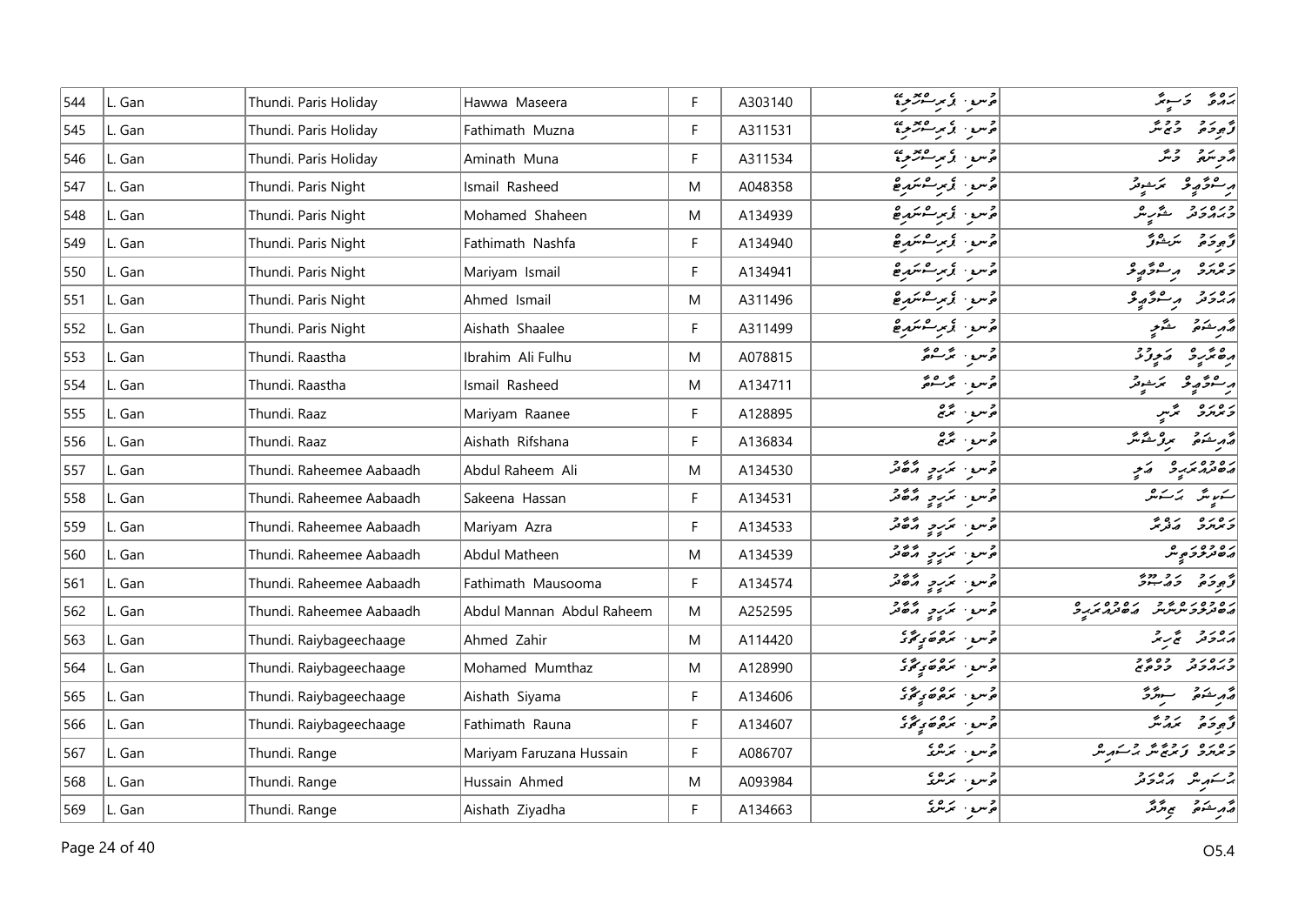| 570 | L. Gan | Thundi. Rankuri      | Haleemath Saudhiyya | F  | A124003 | مۇسى <sub>ر:</sub> ئەنگەتلىر                             | پروژه سکه مره مر                                      |
|-----|--------|----------------------|---------------------|----|---------|----------------------------------------------------------|-------------------------------------------------------|
| 571 | L. Gan | Thundi. Rankuri      | Mariyam Ibrahim     | F. | A134519 | ۇسىي ئىرىكرىتىر                                          | ەھ ئرىر ۋ<br>ر ه ر ه                                  |
| 572 | L. Gan | Thundi. Real         | Naseer Moosa        | M  | A102546 | قوسع سريرو                                               | يرجيه حرائشة                                          |
| 573 | L. Gan | Thundi. Real         | Abdulla Shahee      | M  | A310426 | ج <sub>و</sub> سو به سربر محر                            | بره قرالله څړ <sub>پ</sub>                            |
| 574 | L. Gan | Thundi. Real         | Hussain Saany       | M  | A311697 | جوسع سبر سر محمد                                         | جر ڪمريڪر ڪچي پير                                     |
| 575 | L. Gan | Thundi. Red Fish     | Khalid Ali          | M  | A134912 | قرسد من محمده و <sup>مق</sup>                            | رَّحِيْرُ - مَاحٍ                                     |
| 576 | L. Gan | Thundi. Red Fish     | Aminath Rahma       | F  | A134914 | جسع محمد بمروشه                                          | أأدبتهم بردو                                          |
| 577 | L. Gan | Thundi. Red Fish     | Mariyam Raafiyath   | F  | A311281 | قوسو سمرور مرد<br>  قوسو سمرو مرد                        | و ه ده ده کرده                                        |
| 578 | L. Gan | Thundi. Red Leaf     | Hafsa Ali           | F  | A038524 | ئەسىر بىم ئۇيۇ                                           | پروٹ کے ح                                             |
| 579 | L. Gan | Thundi. Reef Lodge   | Mareena Ahmed       | F. | A046758 | جسع سيوموق                                               | دَ پِیسٌ مَدوند                                       |
| 580 | L. Gan | Thundi. Reef Lodge   | Mohamed Shafeeq     | M  | A134800 | مهر سر مورد معروف<br>  سر مسر مورد معروف                 | ورەر دېم ئور                                          |
| 581 | L. Gan | Thundi. Reef Lodge   | Fathimath Naila     | F  | A134803 | محسن سرونده<br>  محسن سرونده                             | دًّءِ دَءٌ سَمَدٍ دَ                                  |
| 582 | L. Gan | Thundi. Reef Lodge   | Ahmed Shafeeq       | M  | A134804 | مهر سر مورد معروف<br>  مهر مسر مورد معروف                | رەر ئەيدىنى<br>مەردىر ئىق                             |
| 583 | L. Gan | Thundi. Repeat House | Abdulla Yoosuf      | M  | A134766 | ق <sub>ە</sub> سو، س <sub>ۇ</sub> يۇ <i>شەرقى</i>        | رَهْ مَرَاللّهُ مَرْتَّوَ                             |
| 584 | L. Gan | Thundi. Rihifen Aaru | Ahmed Naazim        | M  | A134421 | ق <sub>ە</sub> سمە · بىرىرۇ ئىزم <sup>ە ي</sup> ر        | دەرو شۆر                                              |
| 585 | L. Gan | Thundi. Rihifen Aaru | Mariyam Shabana     | F  | A134868 | ا چې سويس سرو مرد ته ته<br>د سرو سرو مرد ته ته ته        | ر ه ر ه<br><del>ر</del> بربرگر<br>شەھ <sup>ى</sup> تر |
| 586 | L. Gan | Thundi. Rihifen Aaru | Aishath Ali         | F  | A134869 | ج <sub>امعو</sub> ، بربرو عدم بر                         | وكرمشكر وكمح                                          |
| 587 | L. Gan | Thundi. Rihifen Aaru | Fathimath Suhaila   | F. | A311018 | ج <sub>ا</sub> سو سوپرو ش <i>ده ب</i> ر                  | ۇۋە ئەر                                               |
| 588 | L. Gan | Thundi. Roashanhiyaa | Mohamed Shareef     | M  | A045471 | مۇسو، ئىمشۇمىزىدىگر                                      | ورەرو شەرۇ                                            |
| 589 | L. Gan | Thundi. Roashanhiyaa | Fathimath Ali       | F  | A047749 | میں میں میں مقدر ہوئی<br>  موسو میں مشاہد ہوئی           | وٌمودَهُ کَمَنٍ                                       |
| 590 | L. Gan | Thundi. Roashanhiyaa | Ihusana Idrees      | F  | A111660 | ج <sub>ا</sub> سو سر مرکز مرکز مرکز مرکز م               | ورمشش وتربيب                                          |
| 591 | L. Gan | Thundi. Roashanhiyaa | Hamidha Abdulla     | F  | A134728 | ج <sub>ە</sub> سو، ئىرىشەمىرىدىگە                        | تجريحه ص <b>ص</b> حرالله                              |
| 592 | L. Gan | Thundi. Roashanhiyaa | Shakeela Idrees     | F  | A134731 | ا د سو من شو سر د مخلص در محمد<br>المحسوم محمد مشو سر سر | شەرقى پرىژىرگ                                         |
| 593 | L. Gan | Thundi. Roashanhiyaa | Shakira Idrees      | F  | A134732 | قرس ، كرىشەمىر بىر                                       | المُدَّمَّةِ مِنْ مِرْمَدٍ مِنْ                       |
| 594 | L. Gan | Thundi. Roashanhiyaa | Sara Idrees         | F. | A137012 | قرسو ، سم مشور مر                                        | ستمتر پروژمریشہ                                       |
| 595 | L. Gan | Thundi. Roashanhiyaa | Mariyam Shaira      | F  | A137013 | محسن محمد محمد محمد المحمد<br>  محسن محمد محمد محمد محمد | رەرە شەرىر                                            |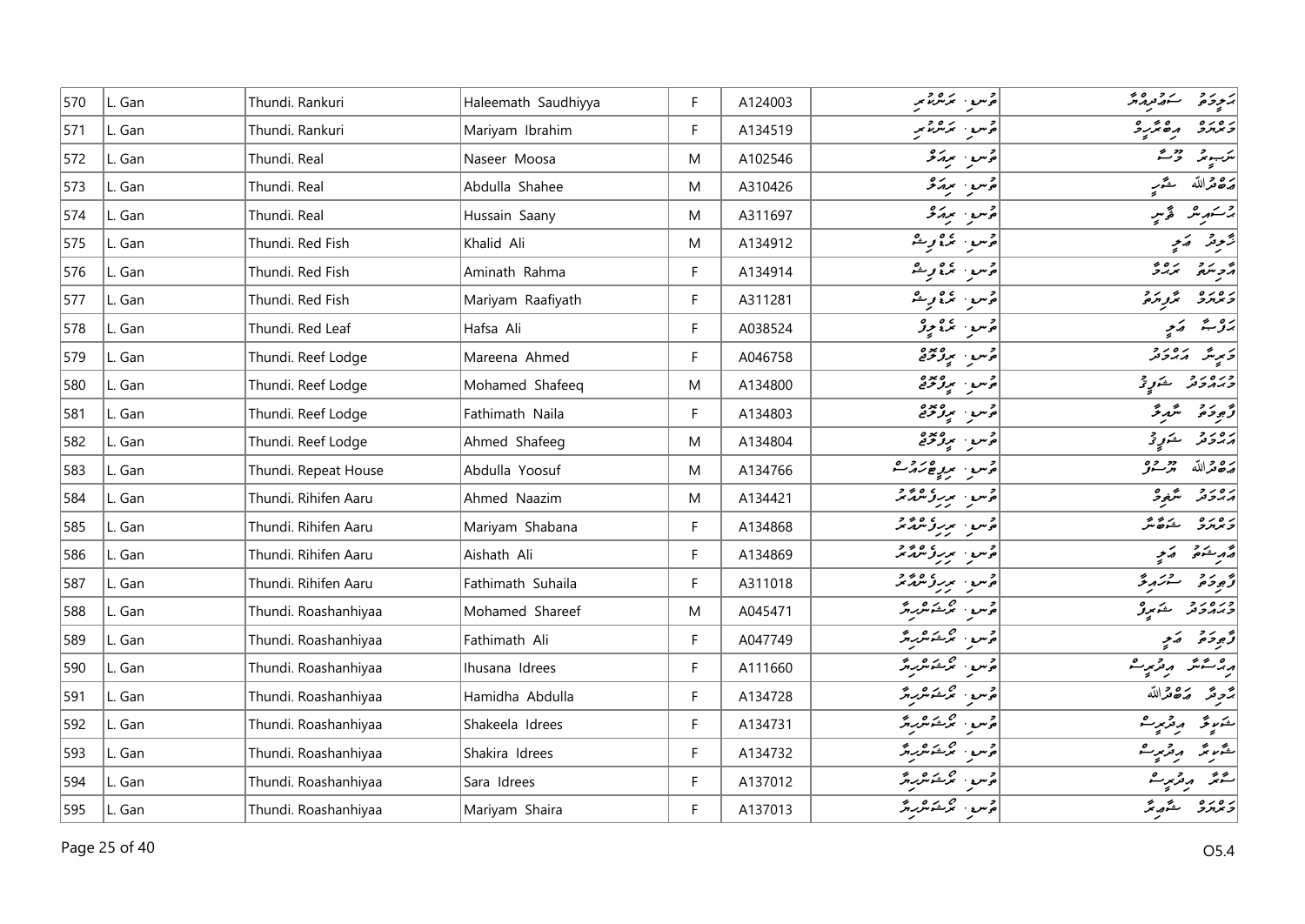|        |                      |                      |             |         |                                        | أوسم أمرد شر                                                                                                                                                                                                                                                                                                                                                                                                                                                                                                                                                                                                                                                                                                                                                                                                                                                   |
|--------|----------------------|----------------------|-------------|---------|----------------------------------------|----------------------------------------------------------------------------------------------------------------------------------------------------------------------------------------------------------------------------------------------------------------------------------------------------------------------------------------------------------------------------------------------------------------------------------------------------------------------------------------------------------------------------------------------------------------------------------------------------------------------------------------------------------------------------------------------------------------------------------------------------------------------------------------------------------------------------------------------------------------|
| L. Gan | Thundi. Roashanhiyaa | Mohamed Yasir        | M           | A309823 | قرسو ، محر شوسر برگر                   | כממכיב וקצייניק                                                                                                                                                                                                                                                                                                                                                                                                                                                                                                                                                                                                                                                                                                                                                                                                                                                |
| L. Gan | Thundi. Roashanhiyaa | Mohamed Thoif        | M           | A309824 |                                        | وره دو وه و                                                                                                                                                                                                                                                                                                                                                                                                                                                                                                                                                                                                                                                                                                                                                                                                                                                    |
| L. Gan | Thundi. Roashanhiyaa | Amaal Hussain        | F           | A309825 |                                        | ەم قارىم يە ئەرب                                                                                                                                                                                                                                                                                                                                                                                                                                                                                                                                                                                                                                                                                                                                                                                                                                               |
| L. Gan | Thundi. Rose         | Aminath Niuma        | $\mathsf F$ | A134918 |                                        | הכיתה יינה                                                                                                                                                                                                                                                                                                                                                                                                                                                                                                                                                                                                                                                                                                                                                                                                                                                     |
| L. Gan | Thundi. Rose         | Mariyam Rajula       | $\mathsf F$ | A286119 |                                        | رەرە بەھ ئە                                                                                                                                                                                                                                                                                                                                                                                                                                                                                                                                                                                                                                                                                                                                                                                                                                                    |
| L. Gan | Thundi. Rose         | Mohamed Majid        | M           | A311286 |                                        | ورەرو گەيى                                                                                                                                                                                                                                                                                                                                                                                                                                                                                                                                                                                                                                                                                                                                                                                                                                                     |
| L. Gan | Thundi. Rose         | Ahmed Gais           | M           | A368569 | ۾ <sub>سو</sub> . برُبُ                | رەر تەر ش                                                                                                                                                                                                                                                                                                                                                                                                                                                                                                                                                                                                                                                                                                                                                                                                                                                      |
| L. Gan | Thundi. Rose Bud     | Ibrahim Mohamed      | M           | A076219 |                                        | ړە ئرېرو درەرد                                                                                                                                                                                                                                                                                                                                                                                                                                                                                                                                                                                                                                                                                                                                                                                                                                                 |
| L. Gan | Thundi. Rose Bud     | Ali Nadeem Ibrahim   | M           | A086701 |                                        | أړَم پر ټرو ره ټرر د                                                                                                                                                                                                                                                                                                                                                                                                                                                                                                                                                                                                                                                                                                                                                                                                                                           |
| L. Gan | Thundi. Rose Bud     | Mohamed Nimaal       | M           | A251714 |                                        | כנסנכ תשם                                                                                                                                                                                                                                                                                                                                                                                                                                                                                                                                                                                                                                                                                                                                                                                                                                                      |
| L. Gan | Thundi. Rose Bud     | Ahmed Neezaadh       | M           | A251718 |                                        | أرود و سرچ تر                                                                                                                                                                                                                                                                                                                                                                                                                                                                                                                                                                                                                                                                                                                                                                                                                                                  |
| L. Gan | Thundi. Royal Palace | Aishath Waheeda      | F           | A052968 |                                        | وكرمشكم وكرفر                                                                                                                                                                                                                                                                                                                                                                                                                                                                                                                                                                                                                                                                                                                                                                                                                                                  |
| L. Gan | Thundi. Royal Palace | Fathmath Shifa       | F           | A134594 | په سو مسروه بر ه <del>ې</del>          | وَجوحَة شووَّ                                                                                                                                                                                                                                                                                                                                                                                                                                                                                                                                                                                                                                                                                                                                                                                                                                                  |
| L. Gan | Thundi. Rukkosheege  | Ahmed Hussain        | M           | A056677 | ه سو به ده بر<br>موسو به برد بر        | رەرد پر شهر ش                                                                                                                                                                                                                                                                                                                                                                                                                                                                                                                                                                                                                                                                                                                                                                                                                                                  |
| L. Gan | Thundi. Rukkosheege  | Mohamed Ahmed        | M           | A058924 |                                        | وره رو ده رو<br><mark>وبرم</mark> ونر مبرونر                                                                                                                                                                                                                                                                                                                                                                                                                                                                                                                                                                                                                                                                                                                                                                                                                   |
| L. Gan | Thundi. Rukkosheege  | Mariyam Zakariyya    | F           | A104691 | چې سو ۱۶۵۶ وي.<br>  جو سو ۱۶۸۰ کې      | במתכ ז'ותחת                                                                                                                                                                                                                                                                                                                                                                                                                                                                                                                                                                                                                                                                                                                                                                                                                                                    |
| L. Gan | Thundi. Rukkosheege  | Hussain Alim         | M           | A134485 | چې سو مسر دی.<br>  جو سو مسر سر سر دی. | يز سەر شەھ ئەرۋ                                                                                                                                                                                                                                                                                                                                                                                                                                                                                                                                                                                                                                                                                                                                                                                                                                                |
| L. Gan | Thundi. Rukkosheege  | Abdulla Miqdhadh     | M           | A250853 |                                        | رەۋاللە دۆمزىر                                                                                                                                                                                                                                                                                                                                                                                                                                                                                                                                                                                                                                                                                                                                                                                                                                                 |
| L. Gan | Thundi. Rukumaa      | Aishath Shifana      | F.          | A126638 |                                        | ۇرمۇق سۆزىگە                                                                                                                                                                                                                                                                                                                                                                                                                                                                                                                                                                                                                                                                                                                                                                                                                                                   |
| L. Gan | Thundi. Rukumaa      | Hassan Waleed        | M           | A134649 |                                        | يزكتان الأموقر                                                                                                                                                                                                                                                                                                                                                                                                                                                                                                                                                                                                                                                                                                                                                                                                                                                 |
| L. Gan | Thundi. Rukumaa      | Aminath Dhunya       | F           | A255838 |                                        | أأترجم وتحمير                                                                                                                                                                                                                                                                                                                                                                                                                                                                                                                                                                                                                                                                                                                                                                                                                                                  |
| L. Gan | Thundi. Saahil       | Fareeda Ali          | F           | A154885 | ئ <sub>ەسىم:</sub> سە <sub>س</sub> ۇ   | ترىرىتر كەم                                                                                                                                                                                                                                                                                                                                                                                                                                                                                                                                                                                                                                                                                                                                                                                                                                                    |
| L. Gan | Thundi. Samaru View  | Ibrahim Fareed       | M           | A134880 |                                        | مەھەر ئەر ئەيدىر                                                                                                                                                                                                                                                                                                                                                                                                                                                                                                                                                                                                                                                                                                                                                                                                                                               |
| L. Gan | Thundi. Samaru View  | Ahmed Rasheed        | M           | A151544 | قوسد به سکو <i>ترو پر</i>              | رەرد كەشى <i>د</i><br>مەركى كەشى <i>د</i>                                                                                                                                                                                                                                                                                                                                                                                                                                                                                                                                                                                                                                                                                                                                                                                                                      |
| L. Gan | Thundi. Samaru View  | Hawwa Lubana         | F           | A286408 |                                        | رەپ دەپر                                                                                                                                                                                                                                                                                                                                                                                                                                                                                                                                                                                                                                                                                                                                                                                                                                                       |
|        | L. Gan               | Thundi. Roashanhiyaa | Ali Aiman   | M       | A286652                                | قرسو ، محر شوسر برگر<br>  ج <sub>ا</sub> سو · گرېشو سربر تر<br>  محسوم محمد محسوبة المحمد<br>  محسوم محمد محمد محمد محمد<br>اقرسع می شده.<br>اقرام می<br> رسمبر مرمثة<br>  ج <sub>وسعة</sub> محر <u>م</u><br>$\begin{bmatrix} 0 & 0 & 0 & 0 & 0 \\ 0 & 0 & 0 & 0 & 0 \\ 0 & 0 & 0 & 0 & 0 \end{bmatrix}$<br>  ج <sub>و</sub> سو مستر جو جو ج<br>ا د سو مي ده ده و<br>اقرسو به م <u>رضوم</u> و<br>  وسع مسره وروح به<br>ام من معرض المحمد المحمد المحمد المحمد المحمد المحمد المحمد المحمد المحمد المحمد المحمد المحمد المحمد المحمد ا<br>المحمد المحمد المحمد المحمد المحمد المحمد المحمد المحمد المحمد المحمد المحمد المحمد المحمد المحمد المحمد المحم<br>  چې سو ۱۶۵۶ وي.<br>  جو سو ۱۶۸۰ وي.<br>  مۇسىر بىر مەرمۇ<br>  مۇسىر بىر مەرك<br>  په سويه مرحوفه<br>  پوسويه مرحوفه<br>  ج <sub>ا</sub> سو · سکو <i>ن</i> گر <sub>و</sub> ر<br>  ئوسدى سكرى ترە قر |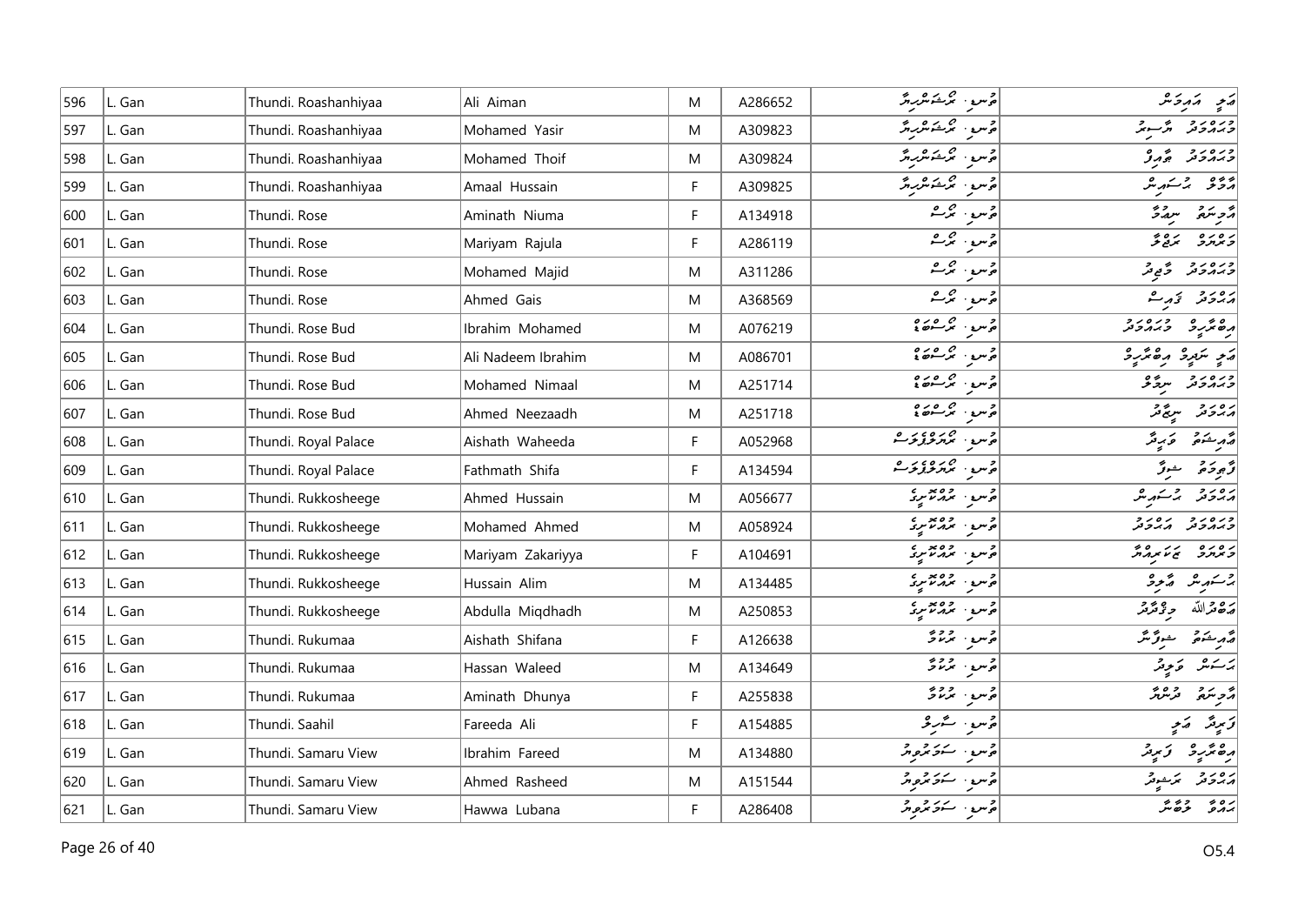| 622 | L. Gan | Thundi. Samaru View    | Zubaida Moosa      | F           | A311003 | ق <sub>ەسمە</sub> سەئەتمرە قر                                                  | 272000                                     |
|-----|--------|------------------------|--------------------|-------------|---------|--------------------------------------------------------------------------------|--------------------------------------------|
| 623 | L. Gan | Thundi. Samaru View    | Aminath Rasheedha  | F.          | A311004 | ج <sub>ا</sub> سو سے پر م <sub>ح</sub> رم                                      | أأدوسكم أتخرج المركب                       |
| 624 | L. Gan | Thundi. Samaru View    | Hassan Sumeeh      | M           | A311009 | ئۇسى <sub>ز:</sub> سە <i>خەتمو</i> ر                                           | يركبش القرير                               |
| 625 | L. Gan | Thundi. Samaru View    | Adam Nashiu        | M           | A311011 | ق <sub>ەسمۇ</sub> ، سە <i>خ تى<sub>رە ق</sub></i>                              | سرٌرشور ً<br>پژ <sub>مر</sub> ه<br>درگر    |
| 626 | L. Gan | Thundi. Sameeree Hiyaa | Mariyam Waheedha   | F           | A134807 | ج <sub>و</sub> سو سنگھ پر سرچم                                                 | رەرە كەيتر                                 |
| 627 | L. Gan | Thundi. Sameeree Villa | Aishath Nasiha     | F           | A134871 | ج <sub>ە</sub> سىر · سەھ بىرە ئ <sup>ى</sup>                                   | لأرشكم الترجيز                             |
| 628 | L. Gan | Thundi. Sameeree Villa | Fathimath Shihama  | $\mathsf F$ | A134872 | ئۇسىز، سەھ بىرە ئ <sup>ى</sup> ر                                               | وتجوحكم المستركمة                          |
| 629 | L. Gan | Thundi. Sameeree Villa | Ibrahim Sameer     | M           | A134986 | ۇسى <sub>ن</sub> سە <sub>چ</sub> ىرە ئ <sup>ۇ</sup>                            | رەنزىر ئىچ                                 |
| 630 | L. Gan | Thundi. Sameeree Villa | Aminath Warudha    | F           | A310988 | ج <sub>ە</sub> سىز، سەھ بىرە ئ <sup>ۇ</sup>                                    | أثرم تتمتح ومرفر                           |
| 631 | L. Gan | Thundi. Sameeree Villa | Hussain Shakyl     | M           | A310989 | ئ <sub>ەسمى</sub> سە <sub>ج</sub> بىرە ئ <sup>ى</sup>                          | چە سەر سىر ھەمبەتى                         |
| 632 | L. Gan | Thundi. Sathaha        | Mariyam Maumoona   | F.          | A134625 | جرسور سکھ پر                                                                   | ر ه ر ه<br><del>ر</del> بربرگ<br>ىر د دەپر |
| 633 | L. Gan | Thundi. Sathaha        | Ahmed Ifham        | M           | A227740 | قوسعة سكوكه                                                                    | המכנק תפישכ                                |
| 634 | L. Gan | Thundi. Sathaha        | Fathimath Samahath | F.          | A255520 | قرسد سنفوته                                                                    | أو دو سندرو                                |
| 635 | L. Gan | Thundi. Seven Star     | Mariyam Azra       | $\mathsf F$ | A077477 | ئ <sub>ۇسو</sub> ، سورىسىزىسى ئىر                                              | ره ره پره پر                               |
| 636 | L. Gan | Thundi. Seven Star     | Yoonus Yoosuf      | M           | A103708 | ئ <sub>ۇسو</sub> ، سورىسىزىسى ئىر                                              | در در در ده ور                             |
| 637 | L. Gan | Thundi. Seven Star     | Mohamed Suhail     | M           | A111240 |                                                                                | ورەرو دېرو                                 |
| 638 | L. Gan | Thundi. Seven Star     | Aishath Madheeha   | F           | A111262 |                                                                                | أأرمض وتميد                                |
| 639 | L. Gan | Thundi. Seven Star     | Hawwa Aneesa       | F           | A134461 | ق <sub>ە</sub> س . سۇ ئەرسىۋىمە                                                | رەپ كەرگ                                   |
| 640 | L. Gan | Thundi. Seven Star     | Aminath Nashidha   | F           | A134462 | قرس د عروف موسوع مر                                                            | وحريتكم الترشوقر                           |
| 641 | L. Gan | Thundi. Seven Star     | Abdulla Nishan     | M           | A134463 | ج <sub>ى</sub> س ، سىم قىر سىم قىمىر<br>  جى <sup>س م</sup> ەس سىم قىر سىم قىر | <b>20% مرالله سرشگ</b> مر                  |
| 642 | L. Gan | Thundi. Seven Star     | Ali Akbar          | M           | A134464 | ە ئىس ئىس ئىرىسى ئىس<br>مەسىر                                                  |                                            |
| 643 | L. Gan | Thundi. Seven Star     | Fathimath Zoona    | F.          | A250472 | <sub>قر</sub> س ، سور شریع میں<br>  موسو ، سور شریع میں                        | ۇي <sub>م</sub> وخۇ ئۆتكە                  |
| 644 | L. Gan | Thundi. Seyo           | Mohamed Salah      | M           | A042355 | قوسع مستقر                                                                     | ورەر دىرە                                  |
| 645 | L. Gan | Thundi. Shine          | Hawwa Shaniya      | F           | A134855 | جيسو· ڪهريشر                                                                   | برە ئۇستر                                  |
| 646 | L. Gan | Thundi. Shine          | Ali Yoosuf         | M           | A134857 | ج <sub>ىسمى</sub> شەربىر                                                       | أەير مەسىر                                 |
| 647 | L. Gan | Thundi. Shine          | Abdulla Maseeh     | M           | A134870 | ج <sub>و</sub> سع مستمرینگر                                                    | رة قرالله <sub>ح</sub> ب                   |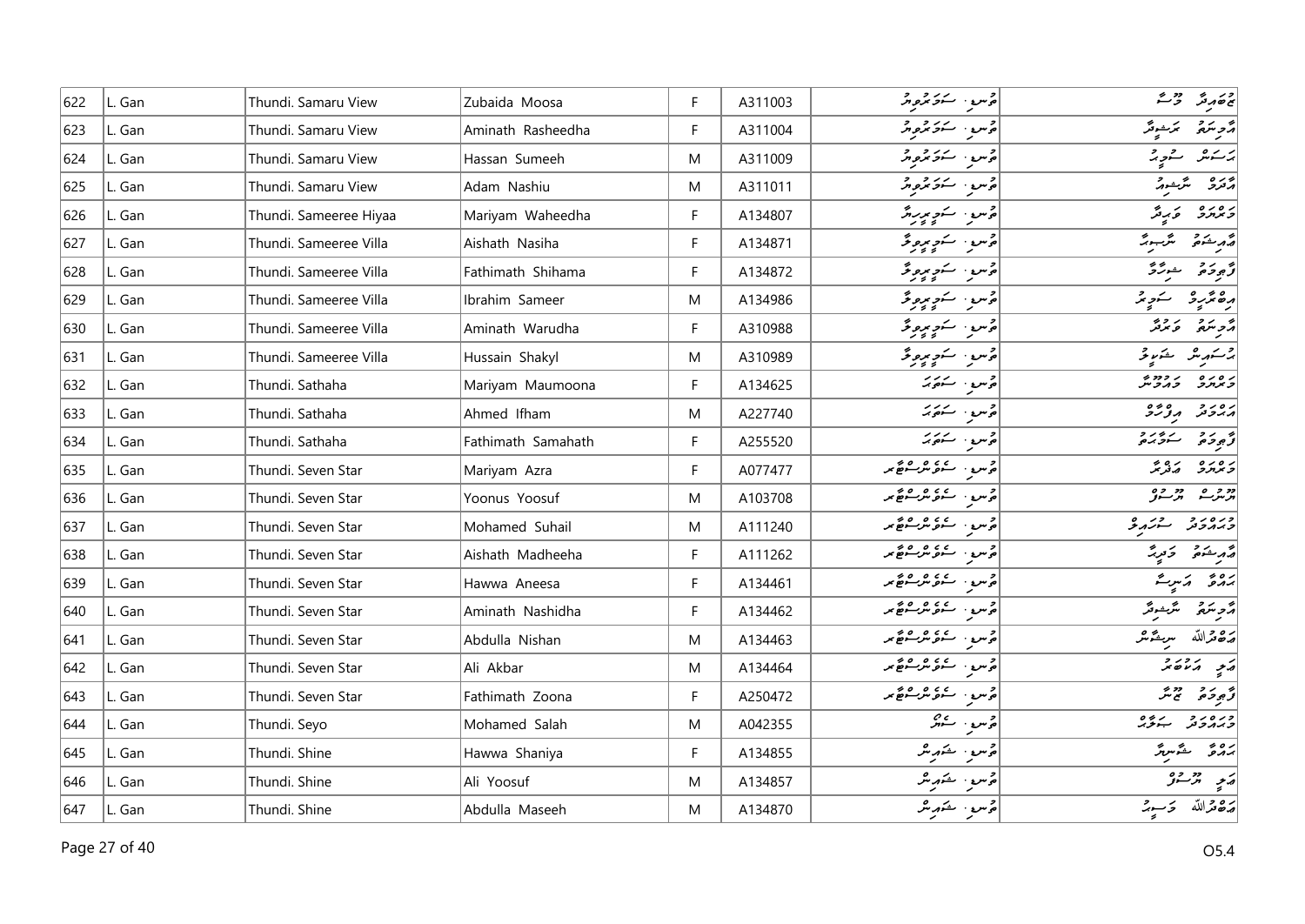| 648 | L. Gan | Thundi. Shine          | Aminath Nihada             | F           | A140390 | قرسع مستمريشر                                          | ومحر سورشقر                                                                                                       |
|-----|--------|------------------------|----------------------------|-------------|---------|--------------------------------------------------------|-------------------------------------------------------------------------------------------------------------------|
| 649 | L. Gan | Thundi. Silver Beam    | Ahmed Fayaz                | M           | A134672 | وسع سوء <i>مرہ</i> و                                   | رەرد زېژے                                                                                                         |
| 650 | L. Gan | Thundi. Silver Beam    | Mohamed Faiz               | M           | A134673 | م سوم سر <i>وه بره</i> د                               | ورەرو ۋېرى                                                                                                        |
| 651 | L. Gan | Thundi. Silver Beam    | Fathimath Risfa            | E           | A134674 | ج <sub>ا</sub> سو سو <i>فرو مرہ</i> د                  | ژوده برخرژ                                                                                                        |
| 652 | L. Gan | Thundi. Silver Beam    | Hussain Shiham             | M           | A134676 | وسوما سوفرو <i>مرہ</i> و                               | چرىسىم ھەرمىي                                                                                                     |
| 653 | L. Gan | Thundi. Silver Beam    | Abdul Jaleel Abdul Ghafoor | M           | A134708 | ج <sub>اسع:</sub> سو <i>دة بره</i> د                   |                                                                                                                   |
| 654 | L. Gan | Thundi. Snow Rose      | Mazin Mohamed              | M           | A152809 | و مرو . مشر مرضا الم                                   | انح می شود در در در در در در این در این در این در این در این دارد.<br>منابع در این در در در در در در در در این در |
| 655 | L. Gan | Thundi. Snow Rose      | Maahee Mohamed             | M           | A255674 | و سو، ڪش <sub>م</sub> رے                               | انځين وره د و<br>انځين وبرونور                                                                                    |
| 656 | L. Gan | Thundi. Sunny Sight    | Aminath Latheefa           | F           | A130784 | ق <sub>ە</sub> سمىز، سەسىسە مەھ                        | أأدبتكم فكوثر                                                                                                     |
| 657 | L. Gan | Thundi. Sunny Sight    | Ahmed Jaleel               | M           | A248730 | ج <sub>ە</sub> سمى سەسىسە بەھ                          | پروژو کے یوگی                                                                                                     |
| 658 | L. Gan | Thundi. Sunny Sight    | Fathimath Latheefa         | F           | A310473 | ق <sub>ە</sub> سو، سەسەسەھ                             | توجو ځانو<br>ځ چو تر                                                                                              |
| 659 | L. Gan | Thundi. Sunny Sight    | Adam Latheef               | M           | A310490 | ق <sub>ە</sub> سمە سەسىسە ئەرق <mark>ە</mark>          | أرترو كروو                                                                                                        |
| 660 | L. Gan | Thundi. Sunny Sight    | Abdul Latheef Mohamed      | M           | A310492 | ق <sub>ە</sub> سو، سەس <sub>ى</sub> سەر ق <sub>ە</sub> | و ره ر و<br><i>د بر</i> د تر<br>ן פיפיק פי<br>גם נקח בקי                                                          |
| 661 | L. Gan | Thundi. Sunny Sight    | Moosa Latheef              | M           | A310496 | ە ئىسىم سىسىسىدىقى<br>مەسىم                            | ژئے نوپوژ                                                                                                         |
| 662 | L. Gan | Thundi. Sunny Sight    | Hafsa Hussain              | F           | A310498 | ە ئىس سەسىيە ئىس قىر                                   | بروية برستهده                                                                                                     |
| 663 | L. Gan | Thundi. Sunny Sight    | Hussain Latheef            | M           | A339972 | ق <sub>ە</sub> سو، سەسەسەھ                             | جەسىر سىز ئىمبۇ                                                                                                   |
| 664 | L. Gan | Thundi. Sunny Sight    | Aishath Sajuwa             | F.          | A353745 | ق <sub>ە</sub> سو، سەسەسەھ                             | و د شکوه سنده و د                                                                                                 |
| 665 | L. Gan | Thundi. Sunny Sight    | Suma Binth Mazeed          | $\mathsf F$ | A356151 | ق <sub>ە</sub> سمىز، سەسىسە مەھ                        | روو ھىر ئاھ دى                                                                                                    |
| 666 | L. Gan | Thundi. Sunrey         | Aminath Ali                | E           | A067241 | موسوعة السياسية<br>  موسوعة السياسية                   | ړې شرح په کړې                                                                                                     |
| 667 | L. Gan | Thundi. Sunrey         | Sharyfa Ali                | F           | A114191 | جسع سكر عدمة                                           | لمشهورٌ الأمج                                                                                                     |
| 668 | L. Gan | Thundi. Sunrey         | Aishath Ali                | F           | A134773 | ق <sub>ەسمە</sub> ، سەھەبىر                            | وكرمشتمو الكمح                                                                                                    |
| 669 | L. Gan | Thundi. Sunrey         | Ali Ibrahim                | M           | A134774 | ج <sub>ى</sub> س <sub>ە</sub> ، سەھەبىر                | ړنو ره ټرېږ                                                                                                       |
| 670 | L. Gan | Thundi. Sunrey         | Mohamed Afsar              | M           | A233366 | چ <sub>ىرى</sub> ، سەھەبر                              | ورەرو رەت                                                                                                         |
| 671 | L. Gan | Thundi. Superior Villa | Ali Nasheed                | M           | A083824 | ج <sub>ا</sub> سو سنگو برگرمرمگر<br>                   | كالمح الكريشوقر                                                                                                   |
| 672 | L. Gan | Thundi. Superior Villa | Ibrahim Nasheed            | M           | A120472 | په سوين سفوپر مرکز مورځه                               | دەنزېرد                                                                                                           |
| 673 | L. Gan | Thundi. Superior Villa | Fathmath Naifa             | F           | A126331 | جسع سنقبو ببروتموتر                                    | وَجودة شهروٌ                                                                                                      |
|     |        |                        |                            |             |         |                                                        |                                                                                                                   |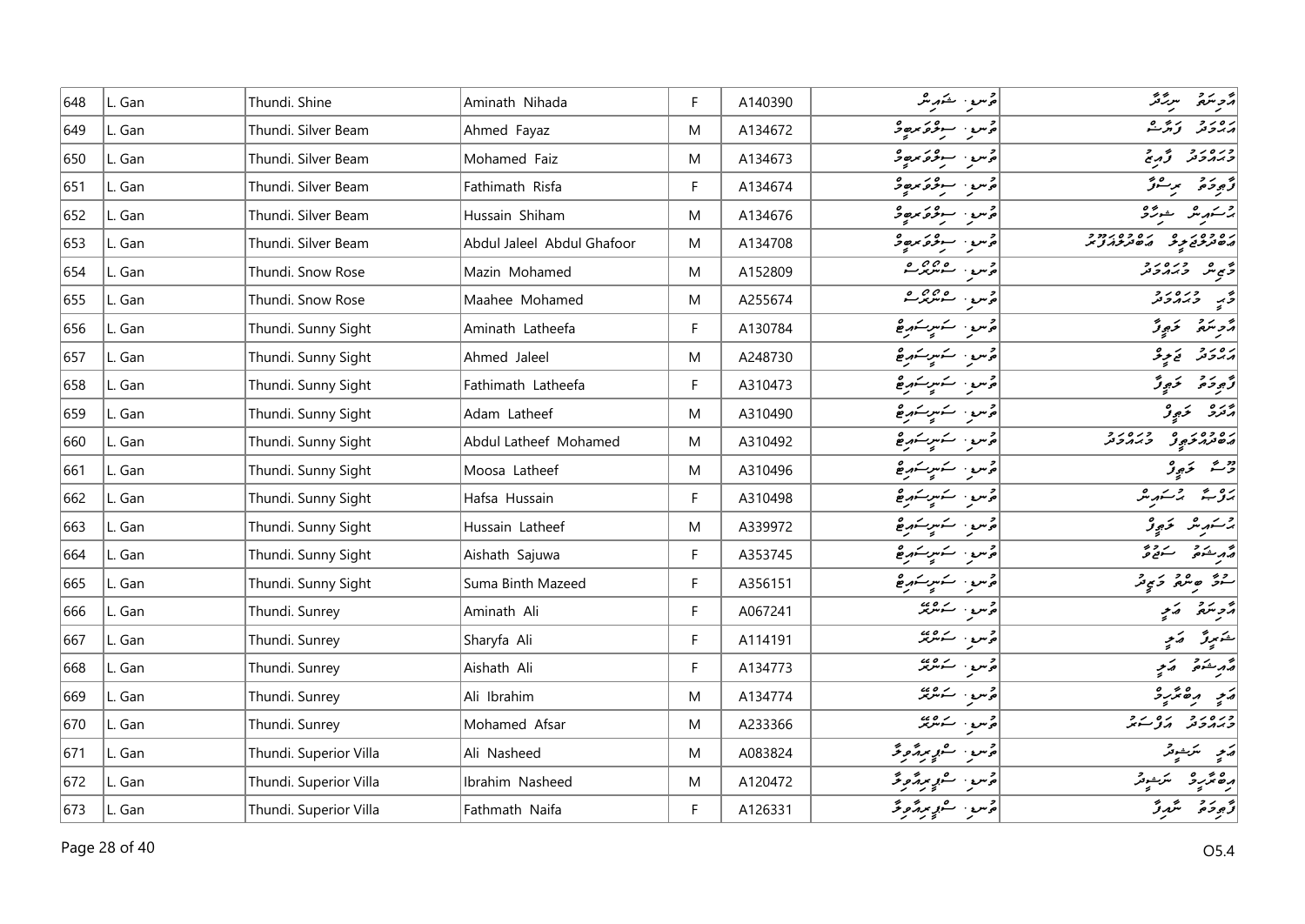| 674 | L. Gan | Thundi. Superior Villa | Rugiyya Nasira          | F           | A127669 | ا چ <sub>س</sub> ر و مشتر میدان میکنید.<br>مستقر                                                                                                                                                                                                                                                                                                                                             | ترتوره مره مترسوسر                            |
|-----|--------|------------------------|-------------------------|-------------|---------|----------------------------------------------------------------------------------------------------------------------------------------------------------------------------------------------------------------------------------------------------------------------------------------------------------------------------------------------------------------------------------------------|-----------------------------------------------|
|     |        |                        |                         |             |         |                                                                                                                                                                                                                                                                                                                                                                                              |                                               |
| 675 | L. Gan | Thundi. Thema          | Fathimath Laila         | F           | A134633 | جوسو په عومځ                                                                                                                                                                                                                                                                                                                                                                                 | وَّجِودَةً وَرِدَّ                            |
| 676 | L. Gan | Thundi. Three Star     | Wisaama Waseem          | $\mathsf F$ | A124466 | <br>  مۇس سىم مېرىشى تىر<br> -                                                                                                                                                                                                                                                                                                                                                               | وستهوش                                        |
| 677 | L. Gan | Thundi. Tomato Hiya    | Abdul Raheem            | M           | A134982 | $\left  \begin{array}{cc} \frac{1}{2} & \frac{1}{2} & \frac{1}{2} & \frac{1}{2} \\ \frac{1}{2} & \frac{1}{2} & \frac{1}{2} & \frac{1}{2} & \frac{1}{2} \\ \frac{1}{2} & \frac{1}{2} & \frac{1}{2} & \frac{1}{2} & \frac{1}{2} \end{array} \right $                                                                                                                                           | ره وه ر<br>مه هم مربر د                       |
| 678 | L. Gan | Thundi. Tomato Villa   | Ahmed Ayaz              | M           | A092625 | ا موسو العداد و محمد المعني بالمعني بالمعني الموسيقى الموسيقى المن                                                                                                                                                                                                                                                                                                                           | גם גם הים                                     |
| 679 | L. Gan | Thundi. Tomato Villa   | Mariyam Malaaz          | $\mathsf F$ | A111990 | ا په موسیق کېږي.<br>موسو غځو غورځ                                                                                                                                                                                                                                                                                                                                                            | נים נים ניים<br>כי <i>נית כיכ</i> ה           |
| 680 | L. Gan | Thundi. Tomato Villa   | Hassan Niyaz            | M           | A112112 | وسع معروض محر                                                                                                                                                                                                                                                                                                                                                                                | ىر كەش سورىج                                  |
| 681 | L. Gan | Thundi. Tomato Villa   | Zareena Mohamed         | $\mathsf F$ | A134861 | ە سومبى 199 <sub>9</sub> كۈ                                                                                                                                                                                                                                                                                                                                                                  | پر پر در در د                                 |
| 682 | L. Gan | Thundi. Tulip          | Mohamed Waheed          | M           | A111259 | ج <sub>و</sub> سو <sub>*</sub> جوړمو پر                                                                                                                                                                                                                                                                                                                                                      | ورەرو كەر                                     |
| 683 | L. Gan | Thundi. Tulip          | Zulaikha Mohamed Waheed | F.          | A132760 | ج <sub>و</sub> سو <sub>*</sub> جوړمو پر                                                                                                                                                                                                                                                                                                                                                      | لتحكم بمحركة والمحارقة                        |
| 684 | L. Gan | Thundi. Tulip          | Nahida Mohamed          | F           | A134660 | ج <sub>و</sub> سو <sub>*</sub> عور مورد                                                                                                                                                                                                                                                                                                                                                      | بتريتر وره رو                                 |
| 685 | L. Gan | Thundi. Tulip          | Mariyam Waheeda         | F           | A134661 | ۾ سو ۽ مر <i>و</i> ر                                                                                                                                                                                                                                                                                                                                                                         | أوجهرو وبالمحمد وتر                           |
| 686 | L. Gan | Thundi. Tulip          | Aminath Rashidha        | F           | A251097 | ۾ سو ۽ مر <i>و</i> ر                                                                                                                                                                                                                                                                                                                                                                         | أزويتهم الترشوش                               |
| 687 | L. Gan | Thundi. Twilight       | Fathimath Moosa         | $\mathsf F$ | A102543 | $\frac{1}{2} \frac{1}{2} \frac{1}{2} \frac{1}{2} \frac{1}{2} \frac{1}{2} \frac{1}{2} \frac{1}{2} \frac{1}{2} \frac{1}{2} \frac{1}{2} \frac{1}{2} \frac{1}{2} \frac{1}{2} \frac{1}{2} \frac{1}{2} \frac{1}{2} \frac{1}{2} \frac{1}{2} \frac{1}{2} \frac{1}{2} \frac{1}{2} \frac{1}{2} \frac{1}{2} \frac{1}{2} \frac{1}{2} \frac{1}{2} \frac{1}{2} \frac{1}{2} \frac{1}{2} \frac{1}{2} \frac{$ | وٌ پر دو در مع                                |
| 688 | L. Gan | Thundi. Twilight       | Hassan Nizam            | M           | A134793 | محسوم ومحدوم                                                                                                                                                                                                                                                                                                                                                                                 | برسەشر سېۋۇ                                   |
| 689 | L. Gan | Thundi. Twilight       | Mohamed Shafiu          | M           | A134794 | وحسوا وعكر محرم                                                                                                                                                                                                                                                                                                                                                                              | ورەرو شور                                     |
| 690 | L. Gan | Thundi. Twilight       | Ahmed Fazeel            | M           | A134796 | <br>  مسموسعة المحكمة محمد مع                                                                                                                                                                                                                                                                                                                                                                | برەر بى ئەيدى                                 |
| 691 | L. Gan | Thundi. Twilight       | Mohamed Sabig           | M           | A134947 | جسع عور محدود                                                                                                                                                                                                                                                                                                                                                                                | وره دو گور                                    |
| 692 | L. Gan | Thundi. Twins          | Hawwa Zahira            | F           | A134500 | ا <sub>قم</sub> سو <sub>م</sub> قویر م                                                                                                                                                                                                                                                                                                                                                       | برەۋ ئې پر                                    |
| 693 | L. Gan | Thundi. Twins          | Abdul Rasheed Mohamed   | M           | A134640 | ج <sub>وسعي</sub> ۾ <sub>حو</sub> شرت                                                                                                                                                                                                                                                                                                                                                        | ر 2000 - 2000 - 2000<br>גישנג גיבינג - 2000 ע |
| 694 | L. Gan | Thundi. Twins          | Mariyam Raoofa          | F           | A134642 | اق <sub>م</sub> سو <sub>م</sub> قویثر                                                                                                                                                                                                                                                                                                                                                        | גם גם גדודי<br><i>האחר</i> המצ                |
| 695 | L. Gan | Thundi. Twins          | Fathimath Raoofa        | F           | A134644 | اق <sub>م</sub> سو <sub>م</sub> قویثر                                                                                                                                                                                                                                                                                                                                                        | و دو دود                                      |
| 696 | L. Gan | Thundi. Twins          | Hussain Rauf            | M           | A255755 | ا <sub>قم</sub> سو <sub>م</sub> قویر م                                                                                                                                                                                                                                                                                                                                                       | جر شهر شهر بردوه<br>بر شهر شهر بر             |
| 697 | L. Gan | Thundi. Twins          | Khadheejath Raoofa      | F.          | A255758 | ج <sub>وسع ال</sub> قح عرضه علم                                                                                                                                                                                                                                                                                                                                                              | زىرە بەدە                                     |
| 698 | L. Gan | Thundi. Ufaakuri       | Aishath Hafsa           | F           | A124001 | ئۇسىغ سىر قىرى <i>مى</i> ر                                                                                                                                                                                                                                                                                                                                                                   | ۇرىشكى ئەۋىبە                                 |
| 699 | L. Gan | Thundi. Ufaakuri       | Mohamed Nazeel          | M           | A128461 | په سومي دولومبر<br>  په سومي مرکز سوم                                                                                                                                                                                                                                                                                                                                                        | ورەر ئىرىگى                                   |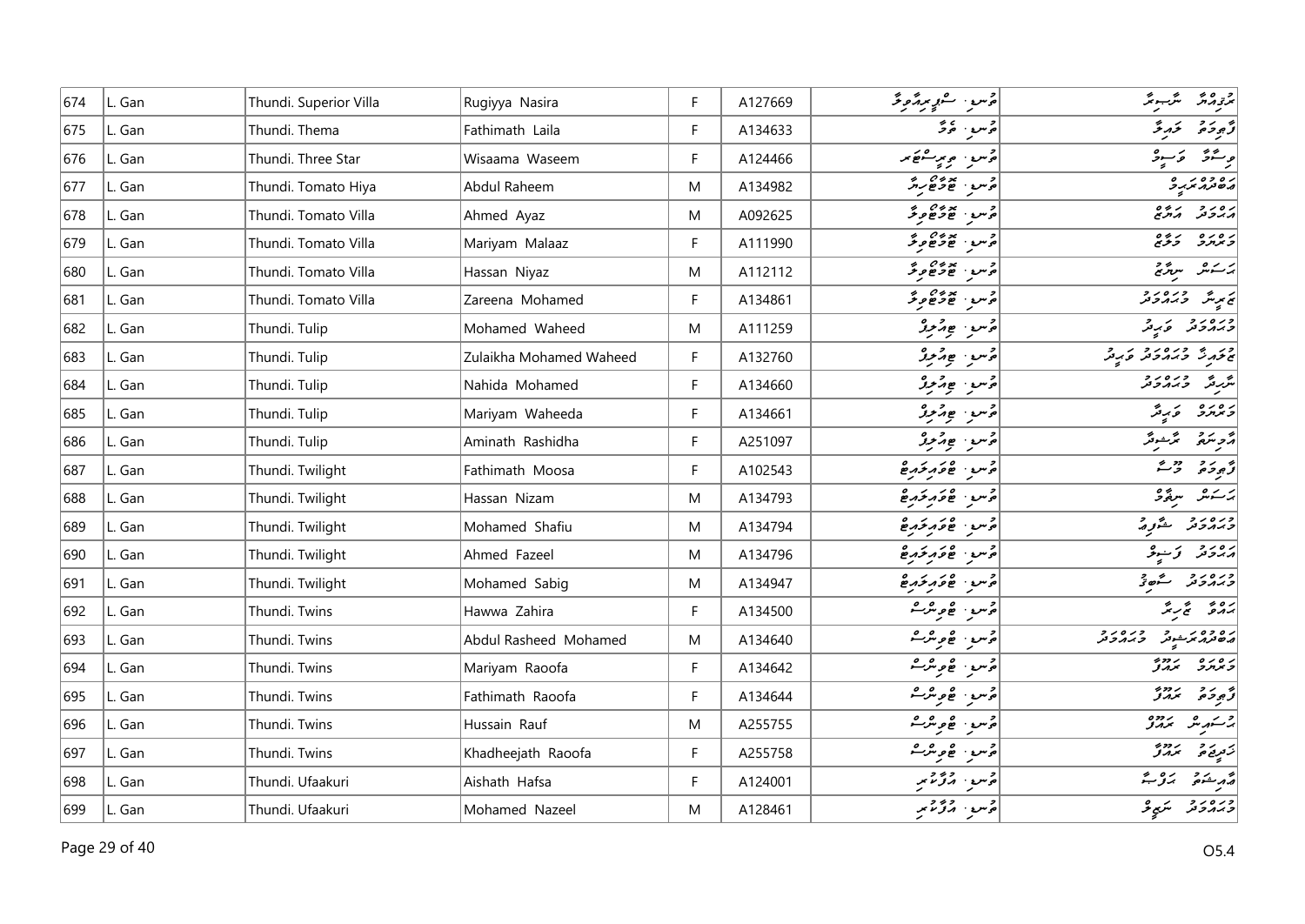| 700 | L. Gan | Thundi. Ufaakuri     | Mariyam Zahiyya              | F.          | A134474 | ۇسىن مۇشقىر                                              | ىئە سەر بىر<br>ويوبره                                                           |
|-----|--------|----------------------|------------------------------|-------------|---------|----------------------------------------------------------|---------------------------------------------------------------------------------|
| 701 | L. Gan | Thundi. Ufaakuri     | Khadheejath Zulfa            | F           | A134476 | ئۇسىز بەر ئەقرىمىيە<br>                                  | زَمِرِيَمْ * مَحْرٌ                                                             |
| 702 | L. Gan | Thundi. Ufaakuri     | Fathimath Waheedha           | F           | A134479 | ئۇسىز بەر <i>ۇ ئاي</i> ر                                 | قەدىقى قايدىگە                                                                  |
| 703 | L. Gan | Thundi. Ufaakuri     | Aminath Athiyya              | F           | A134486 | ە ئەسىس قۇرىيىتىسى بىر                                   | أزوسكم أأجراء                                                                   |
| 704 | L. Gan | Thundi. Ufaakuri     | Ali Mohamed                  | M           | A134523 | ق <sub>ەسمۇ</sub> برۇغ ئىر                               | أمرم وره رد                                                                     |
| 705 | L. Gan | Thundi. Ufaakuri     | Ibrahim Auraaf               | M           | A250531 | ە ئىبرىن مۇرىيىتى<br>مۇسىي مۇرىيىتى                      | دەنزىر ئەيرو                                                                    |
| 706 | L. Gan | Thundi. Ula          | Abdul Rauf Abdul Gafoor      | M           | A022157 | همسوم مقتر                                               | ر 0 כ 0 יככם מים כ 0 יככם.<br>גם تر ג <i>מג ד</i> ל מים تر <del>ت</del> ر ד' די |
| 707 | L. Gan | Thundi. Ula          | Abdul Baree Abdul Gafoor     | M           | A077473 | ئۇسىز، ئەقر                                              | ر ۵ ۶ ۵ ۶ مردد و<br>ג جنر و جهاز می می می در در د                               |
| 708 | L. Gan | Thundi. Ula          | Abdul Faththah Abdul Ghafoor | M           | A124100 | ئۇسىز، ئەقر                                              | ر 0 כ 0 ג 0 ב 0 ג 0 ג כ כ 2<br>ג ס تر تر تر 3 ג ס تر تر آر بر                   |
| 709 | L. Gan | Thundi. Ula          | Sanfa Abdulla                | F.          | A134626 | ئۇسىز، ئەقر                                              | سەمق ئەھىراللە                                                                  |
| 710 | L. Gan | Thundi. Ula          | Abdulla Adil                 | M           | A134710 | ئۇسىز بۇقر                                               | مَەھْتَرَاللَّهُ مَّەتْر                                                        |
| 711 | L. Gan | Thundi. Uloomy Hiyaa | Abdul Gafoor Umar            | M           | A053872 | ئۇسىغ سىر قرىر بىر<br>                                   | נ ס כ ס ג כב י כ ג כ<br>גם ב ב ב ב ב ב ב ב                                      |
| 712 | L. Gan | Thundi. Uloomy Hiyaa | Aishath Fiuna                | $\mathsf F$ | A134457 | ە ئەسىس مۇجىرە<br>مۇسىس مۇجىر                            | مەر ئىكتى بور ئىگە                                                              |
| 713 | L. Gan | Thundi. Uloomy Hiyaa | Khadheejath Asiya            | F.          | A134665 | ە<br>مۇسىق مۇجەر بىر                                     | تَامِرِيَنَ هُمْ قَاسِيرٌ                                                       |
| 714 | L. Gan | Thundi. Uloomy Hiyaa | Ahmed Kaleem                 | M           | A134666 | ە ئىسمى مۇھمىيەتىگە<br>مەسمىي مەسىر                      | دروی الابود                                                                     |
| 715 | L. Gan | Thundi. Uloomy Hiyaa | Fathimath Adila              | F           | A255709 | ە ئەسىي مۇقىي سەرتىگە<br>مەسىي مۇقىي س                   | توجوحتم المتوقر                                                                 |
| 716 | L. Gan | Thundi. Uthuruge     | Adam Nadheem                 | M           | A134488 | مهر در دره<br>  مهر در مهرد                              | وره سرمره<br>م <sup>و</sup> مرد سرمره                                           |
| 717 | L. Gan | Thundi. Uthuruge     | Moosa Adil                   | M           | A134489 | ه سو . دوره<br>مسو . مهمه                                | لريم پروگر                                                                      |
| 718 | L. Gan | Thundi. Uthuruge     | Yoosuf Faiz                  | M           | A134490 | <br>  می سر په اور ورو وري                               | در در در در د                                                                   |
| 719 | L. Gan | Thundi. Uthuruge     | Sanfa Fulhu                  | F           | A134497 | میں مقدم دیا<br>  میں مقدم محمدی                         | يە مەمۇرى                                                                       |
| 720 | L. Gan | Thundi. Veenus Thari | Aishath Saadha               | F           | A134848 | ە ئىسمى <sub>ئې</sub> سكىرىكتونجىيە                      | أقرم يستوفر المستوقر                                                            |
| 721 | L. Gan | Thundi. Veenus Thari | Ahmed Shafee                 | M           | A310833 | ە ئىبرو بە يە ئەسىر<br>مەسىر بە يە ئەسىر                 | رەر ئەي                                                                         |
| 722 | L. Gan | Thundi. Veenus Thari | Mohamed Shamee               | M           | A310834 | ە ئەسىم <sub>س</sub> ە ھەسىر ھەر ئىس                     | ورەرو ئەر                                                                       |
| 723 | L. Gan | Thundi. Veenus Thari | Mariyam Shama                | F.          | A310837 | م <sup>و</sup> سو <sub>په مو</sub> سر شو <sub>م</sub> بر | ترەرە شەم                                                                       |
| 724 | L. Gan | Thundi. Venus Ali    | Aminath Afeefa               | F.          | A036943 | فمجسو ويتر شهرمو                                         | أأزجر الأوقر                                                                    |
| 725 | L. Gan | Thundi. Venus Ali    | Siththi Afeefa               | F           | A036944 | مسموس مستزر من مركز<br>  موسوس موسكة مسر                 | سوړمو اړوپو                                                                     |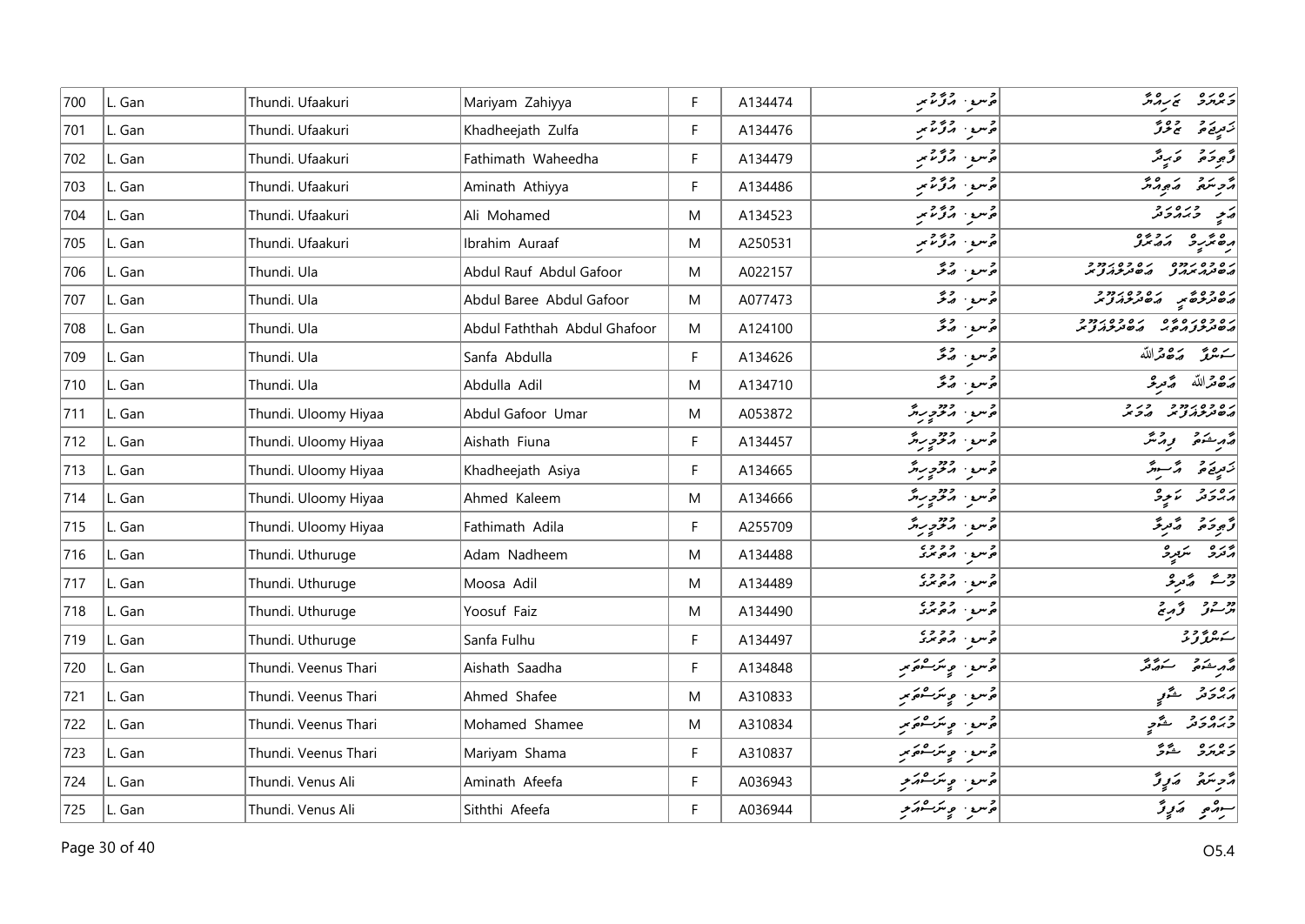| 726 | L. Gan | Thundi. Venus Ali      | Abdul Salam Abdul Hameed    | M  | A081471 | مُسْوِر مِيرَ فَهُرَمْهِ                                        | נס כם נגם מס כם מדיק.<br>גם נקו <i>ג – יכ</i> ל הס נק <i>יב ה</i> כ |
|-----|--------|------------------------|-----------------------------|----|---------|-----------------------------------------------------------------|---------------------------------------------------------------------|
| 727 | L. Gan | Thundi. Venus Ali      | Abdul Faththah Abdul Hameed | M  | A082719 | قرسع ويتر شريح وسر                                              |                                                                     |
| 728 | L. Gan | Thundi. Venus Ali      | Hawwa Rukhshana             | F  | A113552 | فحسوا ويتر شهجر                                                 | رەپ پرزىشەر                                                         |
| 729 | L. Gan | Thundi. Venus Ali      | Fathimath Eeman             | F  | A165871 | ه مس پر مرد در د                                                | ژوځو پرځمر                                                          |
| 730 | L. Gan | Thundi. Vidhaathari    | Aminath Zulfeena            | F  | A134650 | ەسىن مەمگە بىر                                                  | ۇ ئىر ئىم ئور ئىگە                                                  |
| 731 | L. Gan | Thundi. Vidhaathari    | Ismail Khalid               | M  | A134651 | ەمىيە <sub>مو</sub> رتمىيە                                      | برڪوڻيءُ رٿويڙ                                                      |
| 732 | L. Gan | Thundi. Vidhaathari    | Mohamed Nafiu               | M  | A134652 | ەمىيە <sub>مو</sub> رتمىيە                                      | - دره در در پنج د                                                   |
| 733 | L. Gan | Thundi. Vidhaathari    | Hussain Naafiz              | M  | A134653 | همسن وقرح بر                                                    | ى <sup>ر</sup> ىسىر شىر ئىرىد                                       |
| 734 | L. Gan | Thundi. Vidhaathari    | Ahmed Niyaz                 | M  | A147202 | ج <sub>و</sub> سو <sub>پ</sub> روتر <i>مز</i><br>  جوسو پروترمز | أورود سروم                                                          |
| 735 | L. Gan | Thundi. Vidhaathari    | Ali Nifaaz                  | M  | A255866 | مۇسىق ھەتگە ئىر<br>  ھەسىس مەتگە ئىر                            | ر سرگرم<br>موسیقی                                                   |
| 736 | L. Gan | Thundi. Vidhaathari    | Hawwa Nafha                 | F  | A255871 | ەمبىر ب <i>و</i> رتۇبر                                          | رە ئەرەپ                                                            |
| 737 | L. Gan | Thundi. Vidhuvaru      | Aminath Waseema             | F. | A134829 | و سو <sub>په و</sub> رو د                                       | أأدبتكم وكسبو                                                       |
| 738 | L. Gan | Thundi. Vidhuvaru      | Fathimath Shifnee           | F. | A134832 | ە ئىبرىس <i>بوقرى تى</i>                                        | تزجوخا مصوفاته                                                      |
| 739 | L. Gan | Thundi. Vidhuvaru      | Zahaa Ahmed                 | F  | A344233 | ە ئىسىس <i>موقدە ئى</i> ر                                       | ى ئەرەر د                                                           |
| 740 | L. Gan | Thundi. Village        | Ahmed Shujau                | M  | A130426 | ا په سو موځو هم                                                 | ره ر د در د<br>پربر تر شوقے پر                                      |
| 741 | L. Gan | Thundi. Waseema Manzil | Aminath Waseema             | F  | A134592 | ج <sub>ى</sub> سى ئەسىر ئەش <sub>كى</sub> ئ                     | أأترجع أتراءد                                                       |
| 742 | L. Gan | Thundi. Waseema Manzil | Mohamed Fariyaz             | M  | A134682 | ئ <sub>ەسمى</sub> كەسپۇ كەشھۇ                                   | ورەرو كېرېژن                                                        |
| 743 | L. Gan | Thundi. Waseema Manzil | Ibrahim Hanif               | M  | A134683 | ەۋسىن ئۈسەۋ كەشرەق                                              | رەترىر ئىبر                                                         |
| 744 | L. Gan | Thundi. Waseema Manzil | Abdul Rahman Umar           | M  | A134719 | ەسىر ئەسپۇ ئەشرى                                                | נסכסנסכים כנכ<br>גם <i>נגיב</i> ית גבינ                             |
| 745 | L. Gan | Thundi. Waseema Manzil | Fathimath Shuhana           | F  | A256503 | ج <sub>ە</sub> سىس ئۈسە <i>مەڭ ئەنتىبى</i> بۇ                   | ژ <sub>بوخ</sub> و خ <sup>و</sup> ر ش                               |
| 746 | L. Gan | Thundi. Waseema Manzil | Hassan Zaidh                | M  | A256505 | ەسى <sub>ر:</sub> ئۈس <sub>ى</sub> ۋ ئ <sup>و</sup> شرى         | پرستمبر ہج پر قر                                                    |
| 747 | L. Gan | Thundi. Water Fall     | Mohamed Ahmed               | M  | A134958 | ە<br>مەسىي ھۇمرىر م                                             | כנסנכ נסנכ<br>כגמכת הגכת                                            |
| 748 | L. Gan | Thundi. Water Fall     | Ahmed Visam                 | M  | A311632 | ج <sub>ا</sub> سو به <sub>2</sub> 0 مرکز می                     | ړه رو په عر                                                         |
| 749 | L. Gan | Thundi. Water Fall     | Aminath Sofa                | F. | A311635 | ە بىر بەر مەرەر بولۇغر                                          | أأرجو سأقرأ                                                         |
| 750 | L. Gan | Thundi. Water Fall     | Hawwa Shaufa                | F  | A311637 | ە ئىسمىز ئۇغ ئىرگە ئى                                           | رەپە ئەدەپ                                                          |
| 751 | L. Gan | Thundi. Way Side       | Ahmed Latheef               | M  | A134976 | ە بىر بىر بەر<br>مۇسىر قۇسىردە                                  | برەر تزېرو                                                          |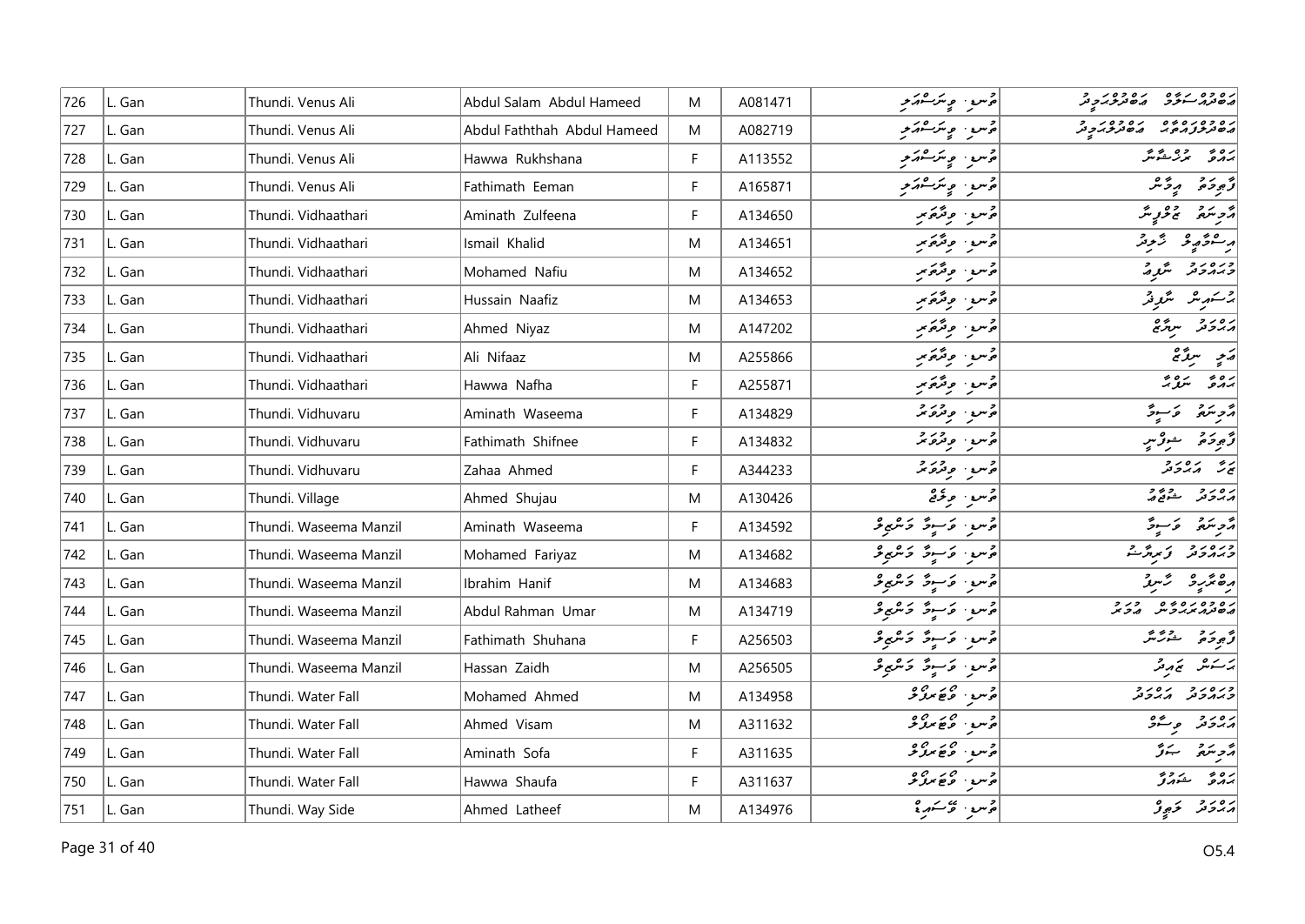| 752 | L. Gan | Thundi. White Crown | Ibrahim Shareef    | M           | A134707 | 200000                                | ەرھەتمەر 2<br>ر<br>ے موثر                       |
|-----|--------|---------------------|--------------------|-------------|---------|---------------------------------------|-------------------------------------------------|
| 753 | L. Gan | Thundi. White Crown | Abdulla Maaheen    | M           | A254835 |                                       | <mark>بر25</mark> مرالله<br>ۇ پەنگە             |
| 754 | L. Gan | Thundi. White Crown | Aminath Shaufa     | $\mathsf F$ | A254863 | ا په سو <i>په وه و</i> چونکر          | أرمز تمر<br>شەرقەتى                             |
| 755 | L. Gan | Thundi. White Gold  | Fathimath Shameema | F.          | A132860 | وسع من عدد ۱۳۵۵<br>موسع من عدد ۱۳۶۴   | وٌجوحهُ<br>شَوَرِ رَّ                           |
| 756 | L. Gan | Thundi. White Gold  | Mariyam Adam       | $\mathsf F$ | A134610 | ه مسمود خرم ۱۳۵۵<br>مسمود خرم ۱۳۶۵ ک  | ر ه ر ه<br><del>و</del> بربرو<br>پور ہ<br>مرکزو |
| 757 | L. Gan | Thundi. White Gold  | Aishath Naseema    | F           | A134611 |                                       | ۇرىشۇ سىر                                       |
| 758 | L. Gan | Thundi. White Gold  | Hussain Fahumee    | M           | A134714 | ام سو وره وه وه<br>موسو وره د د د     | يزحكم تورمي                                     |
| 759 | L. Gan | Thundi. White Gold  | Rugiyya Fahuma     | F           | A255457 | ه مرد و وه وه<br>موسو و مربع د حرو    | بروه وروء                                       |
| 760 | L. Gan | Thundi. White plus  | Aminath Hussain    | F           | A134529 | توسع أعراء ويحت                       | ۇچرىئى ئەسكىرىگ                                 |
| 761 | L. Gan | Thundi. White plus  | Hassan Ziyadh      | M           | A250499 | ە ئىب ئەرەبۇ ئەس                      | پرسەنئە ئىس ئېرىتىر                             |
| 762 | L. Gan | Thundi. White plus  | Abdulla Yameen     | M           | A253211 | ە ئىب ئەرەبۇ ئەت<br>م                 | ەھىراللە                                        |
| 763 | L. Gan | Thundi. White Sun   | Abdulla Shameem    | M           | A156893 | ە ئىسو، ئۇر <sub>ە</sub> ھ سەمىر      | برە قراللە<br>ستكور                             |
| 764 | L. Gan | Thundi. Winter      | Aishath Ahmed      | F           | A134771 | مۇسىر موش <sub>ى</sub> قىمە           | ړه شوه پره د د                                  |
| 765 | L. Gan | Thundi. Wood Land   | Fathmath Sithuna   | $\mathsf F$ | A134532 | مسموس وه عده وه<br>  موسوس و و و عربو | ۇ بوخ <sub>ى</sub><br>سىۋىتر<br>-               |
| 766 | L. Gan | Thundi. Wood Land   | Zainab Adam        | F           | A134552 | ه موسو .<br>موسو . او د موسو          | تم مرشقه<br>ە ئەترو                             |
| 767 | L. Gan | Thundi. Wood Land   | Mohamed Irushan    | M           | A134619 | چسع معصوم وه<br>  جسع مع              | ورەرو مەرشەر                                    |
| 768 | L. Gan | Thundi. Wood Land   | Ismail Yoosuf      | M           | A134709 | ا د سو ۱۵۵۰ وه<br>اموسو او د موسو     | ەر ھەجەر ھەم دەر دەر<br>م                       |
| 769 | L. Gan | Thundi. Wood Land   | Zulaikha Ismail    | F           | A157814 | وسع · وەيرەە                          | ىر سەئۇر بو<br>چ ئۇ م <sup>ەش</sup> ر           |
| 770 | L. Gan | Thundi. Wood Land   | Fathimath Suriyya  | F           | A157815 | وسع وه ده وه<br>ام سع و دعو سع        | شمېرو تر<br>وٌمورَمٌ                            |
| 771 | L. Gan | Thundi. Wood Land   | Aminath Afsha      | F           | A255467 | <br> مۇسىس ھەممىر                     | أروبترة<br>ىرترشە                               |
| 772 | L. Gan | Thundi. Wood Land   | Ali Thasneem       | M           | A255468 | اء<br>ام سوس وه د د سه                | أرمو أوكسرو                                     |
| 773 | L. Gan | Thundi. Wood Land   | Ibrahim Farish     | M           | A255470 | -<br> -<br> موسوع و و عرضوه           | ە ھەترىر <sup>ە</sup>                           |
| 774 | L. Gan | Thundi. Zaithoonige | Adam Yoosuf        | M           | A022596 | ه سومبر موسر<br>موسومبر               | ء ر ہ<br>دکترو<br>دد حرو                        |
| 775 | L. Gan | Thundi. Zenith      | Ibrahim Ahmed      | M           | A103089 | ق <sub>م</sub> سو بچ سرچ              | ېر ھې تر په د<br>برور و                         |
| 776 | L. Gan | Thundi. Zenith      | Fathimath Ibrahim  | F           | A134790 | ۾ سو <sub>ي</sub> ئ <sub>م</sub> سر   | وٌموِ رَمْ<br>ەرھەترىر <sup>ى</sup>             |
| 777 | L. Gan | Thundi. Zenith      | Hussain Visam      | M           | A311189 | اقرسو بم يرچ<br> -<br> -              | برستهرش وستوفر                                  |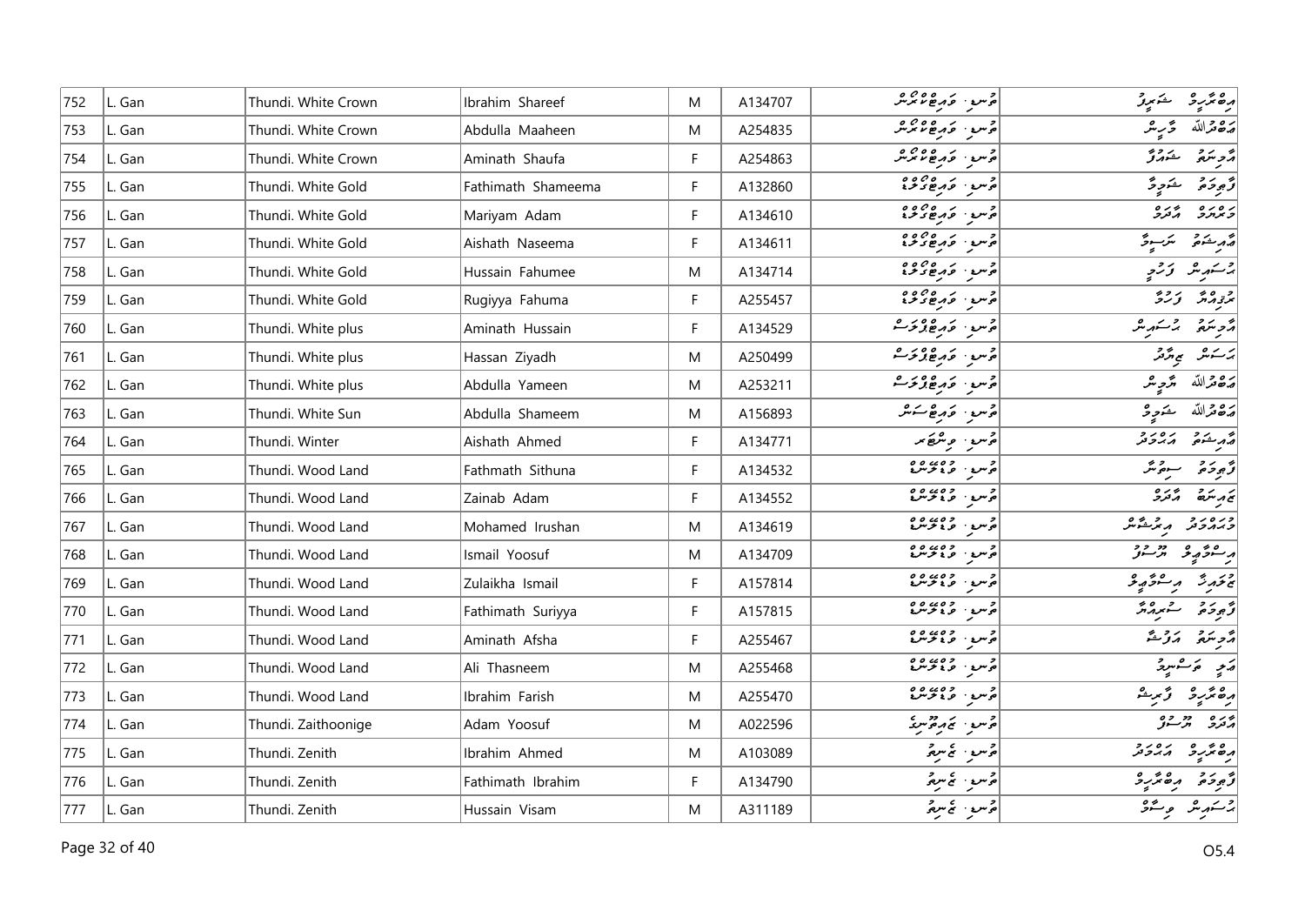| 1778 | ، L. Gan            | Thundi. Zest   | Abdul Wahhab Abdulla | M | A057738 | $\begin{vmatrix} 2 & 2 & 3 & 2 & 6 \ 2 & 3 & 3 & 3 & 6 \end{vmatrix}$ | مة ووروئية من مرات       |
|------|---------------------|----------------|----------------------|---|---------|-----------------------------------------------------------------------|--------------------------|
| 1779 | L. Gan              | Thundi. Zircon | Fathimath Sifaza     |   | A134928 | ج <sub>و</sub> سو ، سمج مرکز میں                                      | سىز ئىچ<br>ا تۇ بو ئەم   |
| 780  | ⊥. Gan              | Thundi. Zircon | Zainab Ahmed         |   | A134930 | ج <sub>و</sub> سو ، سمج تر مگر<br>  جو سو ، سمج تر مگر                | كەرىكى مەرجى             |
| 781  | . ∟. Gan            | Thundi. Zircon | Ahmed Asif           | M | A134934 | جوسع سي مرحم مگر                                                      | دەرد شەر                 |
| 782  | ⊥. Gan              | Thundi. Zircon | Ilbrahim Khaleel     | M | A134966 | ج <sub>و</sub> سو ، سمج مرکز مگر                                      | ارەتۇر ئىرقى             |
| 783  | <sub>⊩</sub> L. Gan | Thundi. Zircon | lAishath Leeza       |   | A311564 | ج <sub>و</sub> سو ، سمبر عرض میں                                      | ا پر مرکز شور می<br>حريج |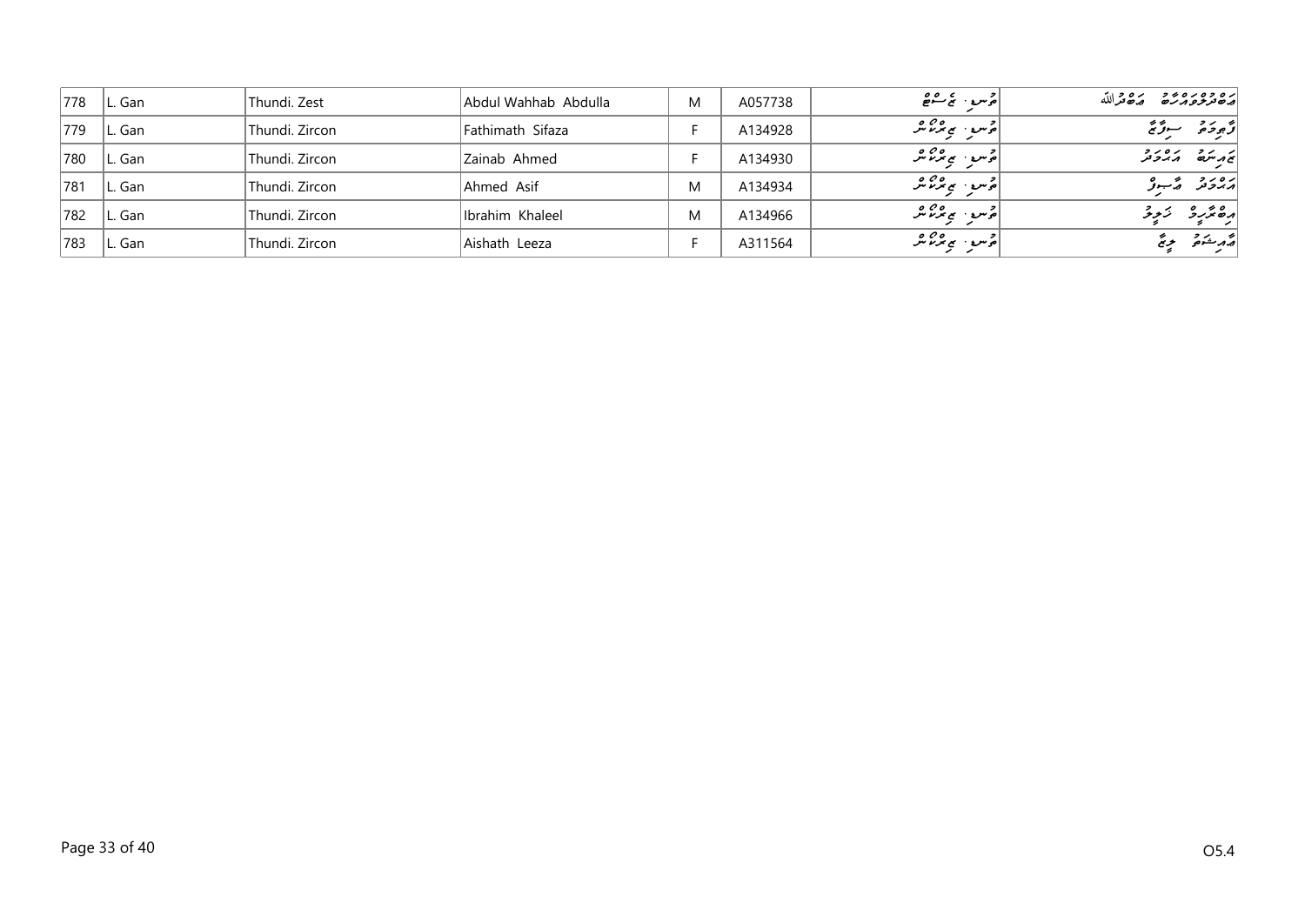## *w7qAn8m? sCw7mRo>u; wEw7mRw;sBo<*

| ' مرمر | 'يئرىثر: |
|--------|----------|
|        |          |
|        |          |
|        |          |

## *w7q9r@w7m> sCw7qHtFoFw7s; mAm=q7 w7qHtFoFw7s;*

| ىر تە | $\mathcal{O} \times$<br>$\sim$ | $\sim$<br>. . | لترنثر |
|-------|--------------------------------|---------------|--------|
|       |                                |               |        |
|       |                                |               |        |
|       |                                |               |        |

| $\frac{2}{n}$ | $^{\circ}$ | $\frac{2}{n}$ | $^{\circ}$<br>سرسر. |
|---------------|------------|---------------|---------------------|
|               |            |               |                     |
|               |            |               |                     |
|               |            |               |                     |

| ىرتىر: | 。<br>سر سر | .,<br>مرسر |
|--------|------------|------------|
|        |            |            |
|        |            |            |
|        |            |            |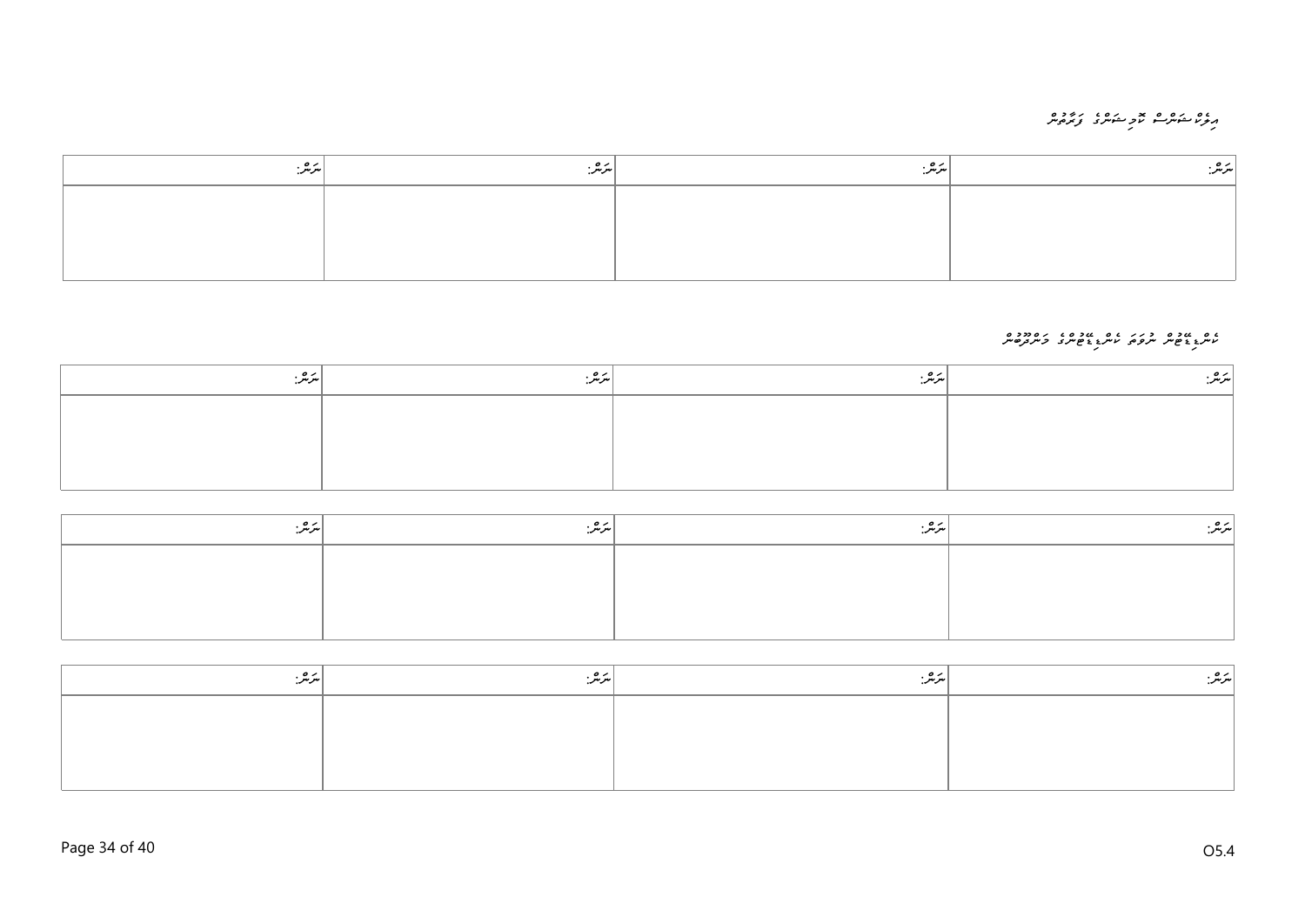| ىزىتر: | $\cdot$ | ىئرىتر: |  |
|--------|---------|---------|--|
|        |         |         |  |
|        |         |         |  |
|        |         |         |  |

| <sup>.</sup> سرسر. |  |
|--------------------|--|
|                    |  |
|                    |  |
|                    |  |

| ىئرىتر. | $\sim$ | ا بر هه. | لىرىش |
|---------|--------|----------|-------|
|         |        |          |       |
|         |        |          |       |
|         |        |          |       |

| 。<br>مرس. | $\overline{\phantom{a}}$<br>مر سر | يتريثر |
|-----------|-----------------------------------|--------|
|           |                                   |        |
|           |                                   |        |
|           |                                   |        |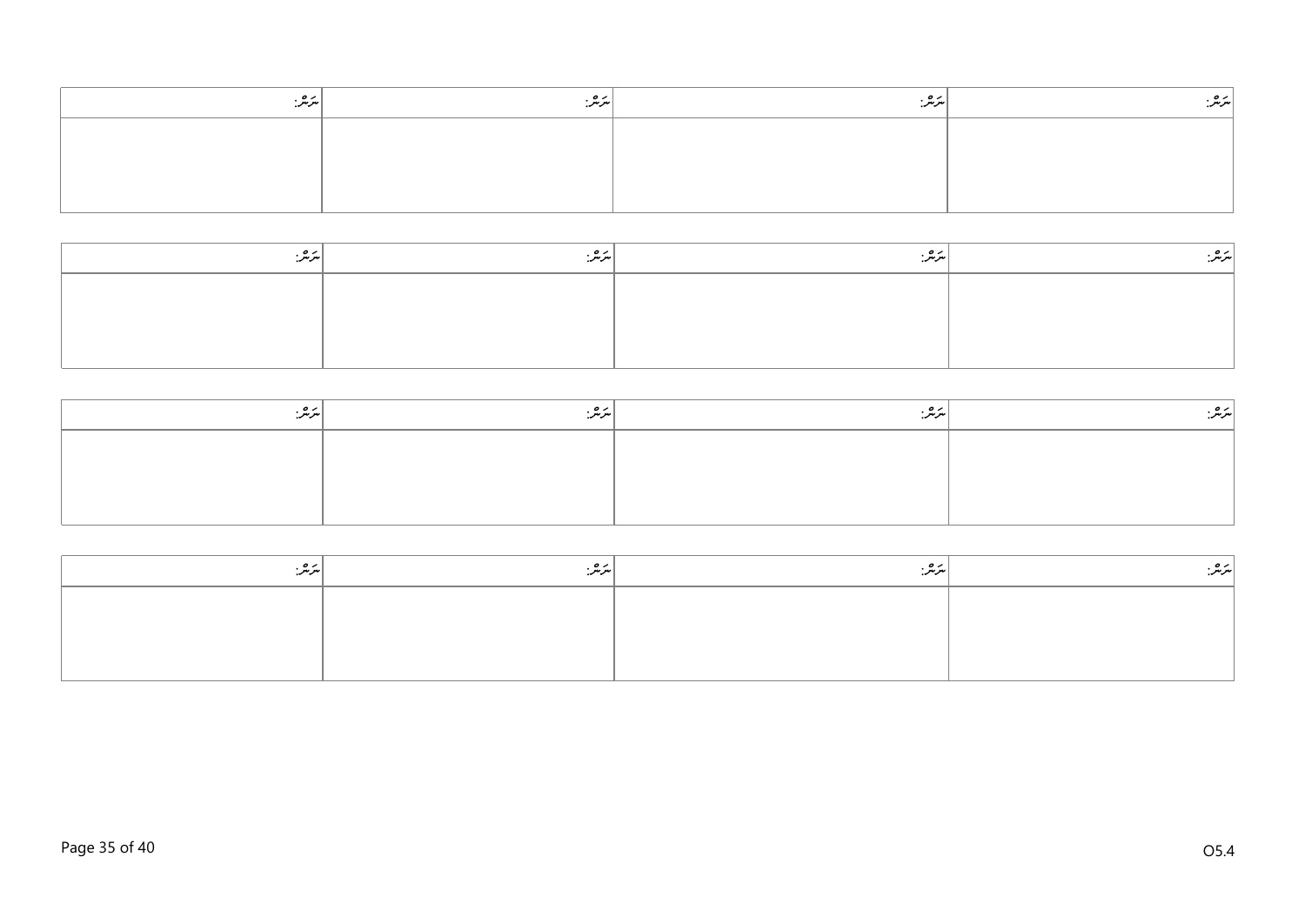| ير هو . | $\overline{\phantom{a}}$ | يرمر | اير هنه. |
|---------|--------------------------|------|----------|
|         |                          |      |          |
|         |                          |      |          |
|         |                          |      |          |

| ىر تىر: | $\circ$ $\sim$<br>" سرسر . | يبرحه | o . |
|---------|----------------------------|-------|-----|
|         |                            |       |     |
|         |                            |       |     |
|         |                            |       |     |

| 'تترنثر: | 。<br>,,,, |  |
|----------|-----------|--|
|          |           |  |
|          |           |  |
|          |           |  |

|  | . ه |
|--|-----|
|  |     |
|  |     |
|  |     |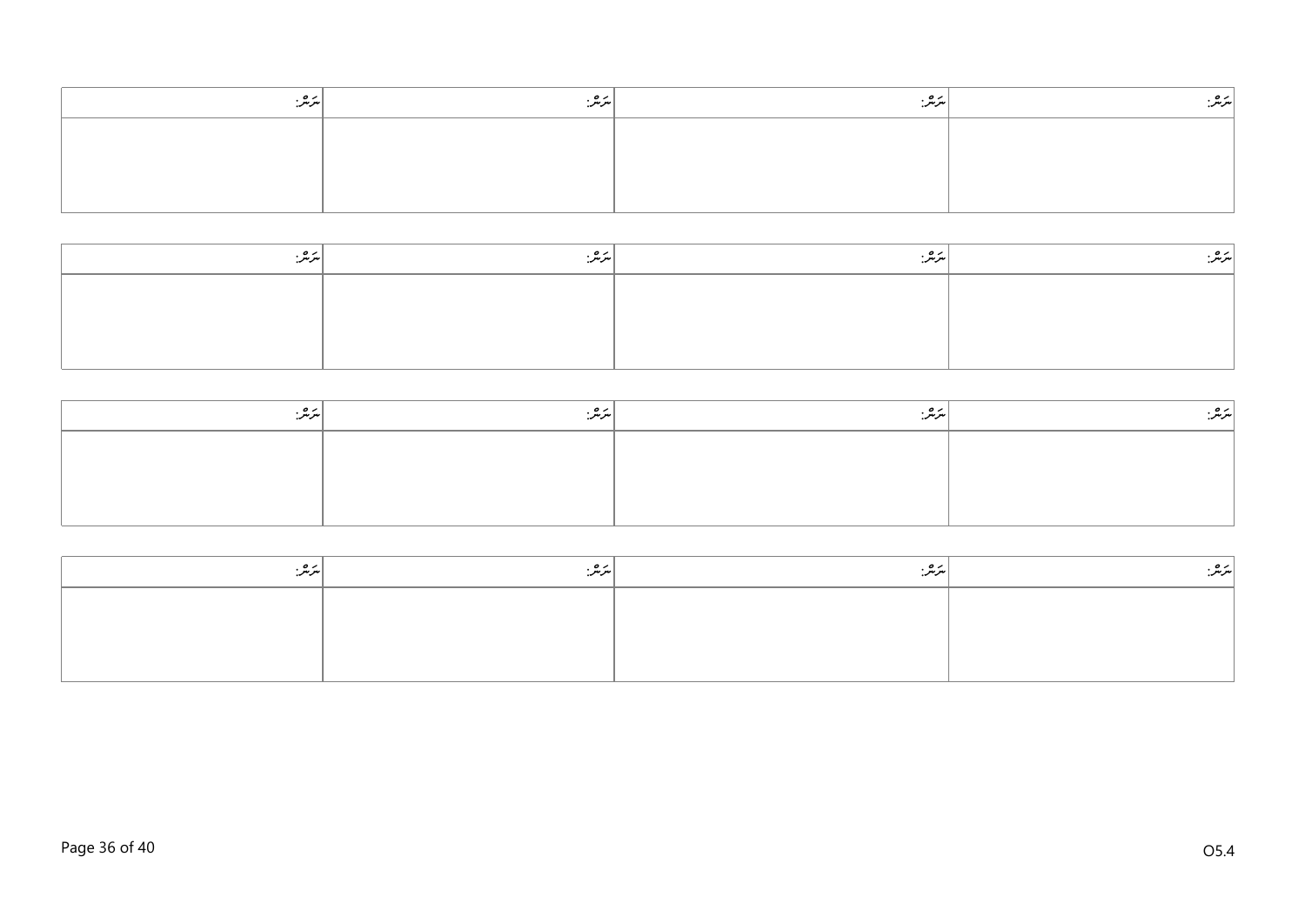| ير هو . | $\overline{\phantom{a}}$ | يرمر | اير هنه. |
|---------|--------------------------|------|----------|
|         |                          |      |          |
|         |                          |      |          |
|         |                          |      |          |

| ىر تىر: | $\circ$ $\sim$<br>" سرسر . | يبرحه | o . |
|---------|----------------------------|-------|-----|
|         |                            |       |     |
|         |                            |       |     |
|         |                            |       |     |

| 'تترنثر: | 。<br>,,,, |  |
|----------|-----------|--|
|          |           |  |
|          |           |  |
|          |           |  |

|  | . ه |
|--|-----|
|  |     |
|  |     |
|  |     |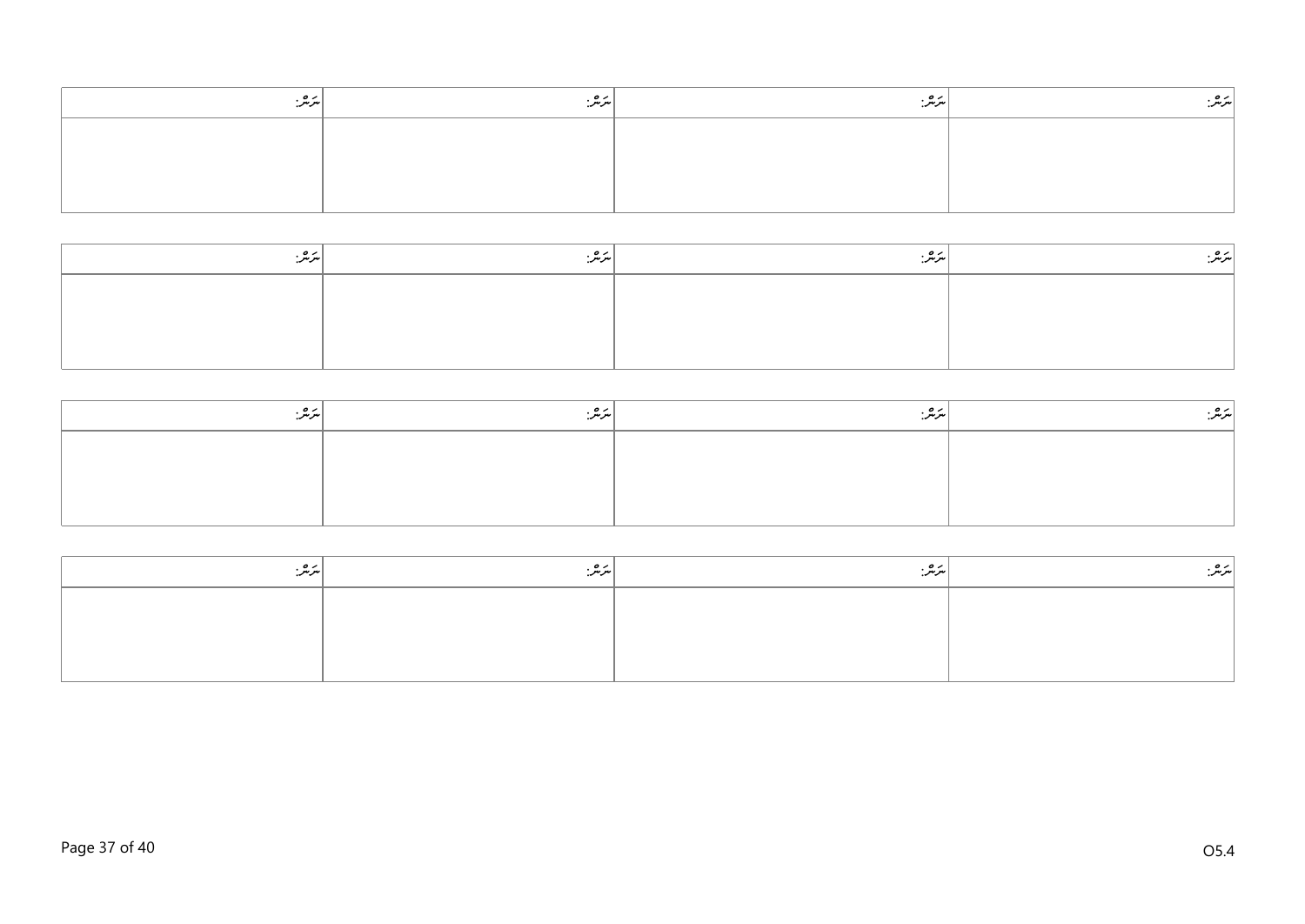| $\cdot$ | ο. | $\frac{\circ}{\cdot}$ | $\sim$<br>سرسر |
|---------|----|-----------------------|----------------|
|         |    |                       |                |
|         |    |                       |                |
|         |    |                       |                |

| ايرعر: | ر ه<br>. . |  |
|--------|------------|--|
|        |            |  |
|        |            |  |
|        |            |  |

| بر ه | 。 | $\sim$<br>َ سومس |  |
|------|---|------------------|--|
|      |   |                  |  |
|      |   |                  |  |
|      |   |                  |  |

| 。<br>. س | ىرىىر |  |
|----------|-------|--|
|          |       |  |
|          |       |  |
|          |       |  |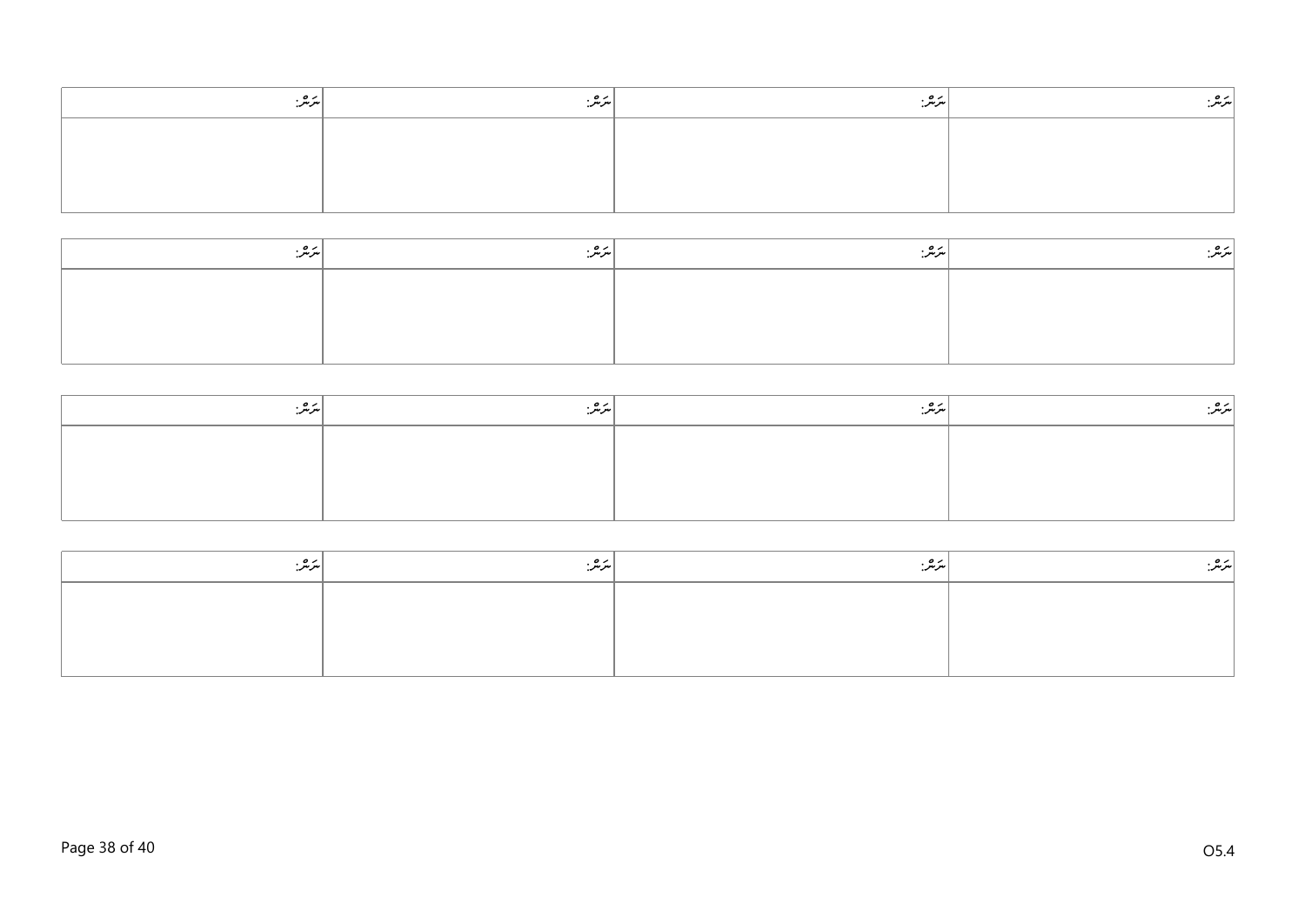| ير هو . | $\overline{\phantom{a}}$ | يرمر | لتزمثن |
|---------|--------------------------|------|--------|
|         |                          |      |        |
|         |                          |      |        |
|         |                          |      |        |

| ئىرتىر: | $\sim$<br>ا سرسر . | يئرمثر | o . |
|---------|--------------------|--------|-----|
|         |                    |        |     |
|         |                    |        |     |
|         |                    |        |     |

| انترنثر: | ر ه |  |
|----------|-----|--|
|          |     |  |
|          |     |  |
|          |     |  |

|  | . ه |
|--|-----|
|  |     |
|  |     |
|  |     |